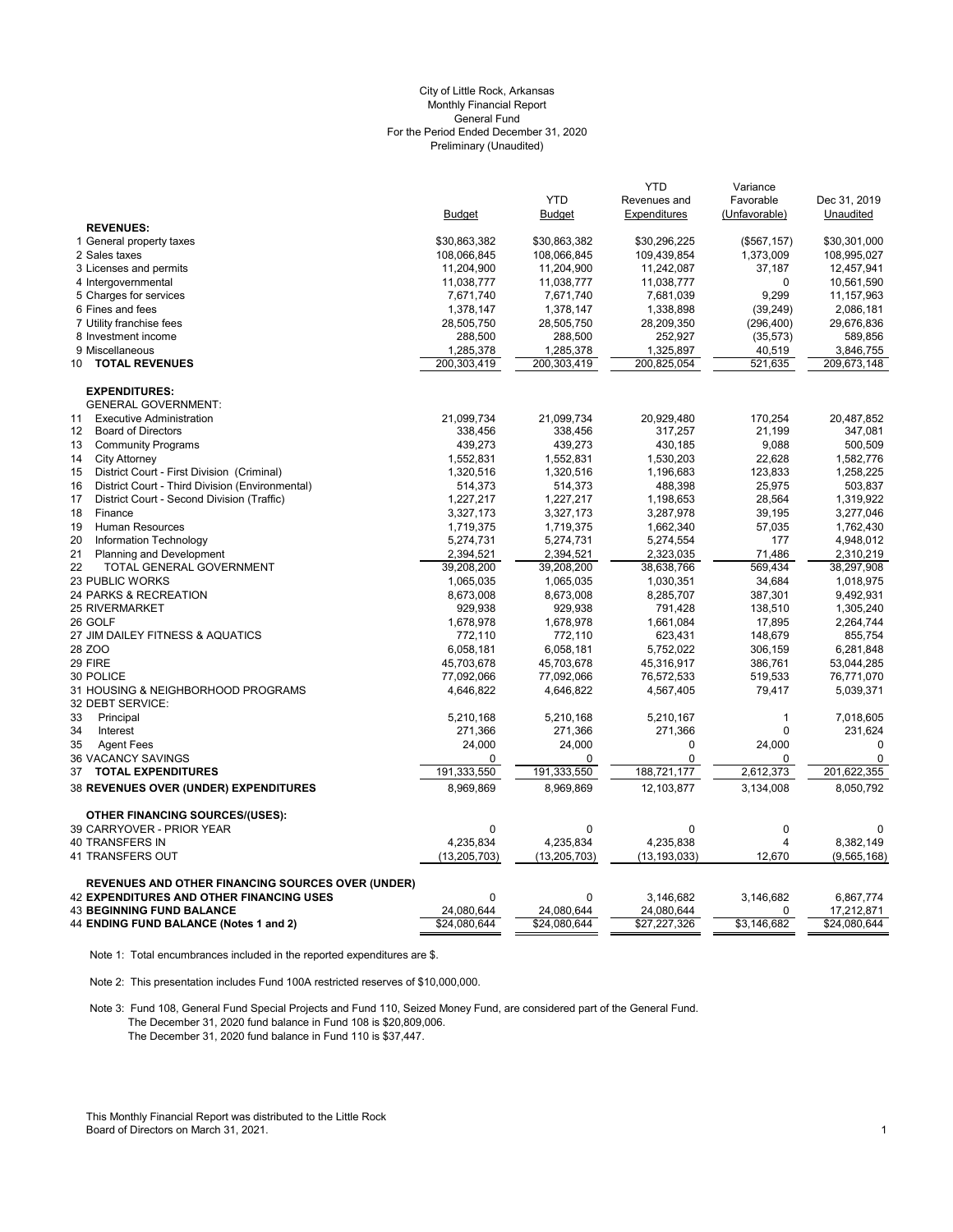# Preliminary (Unaudited) City of Little Rock, Arkansas Monthly Financial Report General Fund Special Projects Fund For the Period Ended December 31, 2020

|                                                          |                |                | <b>YTD</b>   | Variance      |              |
|----------------------------------------------------------|----------------|----------------|--------------|---------------|--------------|
|                                                          |                | <b>YTD</b>     | Revenues and | Favorable     | Dec 31, 2019 |
|                                                          | Budget         | <b>Budget</b>  | Expenditures | (Unfavorable) | Unaudited    |
| <b>REVENUES:</b>                                         |                |                |              |               |              |
| 1 Charges for services                                   | \$0            | \$0            | \$109,280    | \$109,280     | \$184,921    |
| 2 Fines and fees                                         | $\mathbf 0$    | $\mathbf 0$    | 25,907       | 25,907        | 34,397       |
| 3 Intergovernmental                                      | 0              | $\Omega$       | $\Omega$     | $\Omega$      | 235          |
| 4 Interest income                                        | $\mathbf 0$    | $\Omega$       | $\Omega$     | $\Omega$      | $\Omega$     |
| 5 Miscellaneous                                          | 0              | 0              | 722,847      | 722,847       | 370,484      |
| 6 TOTAL REVENUES                                         | $\overline{0}$ | $\overline{0}$ | 858,034      | 858,034       | 590.037      |
| <b>EXPENDITURES:</b>                                     |                |                |              |               |              |
| 7 Executive Administration                               | 0              | 0              | 4,103,239    | (4, 103, 239) | 1,023,650    |
| 8 City Attorney                                          | $\mathbf 0$    | $\Omega$       | 68,277       | (68, 277)     | 258,639      |
| 9 Finance                                                | 0              | $\Omega$       | 0            | $\Omega$      | 3,392        |
| 10 Information Technology                                | 0              | $\Omega$       | 418,233      | (418, 233)    | 67,773       |
| 12 Human Resources                                       | 0              | $\Omega$       | 82,793       | (82, 793)     | 77,128       |
| 13 Planning                                              | 0              | $\Omega$       | 14,033       | (14, 033)     | 46,118       |
| 14 Community Programs                                    | $\Omega$       | $\Omega$       | 1,279,006    | (1,279,006)   | 4,203,901    |
| 15 Public Works                                          | 0              | $\Omega$       | 518,369      | (518, 369)    | 976,933      |
| 16 Parks and Recreation                                  | 0              | $\Omega$       | 577,734      | (577, 734)    | 1,580,186    |
| 17 Jim Dailey Fitness and Aquatics                       | 0              | $\Omega$       | 72,416       | (72, 416)     | $\Omega$     |
| 18 Fire                                                  | 0              | $\Omega$       | 6,320        | (6,320)       | 2,570        |
| 19 Police                                                | 0              | $\Omega$       | 429,664      | (429, 664)    | 1,778        |
| 20 Housing                                               | $\mathbf 0$    | $\Omega$       | 648,823      | (648, 823)    | 782,599      |
| 21 Fleet                                                 | $\mathbf 0$    | $\Omega$       | 234,013      | (234, 013)    | 95,395       |
| 22 Zoo                                                   | 0              | $\Omega$       | 112,626      | (112, 626)    | 190,537      |
| 23 TOTAL EXPENDITURES                                    | $\Omega$       | $\Omega$       | 8,565,548    | (8, 565, 548) | 9,310,599    |
| 24 REVENUES OVER (UNDER) EXPENDITURES                    | 0              | 0              | (7,707,515)  | (7,707,515)   | (8,720,562)  |
| OTHER FINANCING SOURCES (USES):                          |                |                |              |               |              |
| 25 Transfers In                                          | 0              | 0              | 13.969.984   | 12,419,984    | 9,793,578    |
| 26 Transfers Out                                         | $\mathbf 0$    | 0              | (482, 290)   | (482, 290)    | (2,465,089)  |
| <b>REVENUES AND OTHER FINANCING SOURCES OVER (UNDER)</b> |                |                |              |               |              |
| 27 EXPENDITURES AND OTHER FINANCING USES                 | 0              | 0              | 5,780,179    | 4,230,179     | (1,392,073)  |
| <b>28 BEGINNING FUND BALANCE</b>                         | 0              | 0              | 15,028,827   | 15,028,827    | 16,420,899   |
| 29 ENDING FUND BALANCE (Note 1)                          | \$0            | \$0            | \$20,809,006 | \$19,259,006  | \$15,028,827 |
|                                                          |                |                |              |               |              |

Note 1: As of December 31, 2020, fund balance is composed of 174 projects utilizing full fund balance.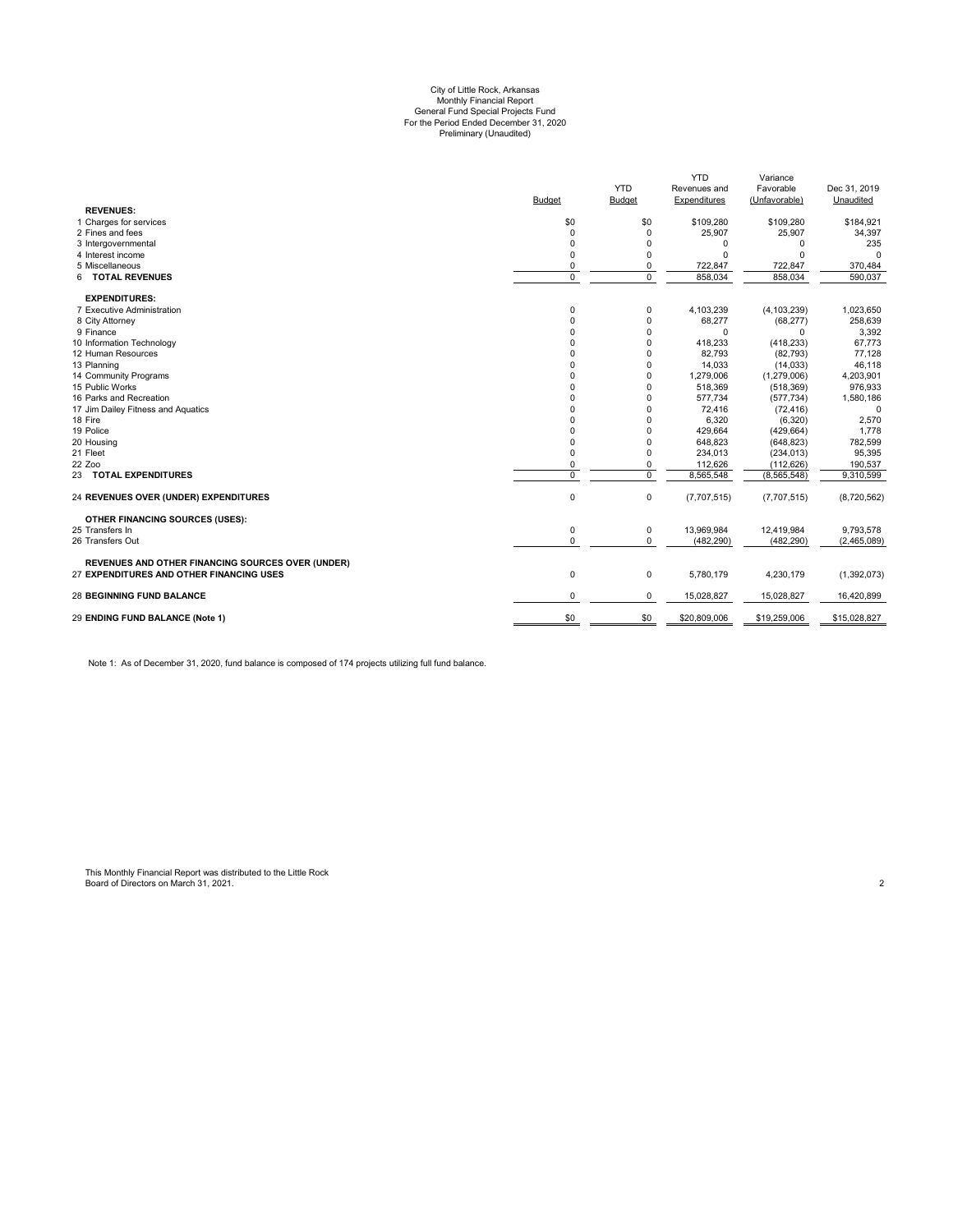#### City of Little Rock, Arkansas Monthly Financial Report Franchise Fee Collection Fund For the Period Ended December 31, 2020 Preliminary (Unaudited)

| <b>REVENUES:</b>                                         | <b>Budget</b> | <b>YTD</b><br>Budget | <b>YTD</b><br>Revenues and<br>Expenditures | Variance<br>Favorable<br>(Unfavorable) | Dec 31, 2019<br>Unaudited |
|----------------------------------------------------------|---------------|----------------------|--------------------------------------------|----------------------------------------|---------------------------|
| 1 Utility franchise fees                                 | \$0           | \$0                  | \$0                                        | \$0                                    | \$0                       |
| 2 Interest income                                        |               | ი                    |                                            |                                        | 0                         |
| 3 Miscellaneous                                          |               | 0                    | 0                                          |                                        | 0                         |
| <b>TOTAL REVENUES</b>                                    | 0             | 0                    | $\Omega$                                   | 0                                      | 0                         |
| <b>EXPENDITURES:</b>                                     |               |                      |                                            |                                        |                           |
| 5 General Government                                     | 0             | 0                    | 0                                          | 0                                      | 0                         |
| <b>TOTAL EXPENDITURES</b><br>6                           | $\Omega$      | 0                    | $\Omega$                                   | <sup>0</sup>                           | 0                         |
| 7 REVENUES OVER (UNDER) EXPENDITURES                     | $\Omega$      | 0                    | 0                                          | $\Omega$                               | 0                         |
| <b>OTHER FINANCING SOURCES (USES):</b>                   |               |                      |                                            |                                        |                           |
| 8 Transfers In                                           | $\Omega$      | 0                    | $\Omega$                                   | 0                                      | 0                         |
| 9 Transfers Out                                          | 0             | 0                    | <sup>0</sup>                               |                                        | 0                         |
| <b>REVENUES AND OTHER FINANCING SOURCES OVER (UNDER)</b> |               |                      |                                            |                                        |                           |
| <b>10 EXPENDITURES AND OTHER FINANCING USES</b>          | $\Omega$      | 0                    | $\Omega$                                   | $\Omega$                               | 0                         |
| <b>11 BEGINNING FUND BALANCE</b>                         | $\Omega$      | 0                    | (1)                                        | (1)                                    | (1)                       |
| <b>12 ENDING FUND BALANCE</b>                            | \$0           | \$0                  | ( \$1)                                     | $($ \$1)                               | ( \$1)                    |

NOTE: Franchise revenues pledged to the 2017 Capital Improvement Revenue Refunding Bonds are initially deposited into the Franchise Fee Collection Fund. The debt service requirement is transferred on a monthly basis to the Trustee for deposit in the 2017 Capital Improvement Revenue Refunding Bond Debt Service Fund. After the monthly debt service requirement is met, franchise revenues are transferred into the General Fund.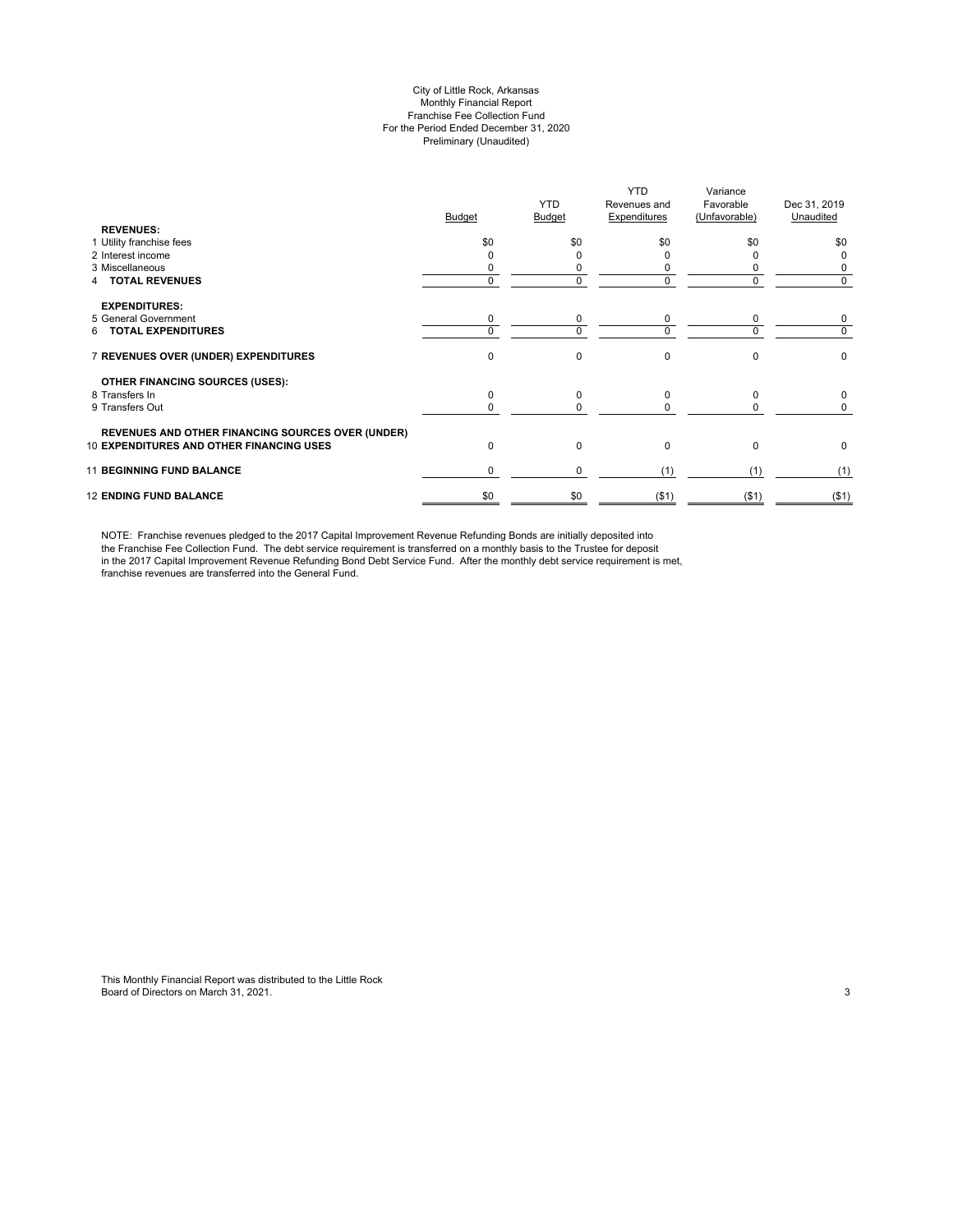# City of Little Rock, Arkansas Preliminary (Unaudited) For the Period Ended December 31, 2020 Seized Money Fund Monthly Financial Report

| <b>REVENUES:</b>                                         | <b>Budget</b> | <b>YTD</b><br><b>Budget</b> | <b>YTD</b><br>Revenues and<br>Expenditures | Variance<br>Favorable<br>(Unfavorable) | Dec 31, 2019<br>Unaudited |
|----------------------------------------------------------|---------------|-----------------------------|--------------------------------------------|----------------------------------------|---------------------------|
| 1 Charges for services                                   | \$0           | \$0                         | \$0                                        | \$0                                    | \$0                       |
| 2 Interest income                                        | 0             | 0                           | 3,272                                      | 3,272                                  | 7,245                     |
| 3 Miscellaneous                                          |               | 0                           | 21,432                                     | 21,432                                 | 46,987                    |
| <b>4 TOTAL REVENUES</b>                                  | 0             | $\mathbf 0$                 | 24,704                                     | 24,704                                 | 54,232                    |
| <b>EXPENDITURES:</b>                                     |               |                             |                                            |                                        |                           |
| 5 Police                                                 | 0             | 0                           | 57,764                                     | (57, 764)                              | 99,451                    |
| 6 TOTAL EXPENDITURES                                     |               | 0                           | 57,764                                     | (57, 764)                              | 99,451                    |
| 7 REVENUES OVER (UNDER) EXPENDITURES                     | 0             | 0                           | (33,060)                                   | (33,060)                               | (45, 220)                 |
| <b>OTHER FINANCING SOURCES (USES):</b>                   |               |                             |                                            |                                        |                           |
| 8 Transfers In                                           | 0             | 0                           | 0                                          | $\mathbf 0$                            | 0                         |
| 9 Transfers Out                                          | 0             | 0                           | 0                                          | 0                                      | 0                         |
| <b>REVENUES AND OTHER FINANCING SOURCES OVER (UNDER)</b> |               |                             |                                            |                                        |                           |
| <b>10 EXPENDITURES AND OTHER FINANCING USES</b>          | $\mathbf 0$   | 0                           | (33,060)                                   | (33,060)                               | (45, 220)                 |
| <b>11 BEGINNING FUND BALANCE</b>                         | $\Omega$      | 0                           | 70,507                                     | 70,507                                 | 115,726                   |
| <b>12 ENDING FUND BALANCE</b>                            | \$0           | \$0                         | \$37,447                                   | \$37,447                               | \$70,507                  |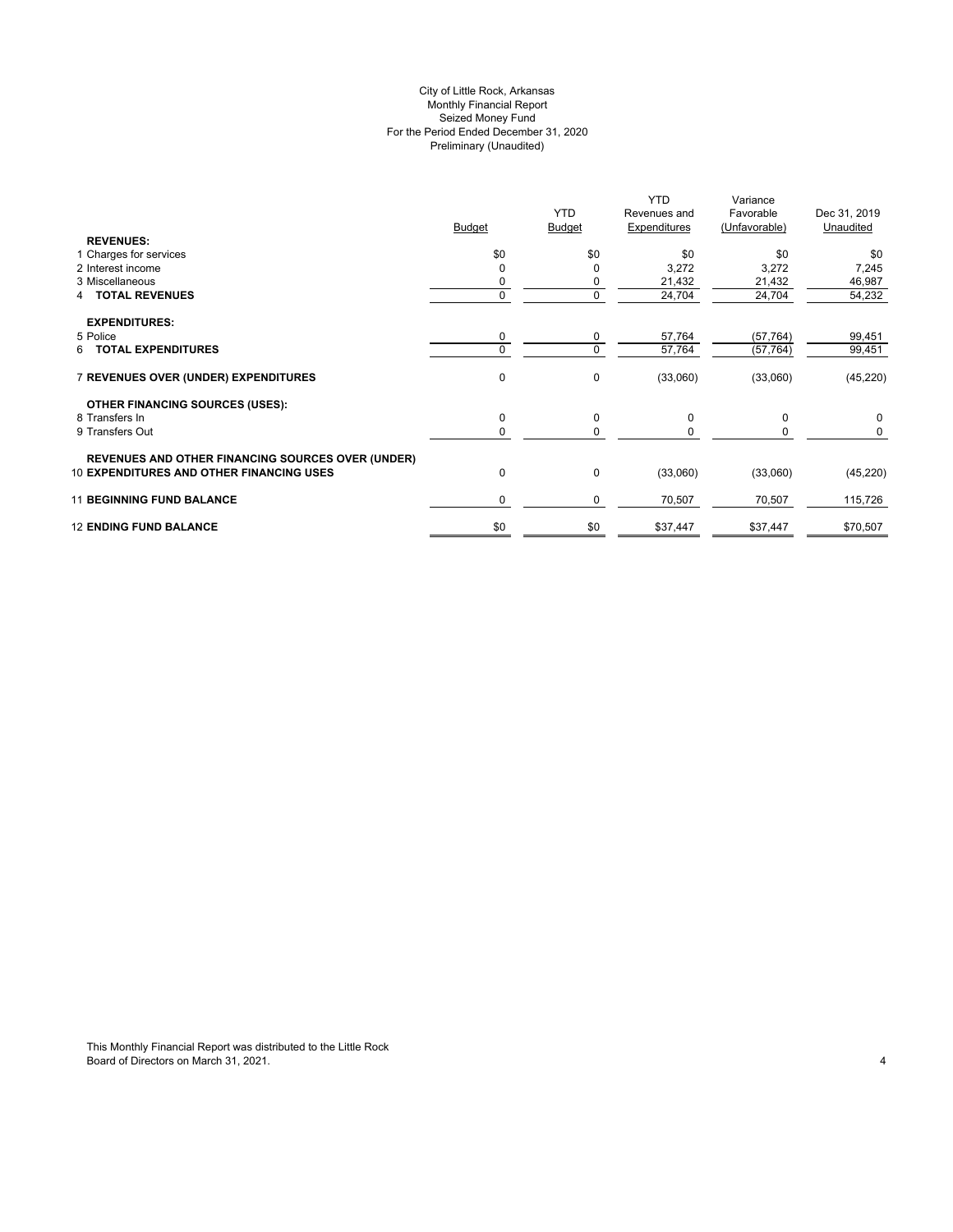#### Preliminary (Unaudited) City of Little Rock, Arkansas Monthly Financial Report Street Fund For the Period Ended December 31, 2020

|                                                               |               |               | <b>YTD</b>          | Variance      |              |
|---------------------------------------------------------------|---------------|---------------|---------------------|---------------|--------------|
|                                                               |               | <b>YTD</b>    | Revenues and        | Favorable     | Dec 31, 2019 |
|                                                               | <b>Budget</b> | <b>Budget</b> | <b>Expenditures</b> | (Unfavorable) | Unaudited    |
| <b>REVENUES:</b>                                              |               |               |                     |               |              |
| 1 General property taxes                                      | \$6,263,603   | \$6,263,603   | \$6,262,005         | (\$1,598)     | \$6,262,343  |
| 2 Licenses and permits                                        | 14,400        | 14,400        | 21,860              | 7,460         | 14,330       |
| 3 Intergovernmental                                           | 14,388,000    | 14,388,000    | 14,614,126          | 226,126       | 14,179,869   |
| 4 Charges for services                                        | 16,700        | 16,700        | 28,009              | 11,309        | 16,699       |
| 5 Investment income                                           | 250,000       | 250,000       | 229,668             | (20, 332)     | 574,288      |
| 6 Miscellaneous                                               | 42,200        | 42,200        | 58,438              | 16,238        | 54,108       |
| <b>TOTAL REVENUES</b><br>$\overline{7}$                       | 20,974,903    | 20,974,903    | 21,214,106          | 239,203       | 21,101,637   |
| <b>EXPENDITURES:</b>                                          |               |               |                     |               |              |
| Public Works:                                                 |               |               |                     |               |              |
| <b>General Administration</b><br>8                            | 2,907,525     | 2,907,525     | 2,768,146           | 139,379       | 2,371,150    |
| 9<br><b>Operations Administration</b>                         | 678,277       | 678,277       | 549,983             | 128,294       | 571,845      |
| Street & Drainage Maintenance<br>10                           | 6,997,628     | 6,997,628     | 5,922,689           | 1,074,940     | 5,938,744    |
| Storm Drainage Maintenance<br>11                              | 1,093,479     | 1,093,479     | 879,289             | 214,190       | 845.829      |
| <b>Work Pool</b><br>12                                        | 148,680       | 148,680       | 92,748              | 55,932        | 92,535       |
| 13<br>Resource Control & Scheduling                           | 401,628       | 401,628       | 364,910             | 36.718        | 376,858      |
| <b>Control Devices</b><br>14                                  | 939,043       | 939,043       | 841,139             | 97,904        | 846,226      |
| 15<br>Signals                                                 | 960.159       | 960.159       | 888.685             | 71,474        | 906,456      |
| 16<br><b>Parking Meters</b>                                   | 118,453       | 118,453       | 114,791             | 3,662         | 111,484      |
| <b>Civil Engineering</b><br>17                                | 1,610,827     | 1,610,827     | 1,372,160           | 238,667       | 1,565,127    |
| 18<br><b>Traffic Engineering</b>                              | 3,149,529     | 3,149,529     | 3,118,700           | 30,829        | 3,218,022    |
| 19<br><b>Parking Enforcement</b>                              | 311,200       | 311,200       | 226,870             | 84,330        | 248,820      |
| 20<br><b>TOTAL EXPENDITURES</b>                               | 19,316,428    | 19,316,428    | 17,140,110          | 2,176,318     | 17,093,096   |
| 21 REVENUES OVER (UNDER) EXPENDITURES                         | 1,658,475     | 1,658,475     | 4,073,996           | 2,415,521     | 4,008,541    |
| <b>OTHER FINANCING SOURCES (USES):</b>                        |               |               |                     |               |              |
| 22 Transfers In                                               | 467.700       | 467.700       | 467.700             | $\mathbf 0$   | 467,700      |
| 23 Transfers Out                                              | (6,648,605)   | (6,648,605)   | (6,645,420)         | 3,185         | (2,933,717)  |
| <b>REVENUES AND OTHER FINANCING SOURCES OVER (UNDER)</b><br>+ |               |               |                     |               |              |
| 24 EXPENDITURES AND OTHER FINANCING USES                      | (4,522,430)   | (4,522,430)   | (2, 103, 723)       | 2,418,707     | 1,542,524    |
| <b>25 BEGINNING FUND BALANCE</b>                              | 19,853,242    | 19,853,242    | 19,853,242          | 0             | 18,310,719   |
| 26 ENDING FUND BALANCE (Note 1)                               | \$15,330,812  | \$15,330,812  | \$17,749,519        | \$2,418,707   | \$19,853,242 |

Note 1: Fund 205, Street Special Projects Fund, is considered part of the Street Fund. The December 31, 2020 fund balance in Fund 205 is \$3,040,928.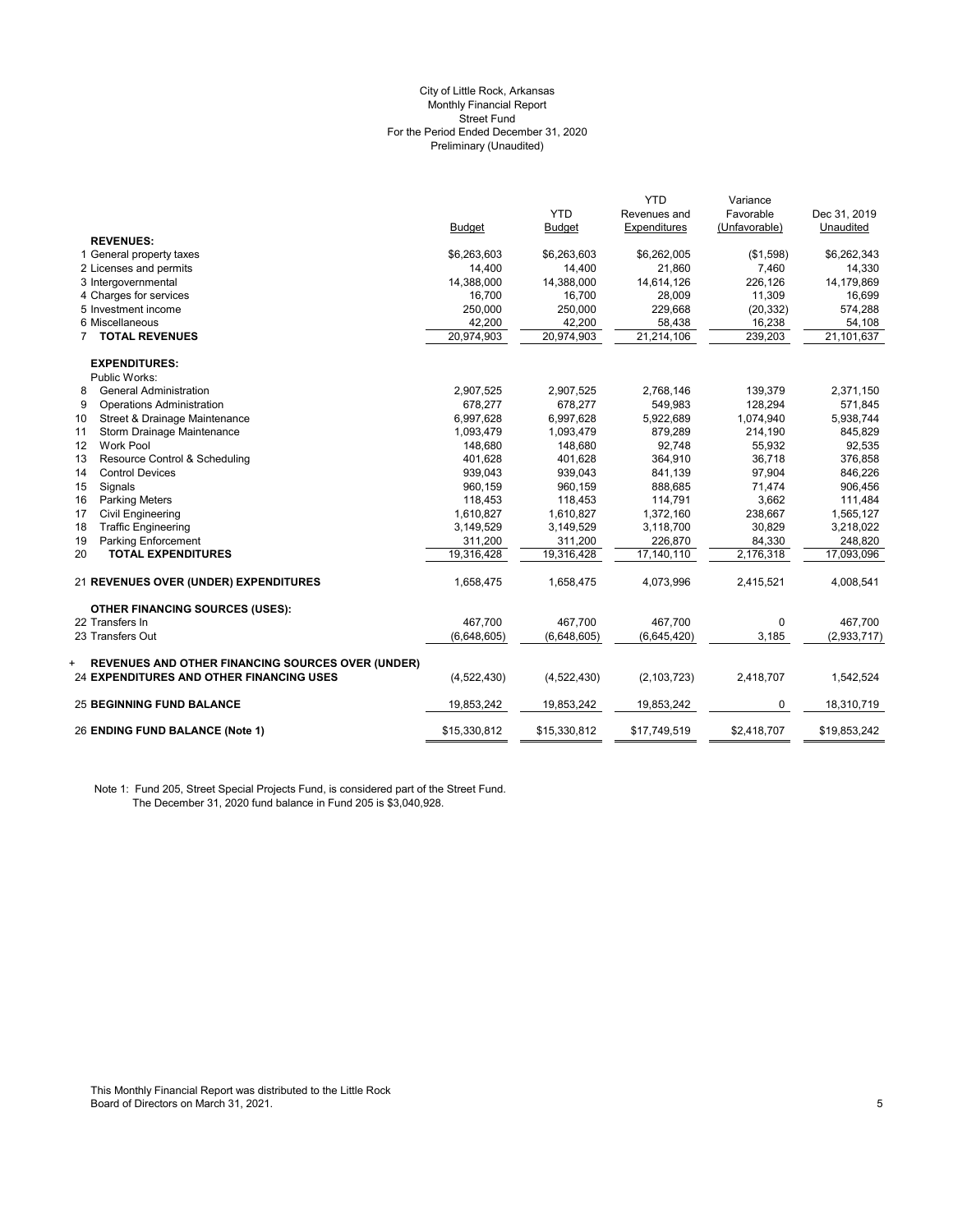# Preliminary (Unaudited) City of Little Rock, Arkansas Monthly Financial Report Street Fund Special Projects Fund For the Period Ended December 31, 2020

|                                                          |             |               | <b>YTD</b>   | Variance      |               |
|----------------------------------------------------------|-------------|---------------|--------------|---------------|---------------|
|                                                          |             | <b>YTD</b>    | Revenues and | Favorable     | Dec 31, 2019  |
|                                                          | Budget      | <b>Budget</b> | Expenditures | (Unfavorable) | Unaudited     |
| <b>REVENUES:</b>                                         |             |               |              |               |               |
| 1 Charges for services                                   | \$0         | \$0           | \$0          | \$0           | \$0           |
| 2 Interest income                                        |             | $\Omega$      |              |               |               |
| 3 Miscellaneous                                          |             | 0             | 1,250,213    | 1,250,213     | 23,634        |
| <b>TOTAL REVENUES</b><br>4                               | $\mathbf 0$ | 0             | 1,250,213    | 1,250,213     | 23,634        |
| <b>EXPENDITURES:</b>                                     |             |               |              |               |               |
| 5 Public Works                                           | 0           | 0             | 7,778,510    | (7,778,510)   | 3,179,568     |
| <b>TOTAL EXPENDITURES</b><br>6                           | 0           | $\mathbf 0$   | 7,778,510    | (7,778,510)   | 3,179,568     |
|                                                          |             |               |              |               |               |
| 7 REVENUES OVER (UNDER) EXPENDITURES                     | 0           | 0             | (6,528,297)  | (6,528,297)   | (3, 155, 934) |
| <b>OTHER FINANCING SOURCES (USES):</b>                   |             |               |              |               |               |
| 8 Transfers In                                           | 0           | 0             | 6,093,220    | 6,093,220     | 2,440,000     |
| 9 Transfers Out                                          | 0           | 0             | (1,318)      | (1,318)       | 0             |
| <b>REVENUES AND OTHER FINANCING SOURCES OVER (UNDER)</b> |             |               |              |               |               |
| <b>10 EXPENDITURES AND OTHER FINANCING USES</b>          | 0           | 0             | (436, 395)   | (436, 395)    | (715, 934)    |
| <b>11 BEGINNING FUND BALANCE</b>                         | 0           | 0             | 3,477,323    | 3,477,323     | 4,193,257     |
|                                                          |             |               |              |               |               |
| 12 ENDING FUND BALANCE (Note 1)                          | \$0         | \$0           | \$3,040,928  | \$3,040,928   | \$3,477,323   |

Note 1: As of December 31, 2020, special project commitments for 29 projects utilizing full fund balance.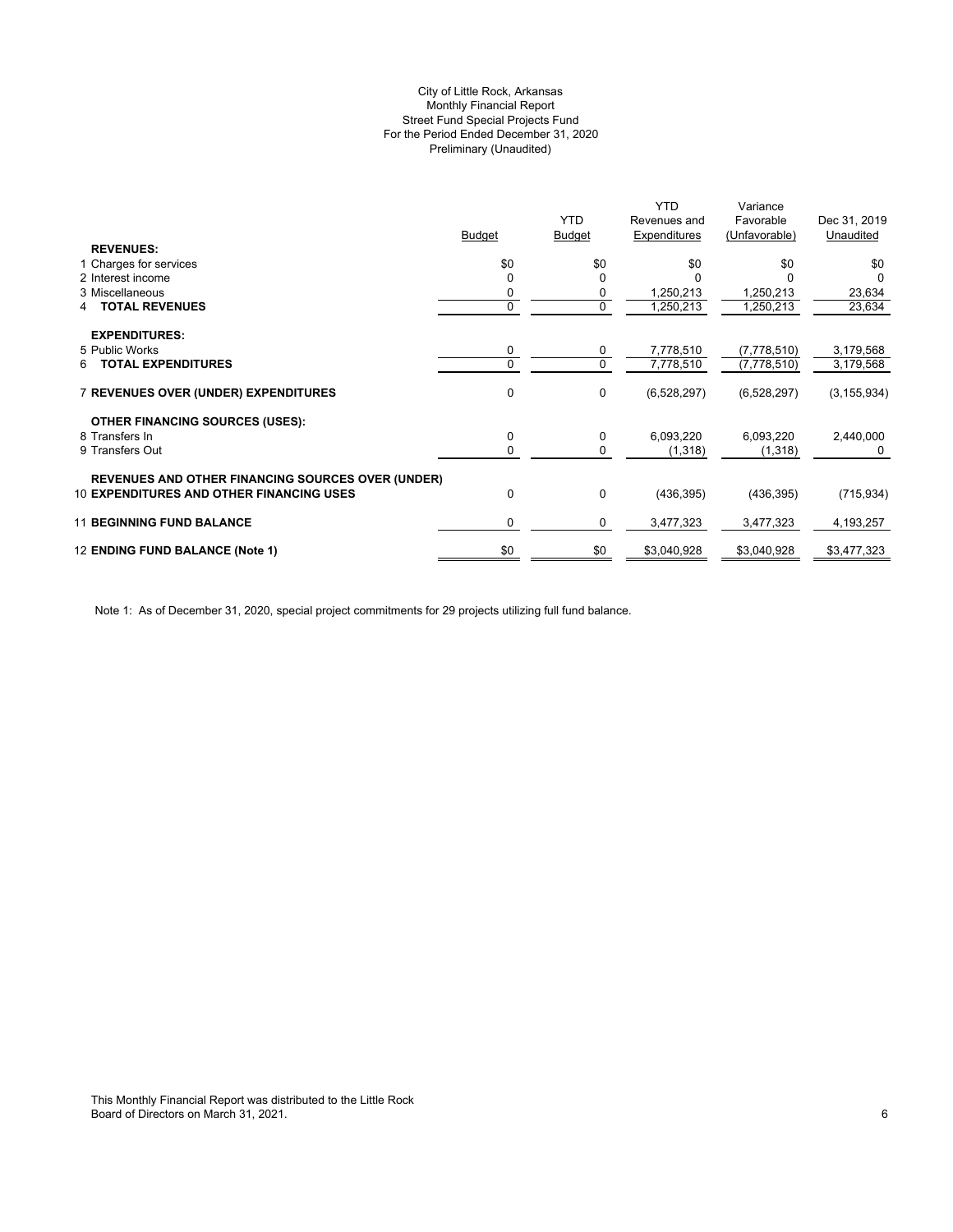#### City of Little Rock, Arkansas Preliminary (Unaudited) For the Period Ended December 31, 2020 Special Projects Fund Monthly Financial Report

|                                                          |                |            | YTD          | Variance      |              |
|----------------------------------------------------------|----------------|------------|--------------|---------------|--------------|
|                                                          |                | <b>YTD</b> | Revenues and | Favorable     | Dec 31, 2019 |
|                                                          | <b>Budget</b>  | Budget     | Expenditures | (Unfavorable) | Unaudited    |
| <b>REVENUES:</b>                                         |                |            |              |               |              |
| 1 Licenses and permits                                   | \$0            | \$0        | \$89,918     | \$89,918      | \$104,069    |
| 2 Intergovernmental                                      | 0              | 0          | 606,418      | 606,418       | 565,240      |
| 3 Charges for services                                   | $\mathbf{0}$   | 0          | 707,395      | 707,395       | 1,289,400    |
| 4 Fines and fees                                         | 0              | 0          | 450,312      | 450,312       | 692,564      |
| 5 Interest income                                        | $\mathbf{0}$   | 0          | 11,302       | 11,302        | 48,808       |
| 6 Miscellaneous                                          | $\mathbf{0}$   | 0          | 1,418,126    | 1,418,126     | 1,244,093    |
| 7 TOTAL REVENUES                                         | $\overline{0}$ | 0          | 3,283,470    | 3,283,470     | 3,944,174    |
| <b>EXPENDITURES:</b>                                     |                |            |              |               |              |
| 8 Executive Administration                               | 0              | 0          | 75,155       | (75, 155)     | 42,547       |
| 9 Community Programs                                     | $\mathbf{0}$   | 0          | 0            | 0             | 0            |
| 10 City Attorney                                         | $\Omega$       | $\Omega$   | $\Omega$     | $\Omega$      | $\Omega$     |
| 11 District Court - First Division (Criminal)            | 0              | 0          | 654          | (654)         | 1,884        |
| 12 District Court - Second Division (Traffic)            | 0              | 0          | 28,134       | (28, 134)     | 27,952       |
| 13 District Court - Third Division (Environmental)       | 0              | 0          | 1,403        | (1,403)       | 4,481        |
| 14 Finance                                               | $\Omega$       | 0          | 401,810      | (401, 810)    | 387,794      |
| 15 Human Resources                                       | $\Omega$       | 0          | 70,203       | (70, 203)     | 76,068       |
| 16 Information Technology                                | $\Omega$       | 0          | $\Omega$     | 0             |              |
| 17 Planning                                              | $\mathbf 0$    | 0          | 64,124       | (64, 124)     | 132,692      |
| 18 Fleet                                                 | 0              | 0          | 863,597      | (863, 597)    | 486,259      |
| 19 Public Works                                          | $\Omega$       | $\Omega$   | 16,464       | (16, 464)     | 23,349       |
| 20 Parks and Recreation                                  | 0              | 0          | 993,349      | (993, 349)    | 1,261,557    |
| 21 Jim Dailey Fitness & Aquatics                         | 0              | 0          | $\mathbf 0$  | 0             | $\Omega$     |
| 22 Fire                                                  | 0              | 0          | 329,639      | (329, 639)    | 594,298      |
| 23 Police                                                | $\mathbf{0}$   | 0          | 73,989       | (73,989)      | 74,348       |
| 24 Housing                                               | $\mathbf 0$    | 0          | 165,585      | (165, 585)    | 337,795      |
| 25 Zoo                                                   | $\mathbf{0}$   | 0          | 4,037        | (4,037)       | 4,069        |
| 26 TOTAL EXPENDITURES                                    | $\overline{0}$ | 0          | 3,088,142    | (3,088,142)   | 3,455,092    |
|                                                          |                |            |              |               |              |
| 27 REVENUES OVER (UNDER) EXPENDITURES                    | $\mathbf 0$    | 0          | 195,328      | 195,328       | 489,082      |
| <b>OTHER FINANCING SOURCES (USES):</b>                   |                |            |              |               |              |
| 28 Transfers In                                          | 0              | 0          | $\mathbf 0$  | 0             | 0            |
| 29 Transfers Out                                         | $\mathbf 0$    | 0          | (9, 345)     | (9, 345)      | (272, 238)   |
| <b>REVENUES AND OTHER FINANCING SOURCES OVER (UNDER)</b> |                |            |              |               |              |
| <b>30 EXPENDITURES AND OTHER FINANCING USES</b>          | $\mathbf 0$    | 0          | 185,983      | 185,983       | 216,844      |
| 31 BEGINNING FUND BALANCE                                | $\mathbf 0$    | 0          | 3,852,264    | 3,852,264     | 3,635,419    |
| 32 ENDING FUND BALANCE (Note 1)                          | \$0            | \$0        | \$4,038,247  | \$4,038,247   | \$3,852,264  |
|                                                          |                |            |              |               |              |

Note 1: Fund balance is comprised of 108 special projects with appropriations totaling \$6,341,703 and 14 special projects with negative balances of \$2,303,456.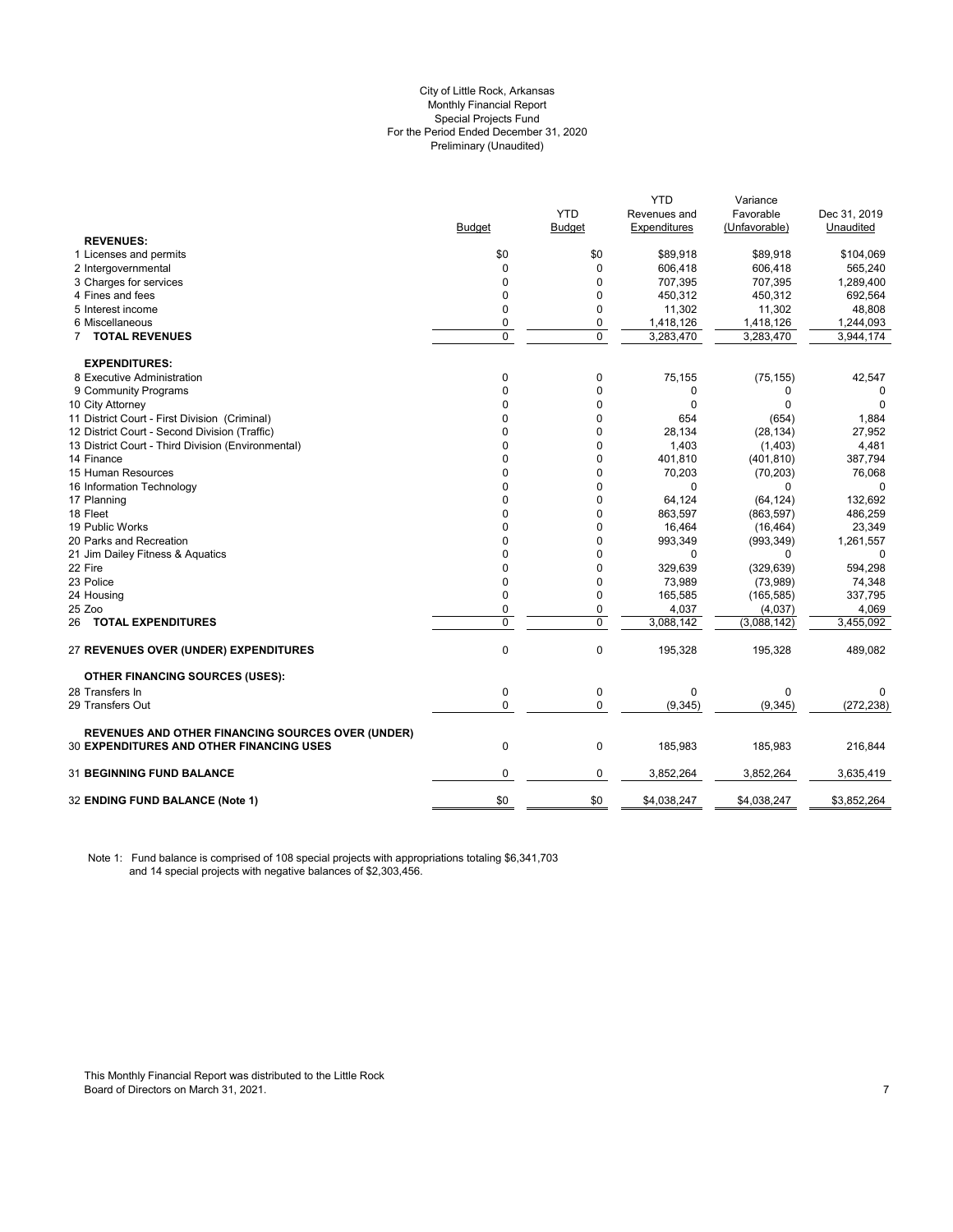# Preliminary (Unaudited) City of Little Rock, Arkansas Monthly Financial Report Grant Fund For the Period Ended December 31, 2020

|                                                      |               |                | <b>YTD</b>   | Variance       |              |
|------------------------------------------------------|---------------|----------------|--------------|----------------|--------------|
|                                                      |               | <b>YTD</b>     | Revenues and | Favorable      | Dec 31, 2019 |
|                                                      | <b>Budget</b> | <b>Budget</b>  | Expenditures | (Unfavorable)  | Unaudited    |
| <b>REVENUES:</b>                                     |               |                |              |                |              |
| 1 Intergovernmental                                  | \$0           | \$0            | \$15,514,428 | \$15,514,428   | \$7,110,894  |
| 2 Charges for Services                               | 0             | 0              | 0            | 0              |              |
| 3 Interest income                                    | <sup>0</sup>  | 0              | 7,254        | 7,254          | 10,298       |
| 4 Program income                                     | <sup>0</sup>  | 0              | $\Omega$     | $\Omega$       |              |
| 5 Miscellaneous                                      | 0             | 0              | 254,566      | 254,566        | 138,532      |
| <b>TOTAL REVENUES</b>                                | $\Omega$      | $\overline{0}$ | 15,776,248   | 15,776,248     | 7,259,723    |
| <b>EXPENDITURES:</b>                                 |               |                |              |                |              |
| 6 General Government                                 | 0             | 0              | 1,650,826    | (1,650,826)    | 1,288,350    |
| 7 Public Works                                       | O             | 0              | 3,826,169    | (3,826,169)    | 4,006,691    |
| 8 Parks & Recreation                                 |               | 0              | 523,244      | (523, 244)     | 916,873      |
| 9 Fleet                                              |               | 0              | $\Omega$     | $\Omega$       | $\Omega$     |
| 10 Fire                                              | n             | 0              | 8,396,939    | (8,396,939)    | 47,854       |
| 11 Police                                            | O             | 0              | 1,416,746    | (1, 416, 746)  | 873,033      |
| 12 Housing                                           | 0             | 0              | 45,416       | (45, 416)      | 125,402      |
| <b>TOTAL EXPENDITURES</b>                            | $\Omega$      | $\mathbf 0$    | 15,859,340   | (15, 859, 340) | 7,258,204    |
| 13 REVENUES OVER (UNDER) EXPENDITURES                | $\mathbf 0$   | 0              | (83,093)     | (83,093)       | 1,519        |
| <b>OTHER FINANCING SOURCES (USES):</b>               |               |                |              |                |              |
| 14 Transfers In                                      | $\mathbf 0$   | $\pmb{0}$      | 0            | 0              | 0            |
| 15 Transfers Out                                     | 0             | 0              | $\Omega$     | $\Omega$       | 0            |
| 16 REVENUES AND OTHER FINANCING SOURCES OVER (UNDER) |               |                |              |                |              |
| <b>EXPENDITURES AND OTHER FINANCING USES</b>         | $\mathbf 0$   | 0              | (83,092)     | (83,092)       | 1,519        |
| <b>17 BEGINNING FUND BALANCE</b>                     | 0             | 0              | 99,533       | 99,533         | 98,014       |
| <b>18 ENDING FUND BALANCE</b>                        | \$0           | \$0            | \$16,441     | \$16,441       | \$99,533     |
|                                                      |               |                |              |                |              |

Expenditures include: Expended \$15,859,340 Encumbered 0

\$15,859,340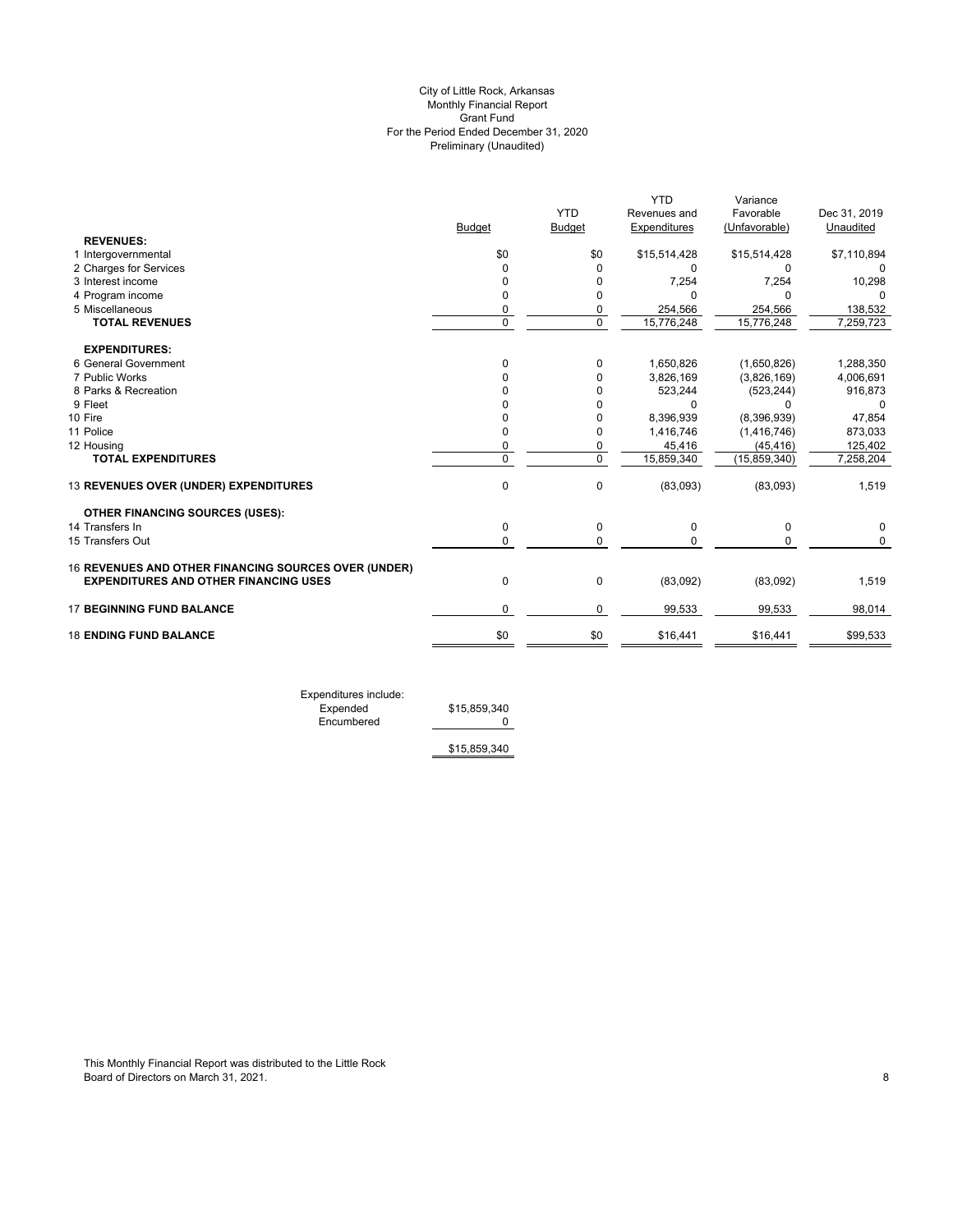# Preliminary (Unaudited) City of Little Rock, Arkansas Monthly Financial Report Emergency 911 Fund For the Period Ended December 31, 2020

|                                                          |               |               | <b>YTD</b>   | Variance      |              |
|----------------------------------------------------------|---------------|---------------|--------------|---------------|--------------|
|                                                          |               | <b>YTD</b>    | Revenues and | Favorable     | Dec 31, 2019 |
|                                                          | <b>Budget</b> | <b>Budget</b> | Expenditures | (Unfavorable) | Unaudited    |
| <b>REVENUES:</b>                                         |               |               |              |               |              |
| 1 Charges for services                                   | \$0           | \$0           | \$3,249,814  | \$3,249,814   | \$1,396,944  |
| 2 Interest income                                        | $\Omega$      | O             | 13,517       | 13,517        | 12,039       |
| 3 Miscellaneous                                          |               | 0             |              |               |              |
| <b>TOTAL REVENUES</b>                                    | $\Omega$      | $\mathbf 0$   | 3,263,331    | 3,263,331     | 1,408,983    |
|                                                          |               |               |              |               |              |
| <b>EXPENDITURES:</b>                                     |               |               |              |               |              |
| 5 Police                                                 | 0             | 0             | 1,193,985    | (1, 193, 985) | 813,071      |
| <b>TOTAL EXPENDITURES</b><br>6.                          | $\Omega$      | $\mathbf 0$   | 1,193,985    | (1, 193, 985) | 813,071      |
|                                                          |               |               |              |               |              |
| 7 REVENUES OVER (UNDER) EXPENDITURES                     | 0             | 0             | 2,069,346    | 2,069,346     | 595,911      |
|                                                          |               |               |              |               |              |
| <b>OTHER FINANCING SOURCES (USES):</b>                   |               |               |              |               |              |
| 8 Transfers In                                           | 0             | 0             | 0            | 0             | 0            |
| 9 Transfers Out                                          | 0             | $\Omega$      |              |               | 0            |
|                                                          |               |               |              |               |              |
| <b>REVENUES AND OTHER FINANCING SOURCES OVER (UNDER)</b> |               |               |              |               |              |
| <b>10 EXPENDITURES AND OTHER FINANCING USES</b>          | 0             | 0             | 2,069,346    | 2,069,346     | 595,911      |
|                                                          |               |               |              |               |              |
| <b>11 BEGINNING FUND BALANCE</b>                         | 0             | 0             | 1,007,531    | 1,007,531     | 411,620      |
|                                                          |               |               |              |               |              |
| <b>12 ENDING FUND BALANCE</b>                            | \$0           | \$0           | \$3,076,877  | \$3,076,877   | \$1,007,531  |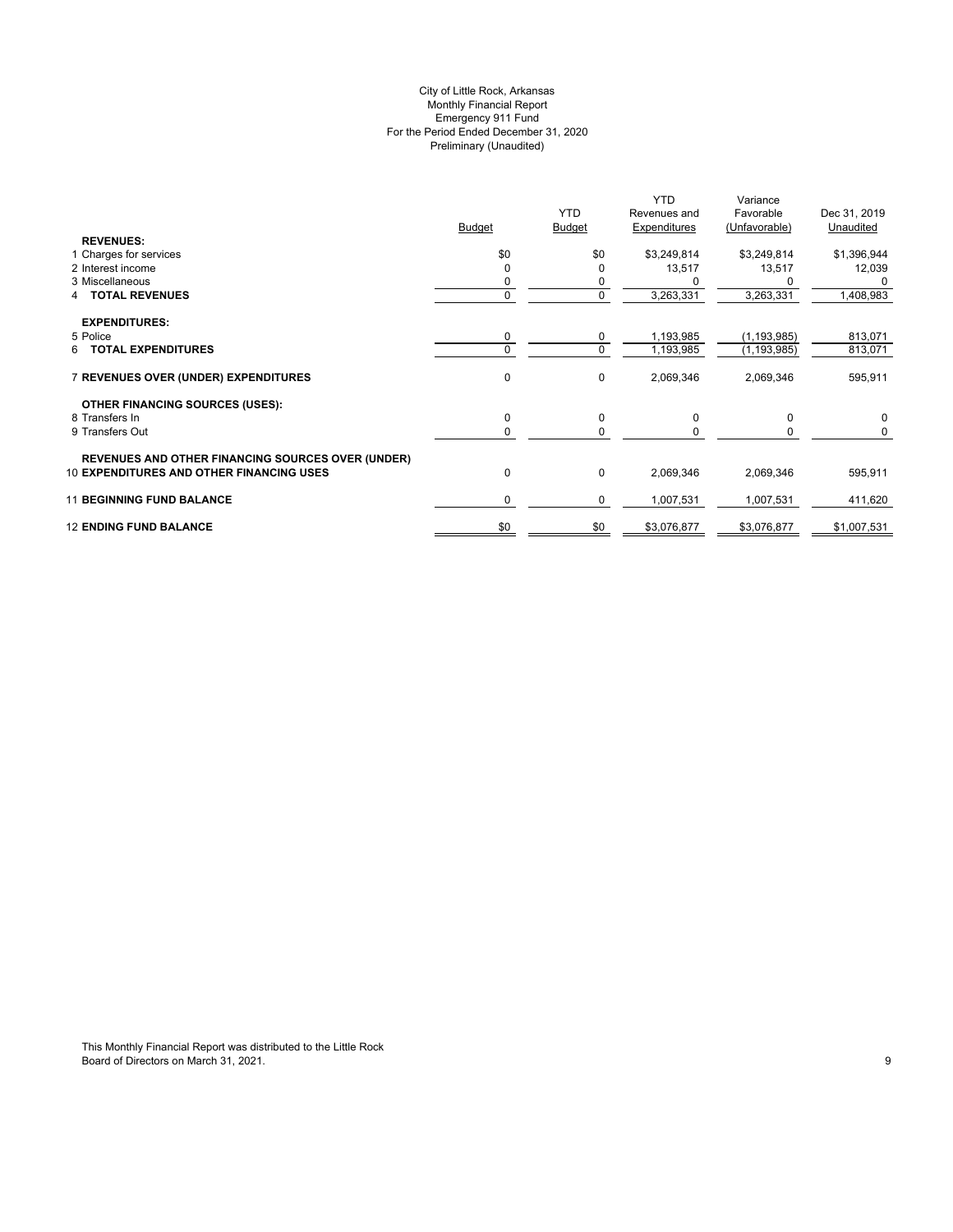# Preliminary (Unaudited) City of Little Rock, Arkansas Monthly Financial Report Community Development Block Grant Fund For the Period Ended December 31, 2020

|                                                          |               |               | <b>YTD</b>   | Variance      |              |
|----------------------------------------------------------|---------------|---------------|--------------|---------------|--------------|
|                                                          |               | <b>YTD</b>    | Revenues and | Favorable     | Dec 31, 2019 |
|                                                          | <b>Budget</b> | <b>Budget</b> | Expenditures | (Unfavorable) | Unaudited    |
| <b>REVENUES:</b>                                         |               |               |              |               |              |
| 1 Intergovernmental                                      | \$0           | \$0           | \$913,890    | \$913,890     | \$1,559,606  |
| 2 Charges for Services                                   | ŋ             |               |              |               |              |
| 3 Miscellaneous                                          | 0             | 0             |              |               | 64           |
| <b>TOTAL REVENUES</b>                                    | 0             | $\mathbf 0$   | 913,890      | 913,890       | 1,559,669    |
| <b>EXPENDITURES:</b>                                     |               |               |              |               |              |
| 5 General Government                                     | 0             | 0             | $\Omega$     | $\Omega$      |              |
| 6 Housing                                                | 0             | $\mathbf 0$   | 1,346,797    | (1,346,797)   | 1,549,164    |
| <b>TOTAL EXPENDITURES</b>                                | 0             | $\mathbf 0$   | 1,346,797    | (1,346,797)   | 1,549,164    |
| 8 REVENUES OVER (UNDER) EXPENDITURES                     | 0             | 0             | (432, 907)   | (432, 907)    | 10,506       |
| <b>OTHER FINANCING SOURCES (USES):</b>                   |               |               |              |               |              |
| 9 Transfers In                                           | $\mathbf 0$   | 0             | $\Omega$     | $\Omega$      | $\Omega$     |
| 10 Transfers Out                                         | 0             | 0             |              | 0             | 0            |
| <b>REVENUES AND OTHER FINANCING SOURCES OVER (UNDER)</b> |               |               |              |               |              |
| <b>11 EXPENDITURES AND OTHER FINANCING USES</b>          | 0             | 0             | (432, 907)   | (432, 907)    | 10,506       |
| <b>12 BEGINNING FUND BALANCE</b>                         | 0             | 0             | 889,272      | 889,272       | 878,767      |
| <b>13 ENDING FUND BALANCE</b>                            | \$0           | \$0           | \$456,365    | \$456,365     | \$889,272    |
|                                                          |               |               |              |               |              |

Expenditures include: Expended \$1,346,797

Encumbered 0

\$1,346,797

This Monthly Financial Report was distributed to the Little Rock Board of Directors on March 31, 2021. 2002. The state of the state of the state of Directors on March 31, 2021.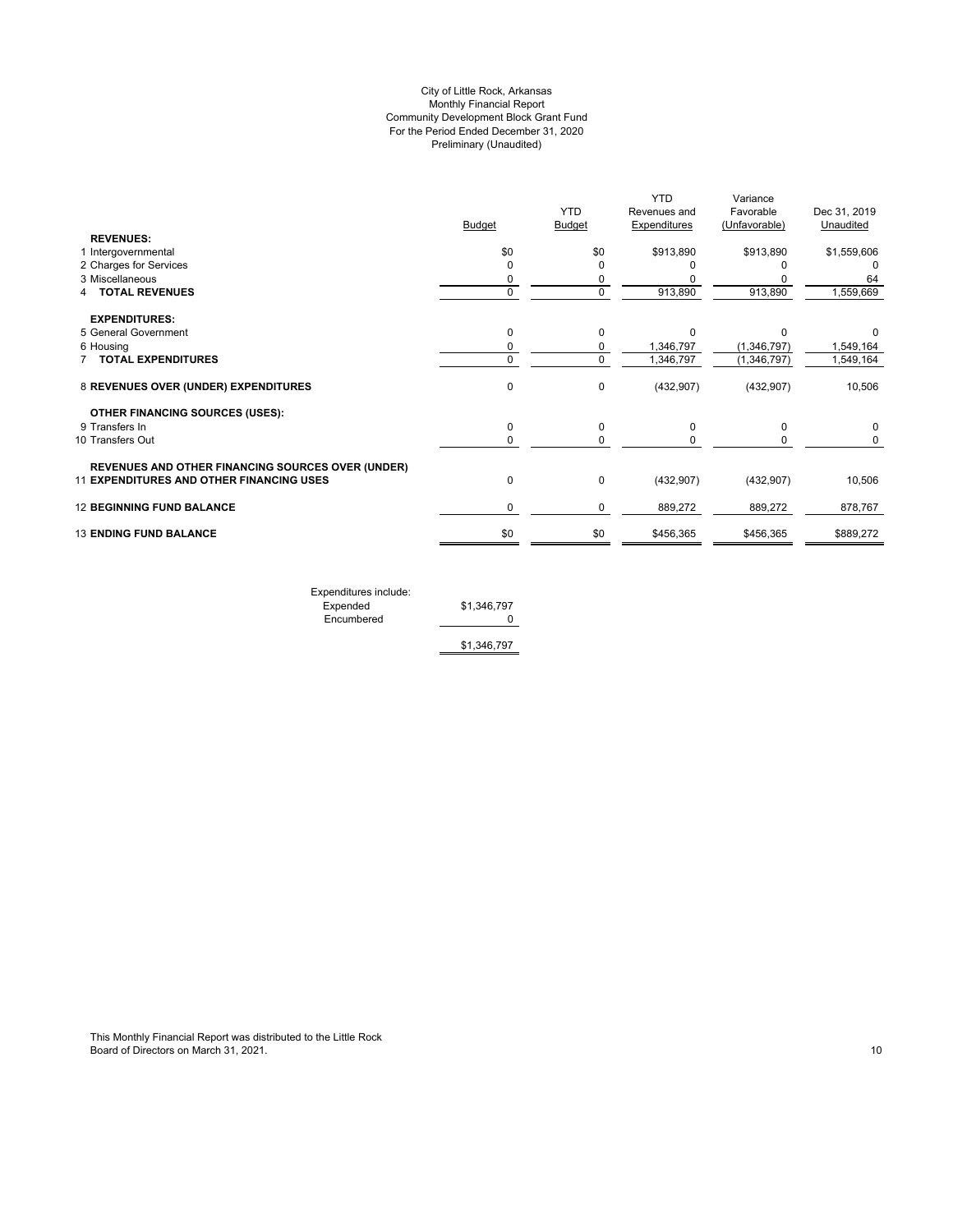# Preliminary (Unaudited) City of Little Rock, Arkansas Monthly Financial Report HIPP Fund For the Period Ended December 31, 2020

|                                                          | <b>Budget</b> | <b>YTD</b><br>Budget | <b>YTD</b><br>Revenues and<br>Expenditures | Variance<br>Favorable<br>(Unfavorable) | Dec 31, 2019<br>Unaudited |
|----------------------------------------------------------|---------------|----------------------|--------------------------------------------|----------------------------------------|---------------------------|
| <b>REVENUES:</b>                                         |               |                      |                                            |                                        |                           |
| 1 Intergovernmental                                      | \$0           | \$0                  | \$857,284                                  | \$857,284                              | \$1,473,609               |
| 2 Charges for Services                                   | 0             | $\Omega$             | O                                          |                                        | O                         |
| 3 Miscellaneous                                          | 0             | 0                    | (391)                                      | (391)                                  | 391                       |
| <b>TOTAL REVENUES</b>                                    | 0             | $\Omega$             | 856,893                                    | 856,893                                | 1,474,000                 |
| <b>EXPENDITURES:</b>                                     |               |                      |                                            |                                        |                           |
| 5 General Government                                     | $\mathbf 0$   | $\Omega$             | $\Omega$                                   | $\Omega$                               |                           |
| 6 Housing                                                | 0             | 0                    | 908,725                                    | (908, 725)                             | 1,130,107                 |
| 7 TOTAL EXPENDITURES                                     | 0             | $\Omega$             | 908,725                                    | (908, 725)                             | 1,130,107                 |
| 8 REVENUES OVER (UNDER) EXPENDITURES                     | $\mathbf 0$   | 0                    | (51, 832)                                  | (51, 832)                              | 343,893<br>\$             |
| <b>OTHER FINANCING SOURCES (USES):</b>                   |               |                      |                                            |                                        |                           |
| 9 Transfers In                                           | $\mathbf 0$   | 0                    | 0                                          | 0                                      | 0                         |
| 10 Transfers Out                                         | 0             | 0                    | 0                                          | 0                                      | 0                         |
| <b>REVENUES AND OTHER FINANCING SOURCES OVER (UNDER)</b> |               |                      |                                            |                                        |                           |
| 11 EXPENDITURES AND OTHER FINANCING USES                 | $\mathbf 0$   | $\mathbf 0$          | (51, 832)                                  | (51, 832)                              | 343,893                   |
| <b>12 BEGINNING FUND BALANCE</b>                         | 0             | 0                    | 1,245,703                                  | 1,245,703                              | 901,811                   |
| <b>13 ENDING FUND BALANCE</b>                            | \$0           | \$0                  | \$1,193,871                                | \$1,193,871                            | \$1,245,703               |
|                                                          |               |                      |                                            |                                        |                           |

Expenditures include: Expended  $$908,725$  Encumbered 0 \$908,725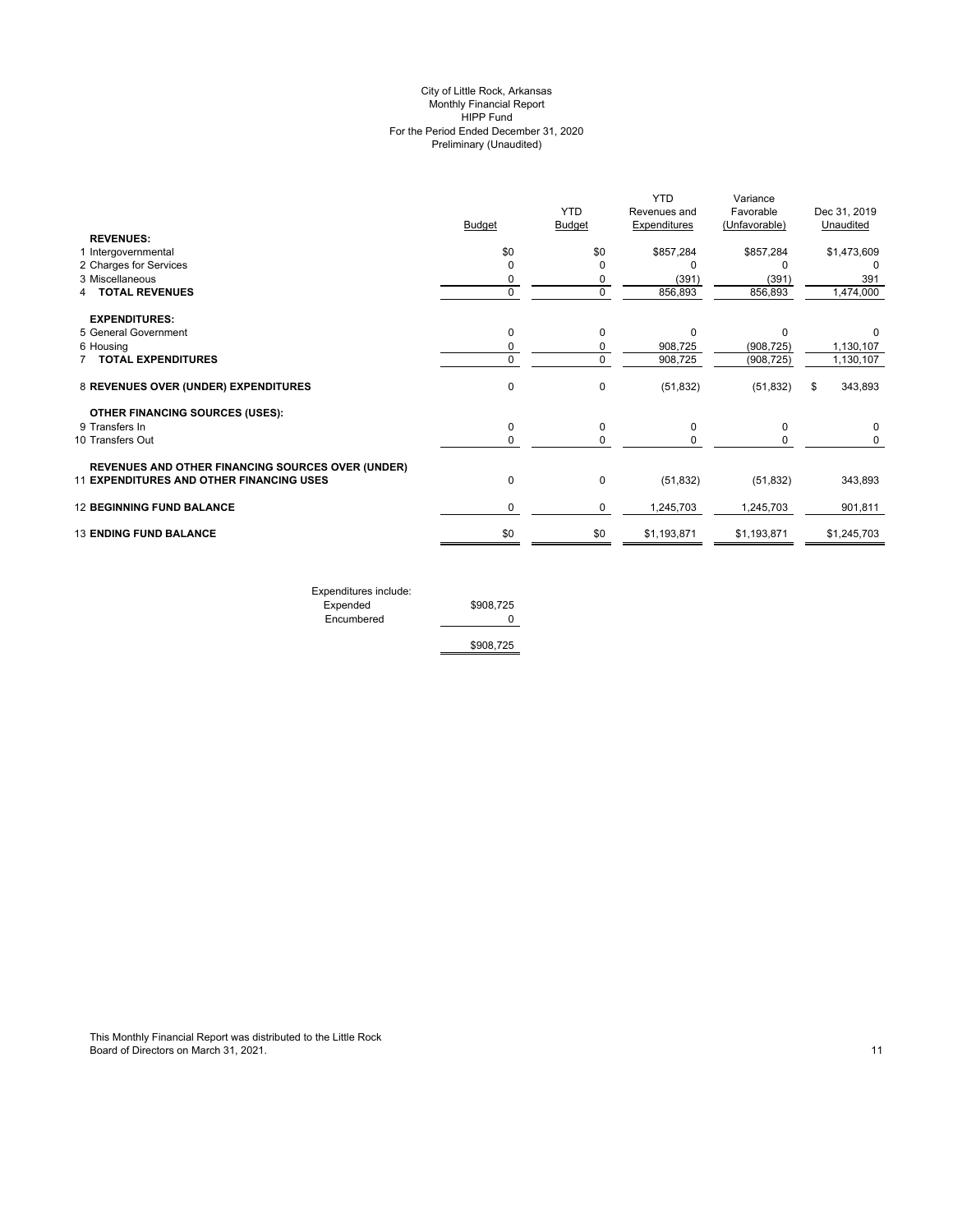# Preliminary (Unaudited) City of Little Rock, Arkansas Monthly Financial Report NHSP Fund For the Period Ended December 31, 2020

| <b>YTD</b><br>Favorable<br>Revenues and<br><b>Budget</b><br><b>Budget</b><br><b>Expenditures</b><br>(Unfavorable)<br><b>REVENUES:</b><br>\$0<br>1 Intergovernmental<br>\$0<br>\$59,887<br>\$59,887<br>2 Charges for Services<br>0<br>3 Miscellaneous<br>0<br>$\mathbf 0$<br>59,887<br>4 TOTAL REVENUES<br>$\Omega$<br>59,887<br><b>EXPENDITURES:</b><br>5 General Government<br>0<br>$\Omega$<br>0<br>$\Omega$<br>59,803<br>6 Housing<br>(59, 803)<br>0<br>0<br>$\mathbf 0$<br><b>7 TOTAL EXPENDITURES</b><br>$\mathbf 0$<br>59,803<br>(59, 803)<br>$\mathbf 0$<br>84<br>8 REVENUES OVER (UNDER) EXPENDITURES<br>$\Omega$<br>84<br><b>OTHER FINANCING SOURCES (USES):</b><br>9 Loan Proceeds<br>$\Omega$<br>$\Omega$<br>0<br>10 Transfers In<br>0<br>O<br>11 Transfers Out<br>0<br><b>REVENUES AND OTHER FINANCING SOURCES OVER (UNDER)</b> | Dec 31, 2019 |
|---------------------------------------------------------------------------------------------------------------------------------------------------------------------------------------------------------------------------------------------------------------------------------------------------------------------------------------------------------------------------------------------------------------------------------------------------------------------------------------------------------------------------------------------------------------------------------------------------------------------------------------------------------------------------------------------------------------------------------------------------------------------------------------------------------------------------------------------|--------------|
|                                                                                                                                                                                                                                                                                                                                                                                                                                                                                                                                                                                                                                                                                                                                                                                                                                             | Unaudited    |
|                                                                                                                                                                                                                                                                                                                                                                                                                                                                                                                                                                                                                                                                                                                                                                                                                                             |              |
|                                                                                                                                                                                                                                                                                                                                                                                                                                                                                                                                                                                                                                                                                                                                                                                                                                             | \$354        |
|                                                                                                                                                                                                                                                                                                                                                                                                                                                                                                                                                                                                                                                                                                                                                                                                                                             | $\Omega$     |
|                                                                                                                                                                                                                                                                                                                                                                                                                                                                                                                                                                                                                                                                                                                                                                                                                                             | 41           |
|                                                                                                                                                                                                                                                                                                                                                                                                                                                                                                                                                                                                                                                                                                                                                                                                                                             | 394          |
|                                                                                                                                                                                                                                                                                                                                                                                                                                                                                                                                                                                                                                                                                                                                                                                                                                             |              |
|                                                                                                                                                                                                                                                                                                                                                                                                                                                                                                                                                                                                                                                                                                                                                                                                                                             | 0            |
|                                                                                                                                                                                                                                                                                                                                                                                                                                                                                                                                                                                                                                                                                                                                                                                                                                             | 11,687       |
|                                                                                                                                                                                                                                                                                                                                                                                                                                                                                                                                                                                                                                                                                                                                                                                                                                             | 11,687       |
|                                                                                                                                                                                                                                                                                                                                                                                                                                                                                                                                                                                                                                                                                                                                                                                                                                             | (11, 292)    |
|                                                                                                                                                                                                                                                                                                                                                                                                                                                                                                                                                                                                                                                                                                                                                                                                                                             |              |
|                                                                                                                                                                                                                                                                                                                                                                                                                                                                                                                                                                                                                                                                                                                                                                                                                                             | 0            |
|                                                                                                                                                                                                                                                                                                                                                                                                                                                                                                                                                                                                                                                                                                                                                                                                                                             | 0            |
|                                                                                                                                                                                                                                                                                                                                                                                                                                                                                                                                                                                                                                                                                                                                                                                                                                             | 0            |
|                                                                                                                                                                                                                                                                                                                                                                                                                                                                                                                                                                                                                                                                                                                                                                                                                                             |              |
| <b>12 EXPENDITURES AND OTHER FINANCING USES</b><br>0<br>$\Omega$<br>84<br>84                                                                                                                                                                                                                                                                                                                                                                                                                                                                                                                                                                                                                                                                                                                                                                | (11, 292)    |
| <b>13 BEGINNING FUND BALANCE</b><br>17,086<br>0<br>$\mathbf 0$<br>17,086                                                                                                                                                                                                                                                                                                                                                                                                                                                                                                                                                                                                                                                                                                                                                                    | 28,379       |
| \$0<br><b>14 ENDING FUND BALANCE</b><br>\$0<br>\$17,169<br>\$17,169                                                                                                                                                                                                                                                                                                                                                                                                                                                                                                                                                                                                                                                                                                                                                                         | \$17,086     |

| Expenditures include: |          |
|-----------------------|----------|
| Expended              | \$59,803 |
| Encumbered            |          |
|                       |          |
|                       | \$59,803 |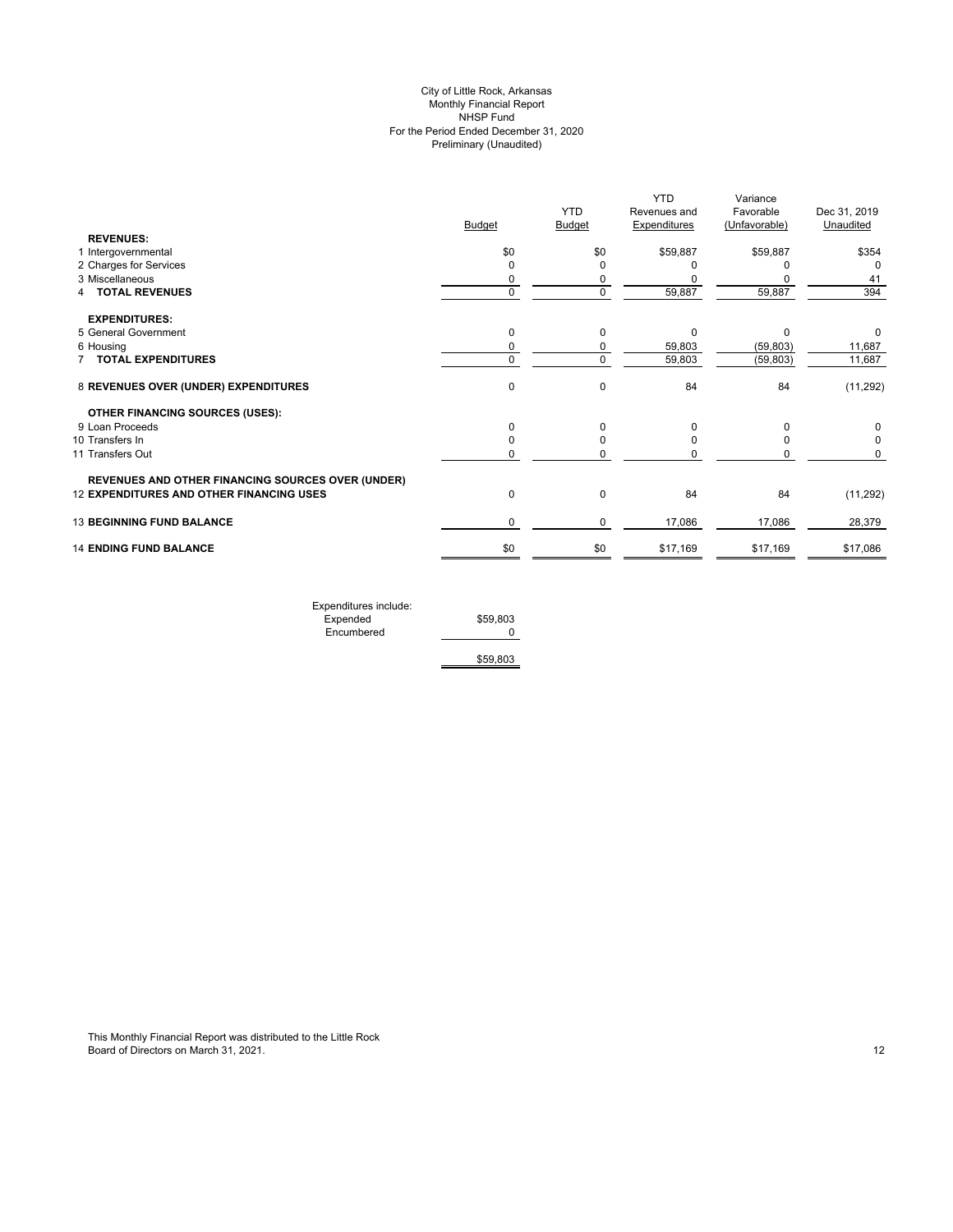#### For the Period Ended December 31, 2020 Preliminary (Unaudited) City of Little Rock, Arkansas Monthly Financial Report Short Term Capital Fund

|                                                          |               | <b>YTD</b>    | <b>YTD</b><br>Revenues and | Variance<br>Favorable | Dec 31, 2019 |
|----------------------------------------------------------|---------------|---------------|----------------------------|-----------------------|--------------|
|                                                          | <b>Budget</b> | <b>Budget</b> | <b>Expenditures</b>        | (Unfavorable)         | Unaudited    |
| <b>REVENUES:</b>                                         |               |               |                            |                       |              |
| 1 Charges for Services                                   | \$0           | \$0           | \$0                        | \$0                   | \$0          |
| 2 Interest income                                        | $\Omega$      | 0             | 31,965                     | 31,965                | 32,817       |
| 3 Donations                                              |               | 0             | <sup>0</sup>               | 0                     | 0            |
| <b>4 TOTAL REVENUES</b>                                  | 0             | $\mathbf 0$   | 31,965                     | 31,965                | 32,817       |
| <b>EXPENDITURES:</b>                                     |               |               |                            |                       |              |
| 5 General Government                                     | $\Omega$      | $\Omega$      | 2,416                      | (2, 416)              | 6,416        |
| 6 Public Works                                           |               | <sup>0</sup>  | <sup>0</sup>               |                       |              |
| 7 Parks and Recreation                                   |               |               | 0                          |                       | O            |
| 8 Fire                                                   |               |               | $\Omega$                   |                       | 199,838      |
| 9 Police                                                 |               | 0             | 961,860                    | (961, 860)            | 2,441,740    |
| 10 Fleet                                                 |               | 0             | 1,309,435                  | (1,309,435)           | 2,926,879    |
| 11 TOTAL EXPENDITURES                                    | $\Omega$      | $\Omega$      | 2,273,711                  | (2, 273, 711)         | 5,574,872    |
| 12 REVENUES OVER (UNDER) EXPENDITURES                    | 0             | $\mathbf 0$   | (2,241,747)                | (2, 241, 747)         | (5,542,055)  |
| <b>OTHER FINANCING SOURCES (USES):</b>                   |               |               |                            |                       |              |
| 13 Temporary Note Proceeds                               | 0             | $\Omega$      | $\Omega$                   | 0                     | 5,650,000    |
| 14 Capital Lease                                         | 0             | 0             | 1,309,435                  | 1,309,435             | 2,924,374    |
| 14 Transfers Out                                         | 0             | 0             | $\Omega$                   | 0                     | $\Omega$     |
| <b>REVENUES AND OTHER FINANCING SOURCES OVER (UNDER)</b> |               |               |                            |                       |              |
| <b>15 EXPENDITURES AND OTHER FINANCING USES</b>          | 0             | 0             | (932, 312)                 | (932, 312)            | 3,032,319    |
| <b>16 BEGINNING FUND BALANCE</b>                         | 0             | 0             | 3,285,177                  | 3,285,177             | 252,858      |
| <b>17 ENDING FUND BALANCE</b>                            | \$0           | \$0           | \$2,352,865                | \$2,352,865           | \$3,285,177  |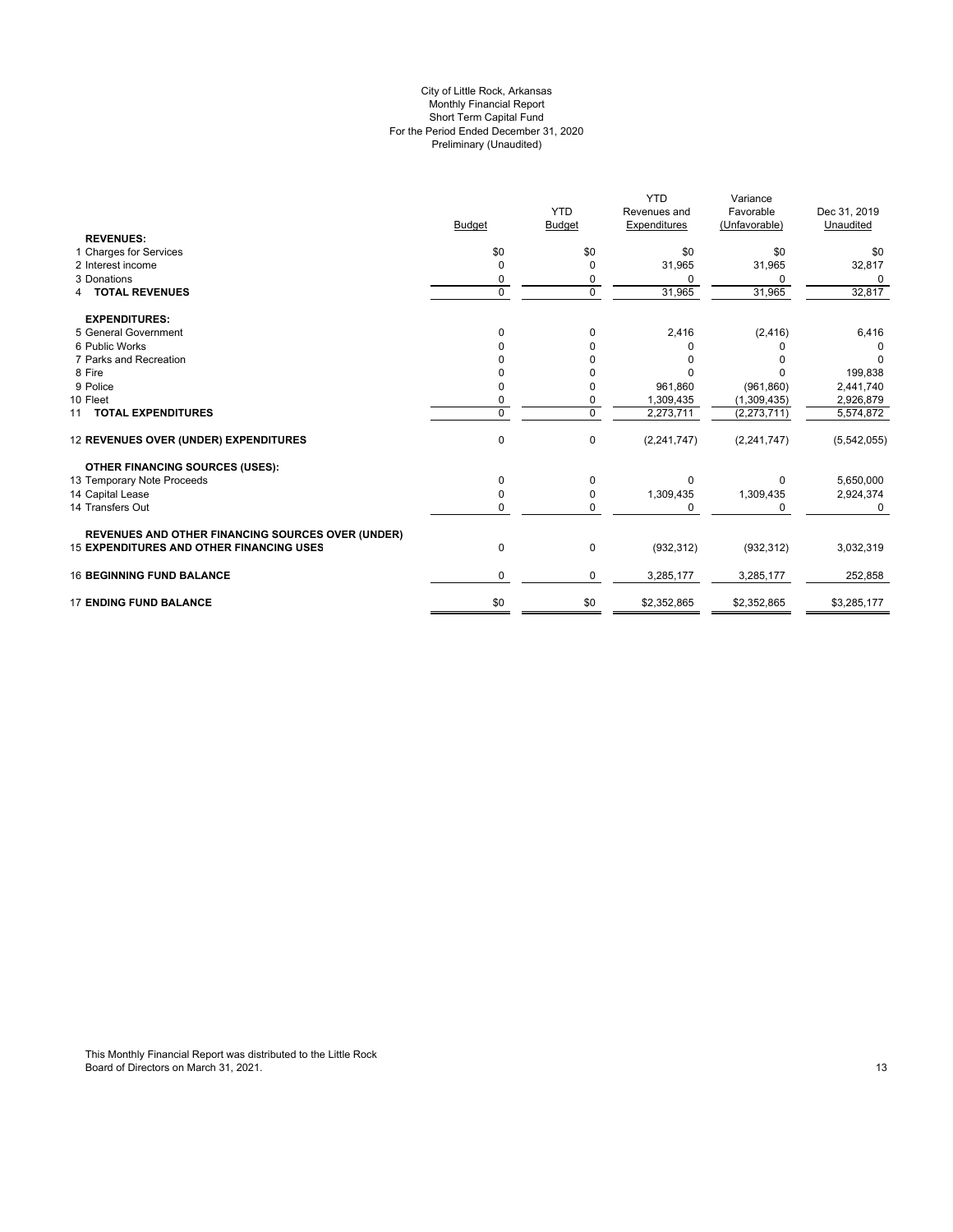# For the Period Ended December 31, 2020 Preliminary (Unaudited) City of Little Rock, Arkansas Monthly Financial Report 2012-2021 Capital Project Fund

|                                                          |               |               | <b>YTD</b>   | Variance       |              |
|----------------------------------------------------------|---------------|---------------|--------------|----------------|--------------|
|                                                          |               | <b>YTD</b>    | Revenues and | Favorable      | Dec 31, 2019 |
|                                                          | <b>Budget</b> | <b>Budget</b> | Expenditures | (Unfavorable)  | Unaudited    |
| <b>REVENUES:</b>                                         |               |               |              |                |              |
| 1 3/8 Cent Sales Tax                                     | \$0           | \$0           | \$20,155,697 | \$20,155,697   | \$20,380,381 |
| 2 Interest income                                        | $\Omega$      | $\Omega$      | 308,229      | 308,229        | 775,953      |
| 3 Miscellaneous Income                                   | 0             | 0             | O            | 0              | 0            |
| 4 TOTAL REVENUES                                         | $\mathbf 0$   | $\Omega$      | 20,463,926   | 20,463,926     | 21, 156, 334 |
| <b>EXPENDITURES:</b>                                     |               |               |              |                |              |
| 5 General Government                                     | 0             | 0             | 5,042,037    | (5,042,037)    | 4,915,301    |
| 6 Housing                                                | 0             | $\Omega$      | $\Omega$     | 0              | 64,746       |
| 7 Public Works                                           |               | 0             | 2,462,963    | (2,462,963)    | 5,708,257    |
| 8 Parks and Recreation                                   |               | 0             | 1,347,452    | (1,347,452)    | 1,568,597    |
| 9 Fire                                                   | n             | $\Omega$      | 334,054      | (334, 054)     | 3,224,117    |
| 10 Police                                                | ŋ             | $\Omega$      | 1,061,922    | (1,061,922)    | 112,211      |
| 11 Fleet                                                 | 0             | 0             | 1,080,769    | (1,080,769)    | 300,944      |
| 12 Zoo                                                   | 0             | 0             | 790,708      | (790, 708)     | 913,524      |
| 13 TOTAL EXPENDITURES                                    | $\Omega$      | $\Omega$      | 12,119,907   | (12, 119, 907) | 16,807,697   |
| 14 REVENUES OVER (UNDER) EXPENDITURES                    | $\mathbf 0$   | $\Omega$      | 8,344,019    | 8,344,019      | 4,348,637    |
| <b>OTHER FINANCING SOURCES (USES):</b>                   |               |               |              |                |              |
| 15 Temporary Note Proceeds                               | $\mathbf 0$   | 0             | 0            | 0              | 0            |
| 16 Transfers In                                          | 0             | 0             | O            | $\Omega$       | U            |
| 17 Transfers Out                                         | $\Omega$      | $\Omega$      | (1,843,320)  | (1,843,320)    | (3,027,970)  |
| <b>REVENUES AND OTHER FINANCING SOURCES OVER (UNDER)</b> |               |               |              |                |              |
| 18 EXPENDITURES AND OTHER FINANCING USES                 | $\mathbf 0$   | 0             | 6,500,699    | 6,500,699      | 1,320,667    |
| <b>19 BEGINNING FUND BALANCE</b>                         | 0             | 0             | 30,194,881   | 30,194,881     | 28,874,214   |
| <b>20 ENDING FUND BALANCE</b>                            | \$0           | \$0           | \$36,695,580 | \$36,695,580   | \$30,194,881 |

Expenditures include: Encumbered 0

Total \$12,119,907

\$12,119,907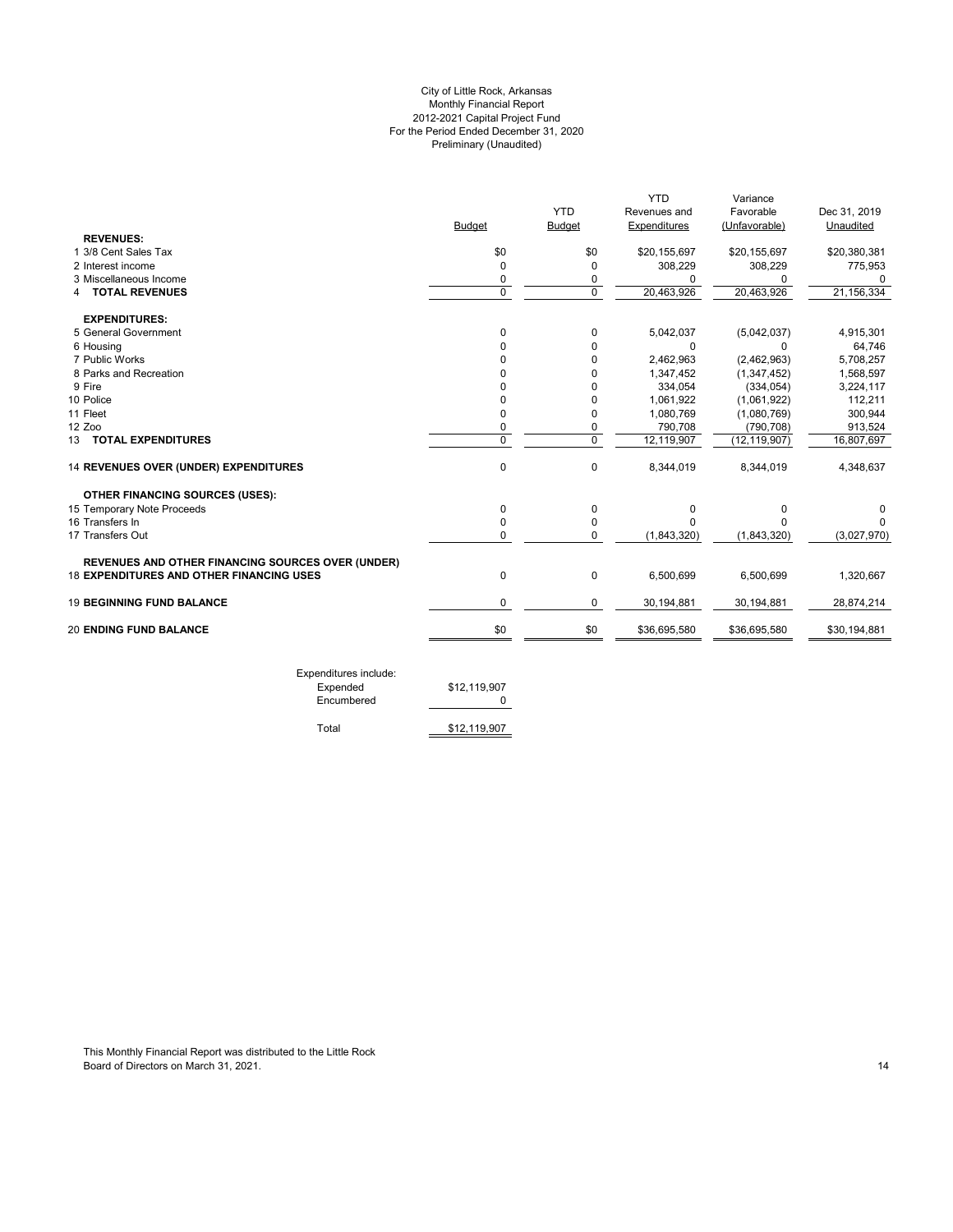# City of Little Rock, Arkansas Monthly Financial Report 2015 Library Improvement Bond For the Period Ended December 31, 2020 Preliminary (Unaudited)

|                                                          | <b>Budget</b> | <b>YTD</b><br><b>Budget</b> | <b>YTD</b><br>Revenues and<br><b>Expenditures</b> | Variance<br>Favorable<br>(Unfavorable) | Dec 31, 2019<br>Actual |
|----------------------------------------------------------|---------------|-----------------------------|---------------------------------------------------|----------------------------------------|------------------------|
| <b>REVENUES:</b><br>1 Interest income                    | \$0           | \$0                         | \$3,249                                           | \$3,249                                | \$15,082               |
| 2 Miscellaneous                                          | 0             | 0                           | 0                                                 | <sup>0</sup>                           | 0                      |
| <b>TOTAL REVENUES</b><br>3                               | 0             | $\Omega$                    | 3,249                                             | 3,249                                  | 15,082                 |
| <b>EXPENDITURES:</b>                                     |               |                             |                                                   |                                        |                        |
| 4 General Government                                     | 0             | 0                           | 27,000                                            | (27,000)                               | 763,492                |
| <b>TOTAL EXPENDITURES</b><br>5.                          | 0             | 0                           | 27,000                                            | (27,000)                               | 763,492                |
| 6 REVENUES OVER (UNDER) EXPENDITURES                     | 0             | 0                           | (23, 751)                                         | (23, 751)                              | (748, 410)             |
| <b>OTHER FINANCING SOURCES (USES):</b>                   |               |                             |                                                   |                                        |                        |
| 7 Bond Proceeds                                          | $\Omega$      | $\Omega$                    | $\Omega$                                          |                                        | 0                      |
| 8 Discount on Bonds Issued                               | O             | <sup>0</sup>                |                                                   |                                        | 0                      |
| 9 Bond Reoffering Premium                                |               |                             |                                                   |                                        | 0                      |
| 10 Other, net                                            |               |                             |                                                   |                                        | 0                      |
| 11 Transfers In                                          | $\Omega$      | <sup>0</sup>                |                                                   |                                        | 0                      |
| 12 Transfers Out                                         | 0             | 0                           |                                                   |                                        | 0                      |
| <b>REVENUES AND OTHER FINANCING SOURCES OVER (UNDER)</b> |               |                             |                                                   |                                        |                        |
| <b>13 EXPENDITURES AND OTHER FINANCING USES</b>          | 0             | 0                           | (23, 751)                                         | (23, 751)                              | (748, 410)             |
| <b>14 BEGINNING FUND BALANCE</b>                         | 0             | 0                           | 428,232                                           | 428,232                                | 1,176,642              |
| <b>15 ENDING FUND BALANCE</b>                            | \$0           | \$0                         | \$404,481                                         | \$404,481                              | \$428,232              |

Note 1: This fund reflects bond proceeds and interest earnings dedicated to Library improvements.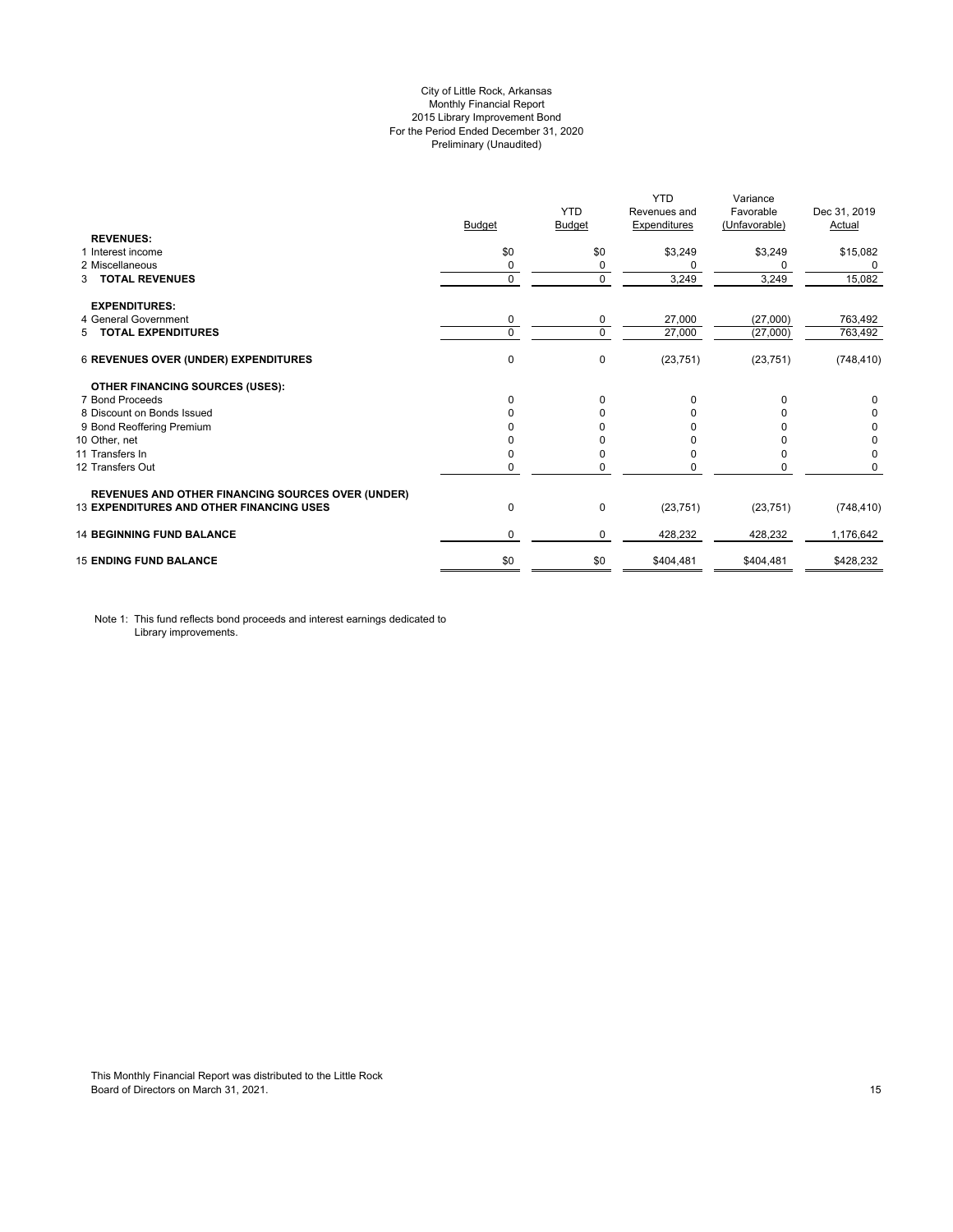# City of Little Rock, Arkansas Monthly Financial Report 2013 Capital Improvement Bonds For the Period Ended December 31, 2020 Preliminary (Unaudited)

|                                                          | <b>Budget</b> | <b>YTD</b><br><b>Budget</b> | <b>YTD</b><br>Revenues and<br><b>Expenditures</b> | Variance<br>Favorable<br>(Unfavorable) | Dec 31, 2019<br>Unaudited |
|----------------------------------------------------------|---------------|-----------------------------|---------------------------------------------------|----------------------------------------|---------------------------|
| <b>REVENUES:</b><br>1 Interest income                    | \$0           | \$0                         | \$0                                               | \$0                                    | \$5,770                   |
| 2 Miscellaneous                                          | 0             | 0                           | 0                                                 | 0                                      | 0                         |
| 3 TOTAL REVENUES                                         | 0             | 0                           | $\mathbf 0$                                       | 0                                      | 5,770                     |
| <b>EXPENDITURES:</b>                                     |               |                             |                                                   |                                        |                           |
| 4 Public Works                                           | 0             | 0                           | 1,485                                             | (1, 485)                               | 259,445                   |
| 5 TOTAL EXPENDITURES                                     | $\Omega$      | 0                           | 1,485                                             | (1, 485)                               | 259,445                   |
| <b>6 REVENUES OVER (UNDER) EXPENDITURES</b>              | 0             | 0                           | (1,485)                                           | (1,485)                                | (253, 675)                |
| <b>OTHER FINANCING SOURCES (USES):</b>                   |               |                             |                                                   |                                        |                           |
| 7 Bond Proceeds                                          | $\Omega$      | 0                           | 0                                                 | $\Omega$                               | 0                         |
| 8 Transfers In                                           |               | 0                           |                                                   |                                        | 0                         |
| 9 Transfers Out                                          |               | 0                           | (1,485)                                           | (1, 485)                               | 0                         |
| <b>REVENUES AND OTHER FINANCING SOURCES OVER (UNDER)</b> |               |                             |                                                   |                                        |                           |
| 10 EXPENDITURES AND OTHER FINANCING USES                 | 0             | 0                           | (1,485)                                           | (1,485)                                | (253, 675)                |
| <b>11 BEGINNING FUND BALANCE</b>                         | 0             | 0                           | 1,485                                             | 1,485                                  | 255,160                   |
| <b>12 ENDING FUND BALANCE</b>                            | \$0           | \$0                         | \$0                                               | \$0                                    | \$1,485                   |
|                                                          |               |                             |                                                   |                                        |                           |

| Expenditures include:<br>Expended<br>Encumbered | \$1.485 |
|-------------------------------------------------|---------|
| Total                                           | \$1,485 |

Note 1: As of December 31, 2020, the fund balance has been allocated to special projects.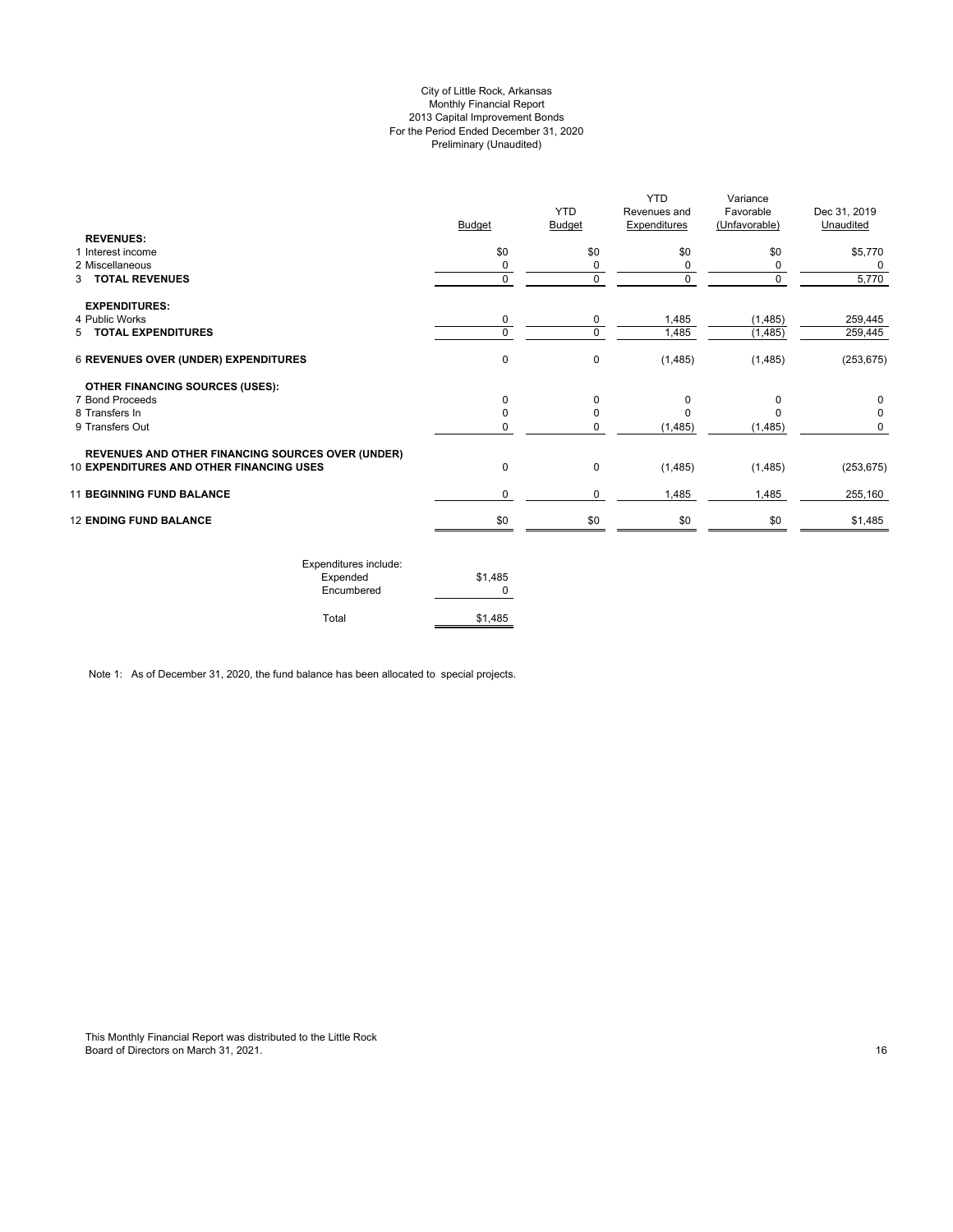#### City of Little Rock, Arkansas Monthly Financial Report 2018 Capital Improvement Bonds For the Period Ended December 31, 2020 Preliminary (Unaudited)

|                                                          | <b>Budget</b> | <b>YTD</b><br><b>Budget</b> | <b>YTD</b><br>Revenues and<br>Expenditures | Variance<br>Favorable<br>(Unfavorable) | Dec 31, 2019<br>Unaudited |
|----------------------------------------------------------|---------------|-----------------------------|--------------------------------------------|----------------------------------------|---------------------------|
| <b>REVENUES:</b>                                         |               |                             |                                            |                                        |                           |
| 1 Interest income                                        | \$0           | \$0                         | \$680,248                                  | \$680,248                              | \$1,351,455               |
| 2 Miscellaneous                                          | 0             | 0                           | (119, 264)                                 | (119, 264)                             |                           |
| <b>3 TOTAL REVENUES</b>                                  | $\Omega$      | $\Omega$                    | 560,984                                    | 560,984                                | 1,351,455                 |
| <b>EXPENDITURES:</b>                                     |               |                             |                                            |                                        |                           |
| 4 Public Works                                           | 0             | 0                           | 12,902,522                                 | (12, 902, 522)                         | 7,687,860                 |
| 5 TOTAL EXPENDITURES                                     | $\Omega$      | $\Omega$                    | 12,902,522                                 | (12, 902, 522)                         | 7,687,860                 |
| <b>6 REVENUES OVER (UNDER) EXPENDITURES</b>              | 0             | 0                           | (12, 341, 538)                             | (12, 341, 538)                         | (6,336,405)               |
| <b>OTHER FINANCING SOURCES (USES):</b>                   |               |                             |                                            |                                        |                           |
| 7 Bond Proceeds                                          | $\Omega$      | $\Omega$                    | 0                                          | <sup>0</sup>                           | 0                         |
| 8 Bond Reoffering Premium                                |               | $\Omega$                    |                                            | 0                                      | 0                         |
| 9 Discount on Bonds Issued                               |               | <sup>0</sup>                | U                                          | $\Omega$                               | 0                         |
| 10 Cost of Issuance                                      |               | O                           | O                                          | $\Omega$                               | 0                         |
| 11 Transfers In                                          | <sup>0</sup>  | 0                           | 1,485                                      | 1,485                                  | 0                         |
| 12 Transfers Out                                         |               | 0                           | 0                                          | 0                                      | 0                         |
| <b>REVENUES AND OTHER FINANCING SOURCES OVER (UNDER)</b> |               |                             |                                            |                                        |                           |
| 13 EXPENDITURES AND OTHER FINANCING USES                 | 0             | $\mathbf 0$                 | (12, 340, 053)                             | (12, 340, 053)                         | (6,336,405)               |
| <b>14 BEGINNING FUND BALANCE</b>                         | 0             | 0                           | 36,490,617                                 | 36,490,617                             | 42,827,022                |
| <b>15 ENDING FUND BALANCE</b>                            | \$0           | \$0                         | \$24,150,565                               | \$24,150,565                           | \$36,490,617              |
|                                                          |               |                             |                                            |                                        |                           |

| Expenditures include:<br>Expended<br>Encumbered | \$12,902,522 |
|-------------------------------------------------|--------------|
| Total                                           | \$12,902,522 |

Note 1: As of December 31, 2020, the fund balance has been allocated to 73 special projects.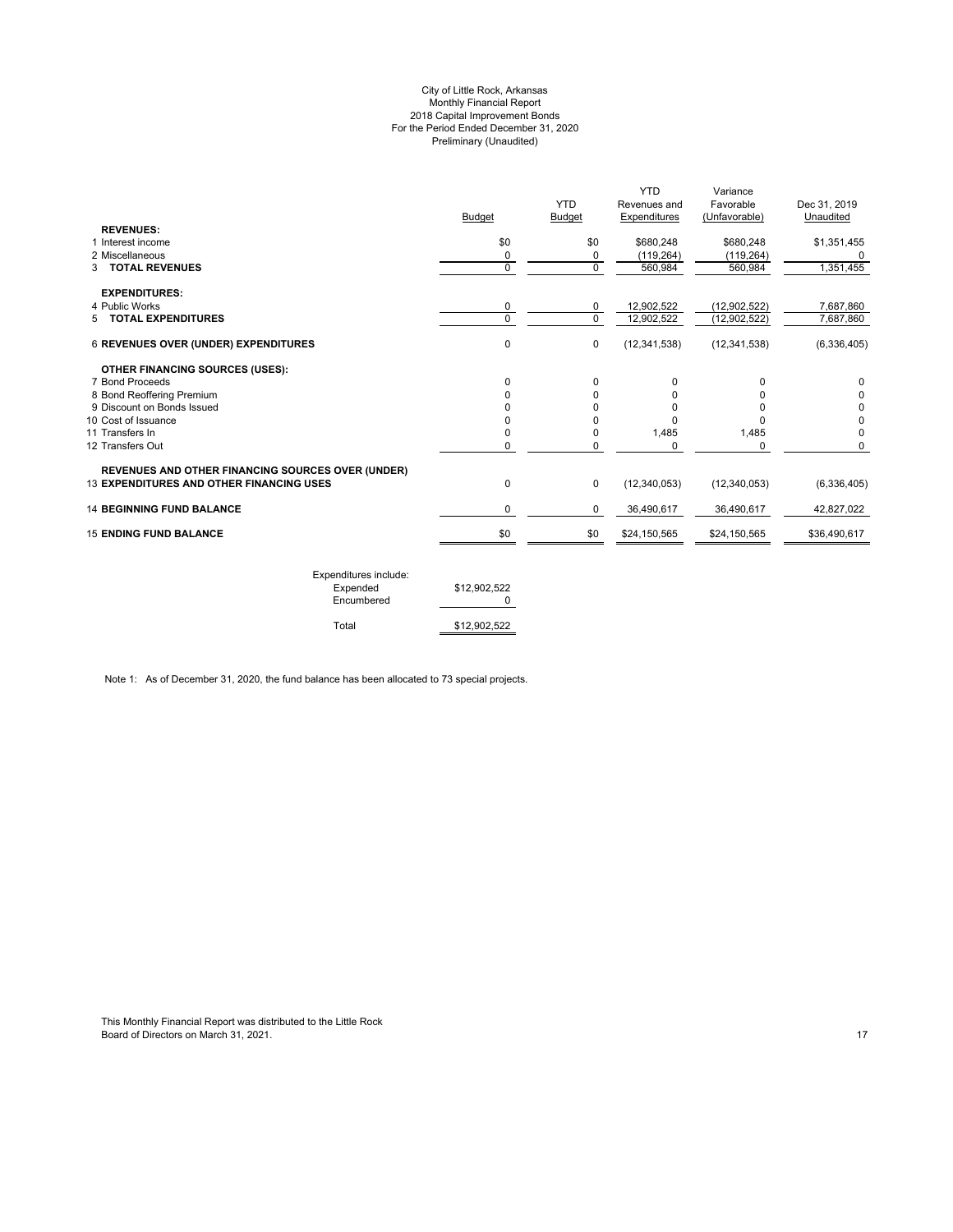# City of Little Rock, Arkansas Monthly Financial Report TIF - Port Authority Fund For the Period Ended December 31, 2020 Preliminary (Unaudited)

|                                                          |               | <b>YTD</b>    | <b>YTD</b><br>Revenues and | Variance<br>Favorable | Dec 31, 2019 |
|----------------------------------------------------------|---------------|---------------|----------------------------|-----------------------|--------------|
|                                                          | <b>Budget</b> | <b>Budget</b> | <b>Expenditures</b>        | (Unfavorable)         | Unaudited    |
| <b>REVENUES:</b>                                         |               |               |                            |                       |              |
| 1 General Property Taxes                                 | \$0           | \$0           | \$155,886                  | \$155,886             | \$208,636    |
| 2 Interest income                                        | 0             |               | 11,002                     | 11,002                | 6,811        |
| 3 Miscellaneous                                          | 0             | 0             |                            | 0                     | 0            |
| 4 TOTAL REVENUES                                         | $\mathbf 0$   | $\Omega$      | 166,888                    | 166,888               | 215,447      |
| <b>EXPENDITURES:</b>                                     |               |               |                            |                       |              |
| 5 Street & Drainage                                      | 0             | 0             | 205,360                    | (205, 360)            | 200,000      |
| 6 TOTAL EXPENDITURES                                     | $\Omega$      | $\Omega$      | 205,360                    | (205, 360)            | 200,000      |
| 7 REVENUES OVER (UNDER) EXPENDITURES                     | $\mathbf 0$   | $\mathbf 0$   | (38, 472)                  | (38, 472)             | 15,447       |
| <b>OTHER FINANCING SOURCES (USES):</b>                   |               |               |                            |                       |              |
| 8 Bond Proceeds                                          | 0             | $\Omega$      | 0                          | $\Omega$              | 0            |
| 9 Transfers In                                           | 0             | O             |                            |                       | $\Omega$     |
| 10 Transfers Out                                         | 0             | 0             | n                          | 0                     | 0            |
| <b>REVENUES AND OTHER FINANCING SOURCES OVER (UNDER)</b> |               |               |                            |                       |              |
| <b>11 EXPENDITURES AND OTHER FINANCING USES</b>          | $\pmb{0}$     | $\mathbf 0$   | (38, 472)                  | (38, 472)             | 15,447       |
| <b>12 BEGINNING FUND BALANCE</b>                         | 0             | 0             | 258,684                    | 258,684               | 243,237      |
| <b>13 ENDING FUND BALANCE</b>                            | \$0           | \$0           | \$220,212                  | \$220,212             | \$258,684    |
|                                                          |               |               |                            |                       |              |

This Monthly Financial Report was distributed to the Little Rock Board of Directors on March 31, 2021. 18 Australian 1998 and the United States of Directors on March 31, 2021.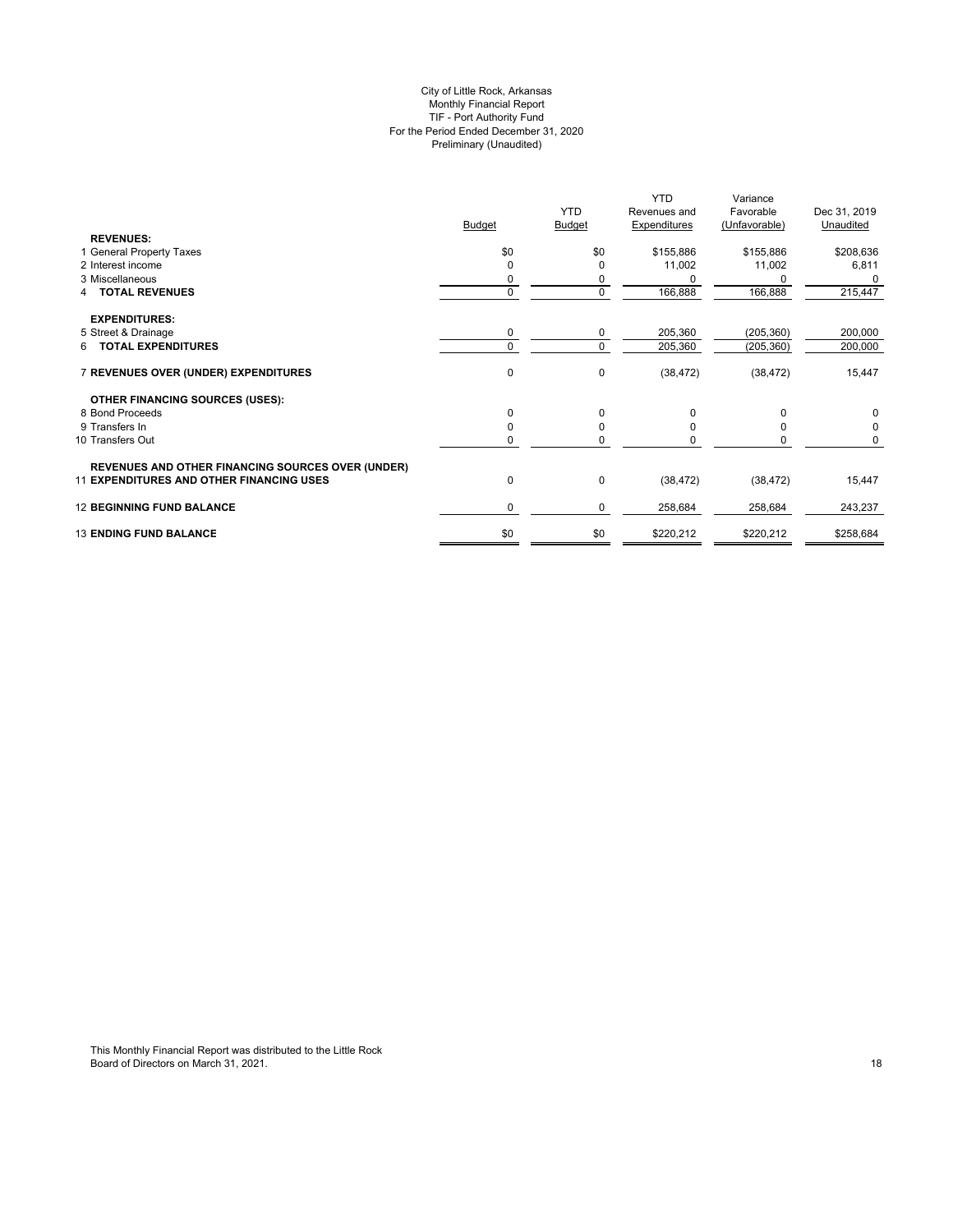#### City of Little Rock, Arkansas Monthly Financial Report 2018 Hotel Gross Receipts Tax For the Period Ended December 31, 2020 Preliminary (Unaudited)

|               |               | YTD          | Variance       |               |
|---------------|---------------|--------------|----------------|---------------|
|               | <b>YTD</b>    | Revenues and | Favorable      | Dec 31, 2019  |
| <b>Budget</b> | <b>Budget</b> | Expenditures | (Unfavorable)  | Unaudited     |
|               |               |              |                |               |
| \$0           | \$0           | \$125,603    | \$125,603      | \$652,207     |
| 0             | 0             | $\Omega$     |                |               |
| $\mathbf 0$   | $\mathbf 0$   | 125,603      | 125,603        | 652,207       |
|               |               |              |                |               |
| $\Omega$      | $\Omega$      | $\Omega$     | n              |               |
| 0             | 0             | 29,112,563   | (29, 112, 563) | 2,895,651     |
| $\Omega$      | $\Omega$      | 29,112,563   | (29, 112, 563) | 2,895,651     |
| 0             | 0             | (28,986,960) | (28,986,960)   | (2, 243, 444) |
|               |               |              |                |               |
| $\Omega$      | $\Omega$      | 0            |                | 0             |
|               | 0             |              |                | 0             |
|               | 0             |              |                | 0             |
|               | 0             |              |                | 0             |
|               | 0             | O            |                | 0             |
| 0             | 0             | 0            | $\Omega$       | 0             |
|               |               |              |                |               |
| 0             | 0             | (28,986,960) | (28,986,960)   | (2, 243, 444) |
| 0             | 0             | 28,996,536   | 28,996,536     | 31,239,980    |
|               |               | \$9,576      | \$9,576        | \$28,996,536  |
|               |               | \$0<br>\$0   |                |               |

Expenditures include: Expended \$29,112,563 Encumbered 0

Total \$29,112,563

This Monthly Financial Report was distributed to the Little Rock Board of Directors on March 31, 2021. 19 Automatic and the control of the control of Directors on March 31, 2021.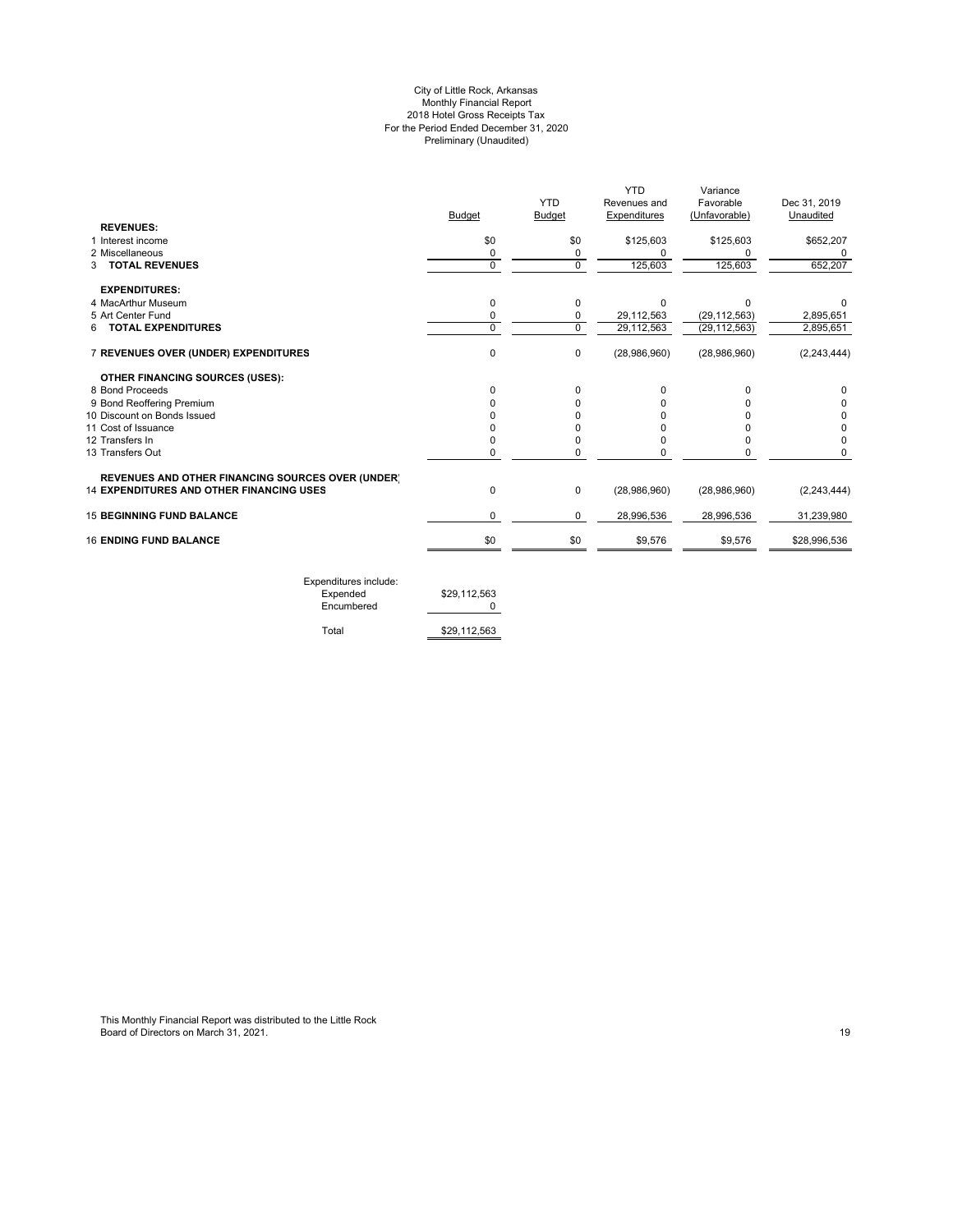# City of Little Rock, Arkansas Monthly Financial Report 2015 Library Improvement Bonds Debt Service Fund For the Period Ended December 31, 2020 Preliminary (Unaudited)

|                                                          |               | <b>YTD</b>    | <b>YTD</b><br>Revenues and | Variance<br>Favorable | Dec 31, 2019 |
|----------------------------------------------------------|---------------|---------------|----------------------------|-----------------------|--------------|
|                                                          | <b>Budget</b> | <b>Budget</b> | Expenditures               | (Unfavorable)         | Unaudited    |
| <b>REVENUES:</b>                                         |               |               |                            |                       |              |
| 1 Property Tax                                           | \$0           | \$0           | \$3,915,180                | \$3,915,180           | \$3,917,919  |
| 2 Interest Income                                        |               | 0             | 14,412                     | 14,412                | 44,150       |
| 3 TOTAL REVENUES                                         | $\Omega$      | $\mathbf 0$   | 3,929,592                  | 3,929,592             | 3,962,069    |
| <b>EXPENDITURES:</b>                                     |               |               |                            |                       |              |
| 4 Debt Service                                           | 0             | 0             | 3,843,856                  | (3,843,856)           | 3,623,063    |
| 5 TOTAL EXPENDITURES                                     |               | $\mathbf 0$   | 3,843,856                  | (3,843,856)           | 3,623,063    |
| <b>6 REVENUES OVER (UNDER) EXPENDITURES</b>              | 0             | 0             | 85,735                     | 85,735                | 339,006      |
| <b>OTHER FINANCING SOURCES (USES):</b>                   |               |               |                            |                       |              |
| 7 Bond Proceeds                                          | $\Omega$      | $\Omega$      | $\Omega$                   | $\Omega$              | $\Omega$     |
| 8 Transfers In                                           |               | 0             | 0                          | $\Omega$              | $\Omega$     |
| 9 Transfers Out                                          |               | ŋ             | O                          | 0                     | 0            |
| <b>REVENUES AND OTHER FINANCING SOURCES OVER (UNDER)</b> |               |               |                            |                       |              |
| <b>10 EXPENDITURES AND OTHER FINANCING USES</b>          | $\Omega$      | $\mathbf{0}$  | 85,735                     | 85,735                | 339,006      |
| <b>11 BEGINNING FUND BALANCE</b>                         | 0             | $\mathbf 0$   | 4,124,873                  | 4,124,873             | 3,785,867    |
| <b>12 ENDING FUND BALANCE</b>                            | \$0           | \$0           | \$4,210,608                | \$4,210,608           | \$4,124,873  |
|                                                          |               |               |                            |                       |              |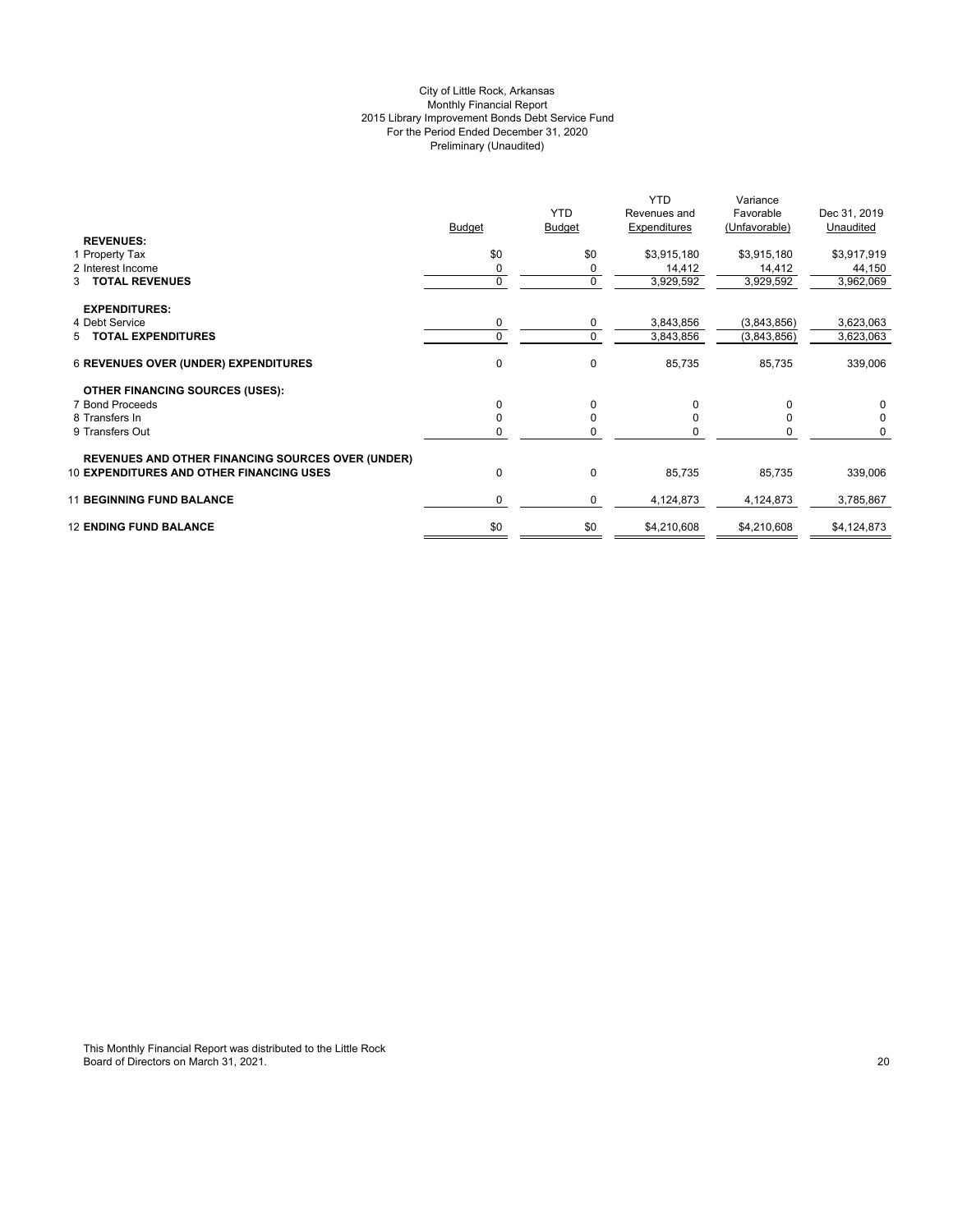# City of Little Rock, Arkansas Monthly Financial Report 2013 & 2018 Capital Improvement Bonds Debt Service Fund For the Period Ended December 31, 2020 Preliminary (Unaudited)

|                                                          |               | <b>YTD</b>    | <b>YTD</b><br>Revenues and | Variance<br>Favorable | Dec 31, 2019 |
|----------------------------------------------------------|---------------|---------------|----------------------------|-----------------------|--------------|
|                                                          | <b>Budget</b> | <b>Budget</b> | Expenditures               | (Unfavorable)         | Unaudited    |
| <b>REVENUES:</b>                                         |               |               |                            |                       |              |
| 1 Property Tax                                           | \$0           | \$0           | \$13,053,984               | \$13,053,984          | \$13,059,743 |
| 2 Interest Income                                        | $\Omega$      | $\Omega$      | 69,434                     | 69,434                | 209,697      |
| 3 Miscellaneous                                          | 0             | 0             |                            | 0                     | 0            |
| <b>TOTAL REVENUES</b>                                    | $\mathbf{0}$  | $\mathbf 0$   | 13,123,418                 | 13,123,418            | 13,269,440   |
| <b>EXPENDITURES:</b>                                     |               |               |                            |                       |              |
| 5 Debt Service                                           | $\mathbf 0$   | $\mathbf 0$   | 12,733,388                 | (12, 733, 388)        | 12,736,462   |
| <b>6 TOTAL EXPENDITURES</b>                              | $\Omega$      | $\mathbf 0$   | 12,733,388                 | (12, 733, 388)        | 12,736,462   |
| 7 REVENUES OVER (UNDER) EXPENDITURES                     | $\mathbf{0}$  | 0             | 390,030                    | 390,030               | 532,978      |
| <b>OTHER FINANCING SOURCES (USES):</b>                   |               |               |                            |                       |              |
| 8 Bond Proceeds                                          | $\Omega$      | $\mathbf 0$   | $\Omega$                   | $\Omega$              | 0            |
| 9 Transfers In                                           | $\Omega$      | $\mathbf 0$   | $\Omega$                   | $\Omega$              | $\mathbf 0$  |
| 10 Transfers Out                                         | 0             | 0             | <sup>0</sup>               | $\Omega$              | $\Omega$     |
| <b>REVENUES AND OTHER FINANCING SOURCES OVER (UNDER)</b> |               |               |                            |                       |              |
| <b>11 EXPENDITURES AND OTHER FINANCING USES</b>          | 0             | $\pmb{0}$     | 390,030                    | 390,030               | 532,978      |
| <b>12 BEGINNING FUND BALANCE</b>                         | $\mathbf 0$   | 0             | 14,079,717                 | 14,079,717            | 13,546,739   |
| <b>13 ENDING FUND BALANCE</b>                            | \$0           | \$0           | \$14,469,747               | \$14,469,747          | \$14,079,717 |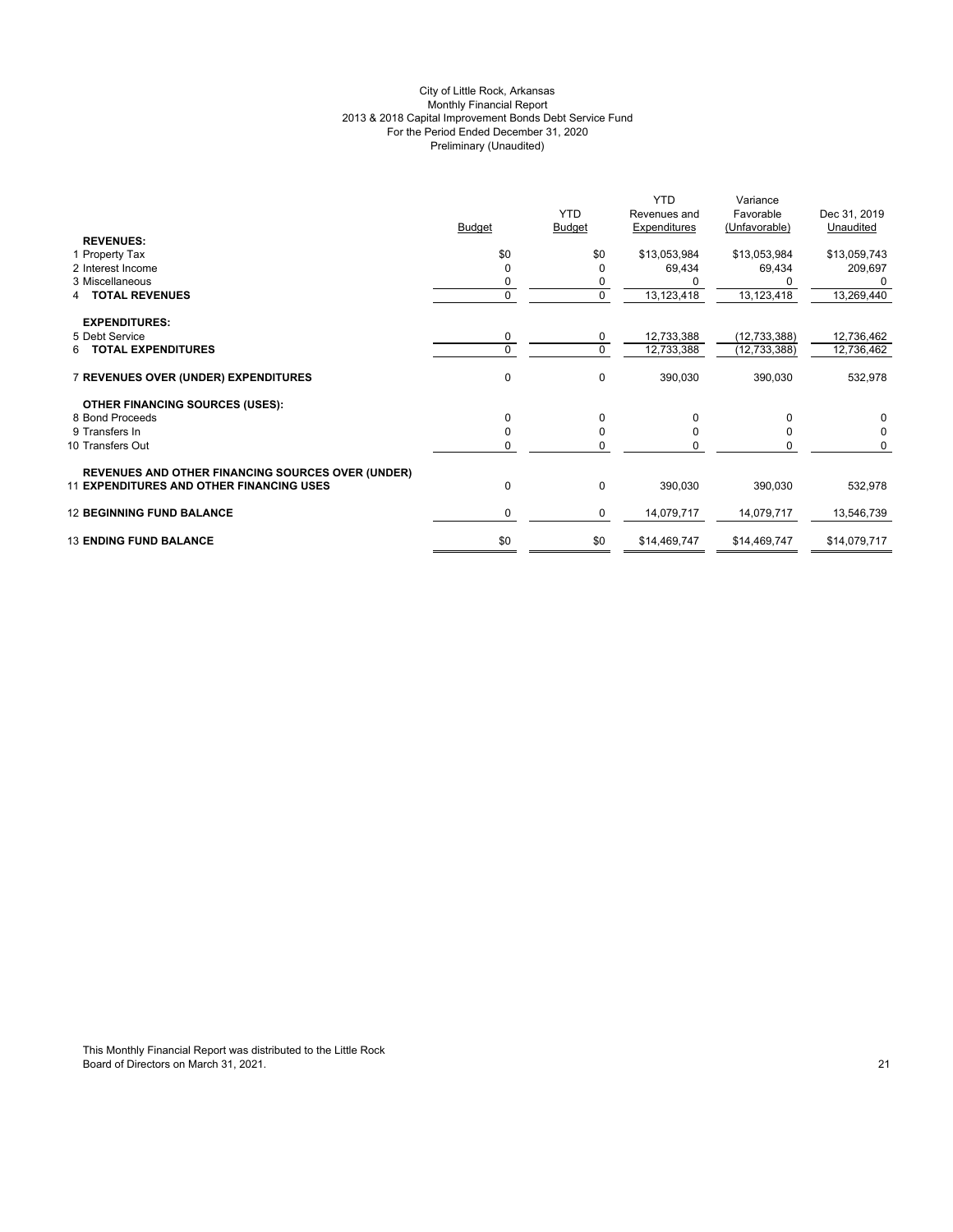#### City of Little Rock, Arkansas Monthly Financial Report 2017 Capital Improvement Refunding Revenue Bond For the Period Ended December 31, 2020 Preliminary (Unaudited)

|                                                          |               |                | <b>YTD</b>   | Variance      |              |
|----------------------------------------------------------|---------------|----------------|--------------|---------------|--------------|
|                                                          |               | <b>YTD</b>     | Revenues and | Favorable     | Dec 31, 2019 |
|                                                          | <b>Budget</b> | <b>Budget</b>  | Expenditures | (Unfavorable) | Unaudited    |
| <b>REVENUES:</b>                                         |               |                |              |               |              |
| 1 Franchise Fees                                         | \$0           | \$0            | \$1,504,750  | \$1,504,750   | \$1,505,850  |
| 2 Charges for Services                                   |               |                | $\Omega$     | O             |              |
| 3 Interest income                                        | 0             |                | 1,425        | 1,425         | 8,267        |
| 4 Miscellaneous Revenue                                  | 0             | 0              |              |               | 570          |
| <b>TOTAL REVENUES</b><br>5                               | $\Omega$      | $\overline{0}$ | 1,506,175    | 1,506,175     | 1,514,687    |
| <b>EXPENDITURES:</b>                                     |               |                |              |               |              |
| 6 Issuance Cost                                          | $\Omega$      | 0              | $\Omega$     | $\Omega$      |              |
| 7 Debt Service                                           | 0             | 0              | 1,507,750    | (1,507,750)   | 1,508,850    |
| <b>TOTAL EXPENDITURES</b><br>8                           | $\Omega$      | 0              | 1,507,750    | (1,507,750)   | 1,508,850    |
| 9 REVENUES OVER (UNDER) EXPENDITURES                     | $\mathbf 0$   | 0              | (1, 575)     | (1, 575)      | 5,837        |
| <b>OTHER FINANCING SOURCES (USES):</b>                   |               |                |              |               |              |
| 10 Bond Proceeds                                         | <sup>0</sup>  | 0              |              |               |              |
| 11 Bond Reoffering Premium                               |               |                |              |               | 0            |
| 12 Discount on Bonds Issued                              |               |                |              |               | 0            |
| 13 Payment to Refunded Bond Escrow Agent                 |               |                |              |               | 0            |
| 14 Transfer In                                           |               |                |              |               | $\Omega$     |
| 15 Transfers Out                                         | 0             | O              |              |               |              |
| <b>REVENUES AND OTHER FINANCING SOURCES OVER (UNDER)</b> |               |                |              |               |              |
| <b>16 EXPENDITURES AND OTHER FINANCING USES</b>          | 0             | 0              | (1, 575)     | (1, 575)      | 5,837        |
| <b>17 BEGINNING FUND BALANCE</b>                         | $\Omega$      | 0              | 20,909       | 20,909        | 15,072       |
| <b>18 ENDING FUND BALANCE</b>                            | \$0           | \$0            | \$19,334     | \$19,334      | \$20,909     |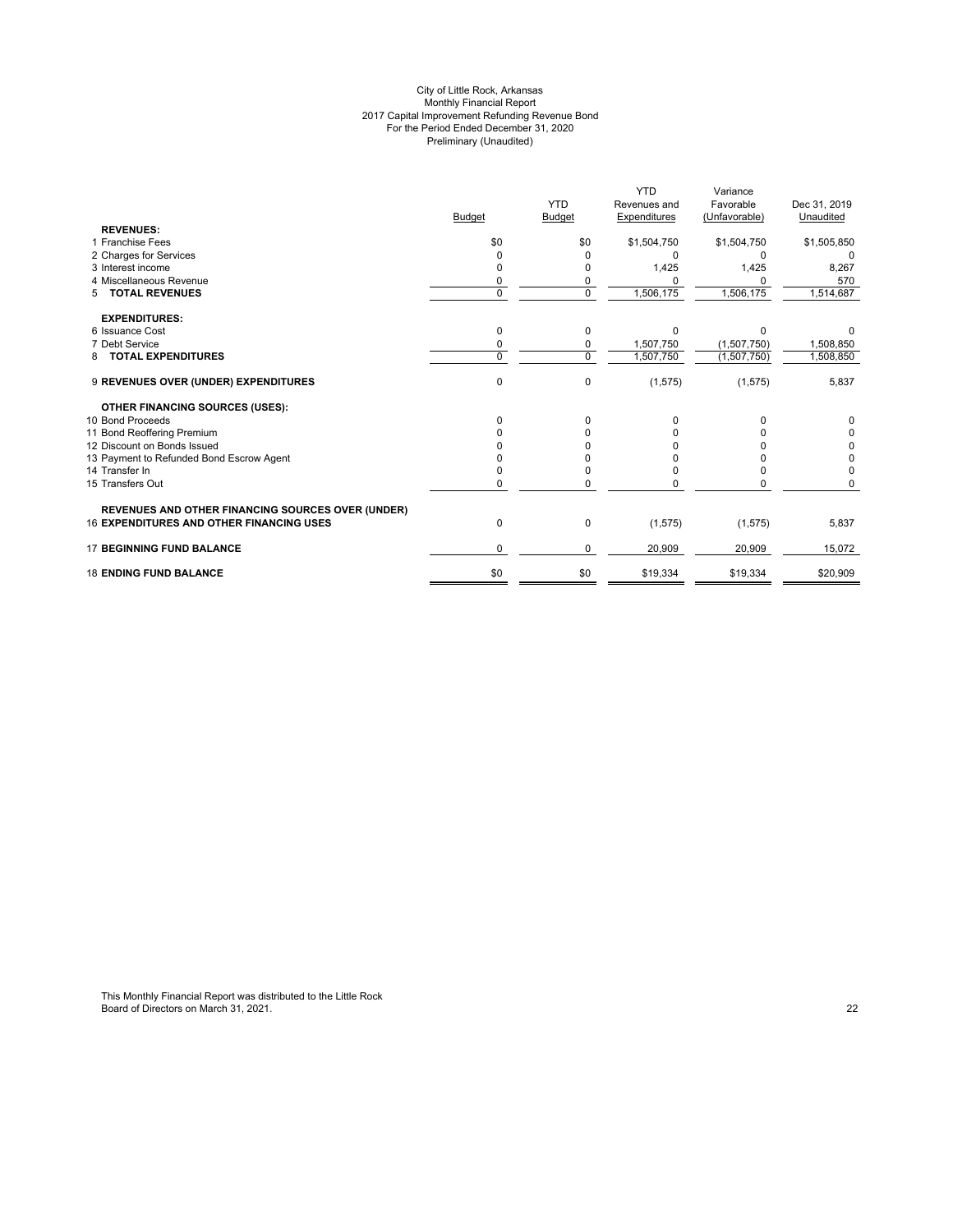# City of Little Rock, Arkansas Monthly Financial Report 2014 TIF #1 Capital Improvement Bonds Debt Service Fund For the Period Ended December 31, 2020 Preliminary (Unaudited)

|                                                          |               | <b>YTD</b>    | <b>YTD</b><br>Revenues and | Variance<br>Favorable | Dec 31, 2019 |
|----------------------------------------------------------|---------------|---------------|----------------------------|-----------------------|--------------|
|                                                          | <b>Budget</b> | <b>Budget</b> | Expenditures               | (Unfavorable)         | Unaudited    |
| <b>REVENUES:</b>                                         |               |               |                            |                       |              |
| 1 Property Tax                                           | \$0           | \$0           | \$556,660                  | \$556,660             | \$549,761    |
| 2 Interest Income                                        | 0             | 0             | 2,733                      | 2,733                 | 9,586        |
| 3 Miscellaneous                                          | 0             | 0             |                            |                       | 0            |
| <b>TOTAL REVENUES</b>                                    | $\mathbf 0$   | $\mathbf 0$   | 559,393                    | 559,393               | 559,347      |
| <b>EXPENDITURES:</b>                                     |               |               |                            |                       |              |
| 5 Debt Service                                           | $\mathbf 0$   | 0             | 391,513                    | (391, 513)            | 473,413      |
| <b>6 TOTAL EXPENDITURES</b>                              | $\Omega$      | $\mathbf 0$   | 391,513                    | (391, 513)            | 473,413      |
| 7 REVENUES OVER (UNDER) EXPENDITURES                     | $\mathbf 0$   | 0             | 167,880                    | 167,880               | 85,934       |
| <b>OTHER FINANCING SOURCES (USES):</b>                   |               |               |                            |                       |              |
| 8 Bond Proceeds                                          | $\Omega$      | 0             | 0                          | $\Omega$              | 0            |
| 9 Transfers In                                           | $\Omega$      | $\mathbf 0$   | $\Omega$                   | $\Omega$              | $\Omega$     |
| 10 Transfers Out                                         | 0             | 0             | U                          | 0                     | $\Omega$     |
| <b>REVENUES AND OTHER FINANCING SOURCES OVER (UNDER)</b> |               |               |                            |                       |              |
| <b>11 EXPENDITURES AND OTHER FINANCING USES</b>          | 0             | $\pmb{0}$     | 167,880                    | 167,880               | 85,934       |
| <b>12 BEGINNING FUND BALANCE</b>                         | $\mathbf 0$   | 0             | 713,563                    | 713,563               | 627,629      |
| <b>13 ENDING FUND BALANCE</b>                            | \$0           | \$0           | \$881,443                  | \$881,443             | \$713,563    |
|                                                          |               |               |                            |                       |              |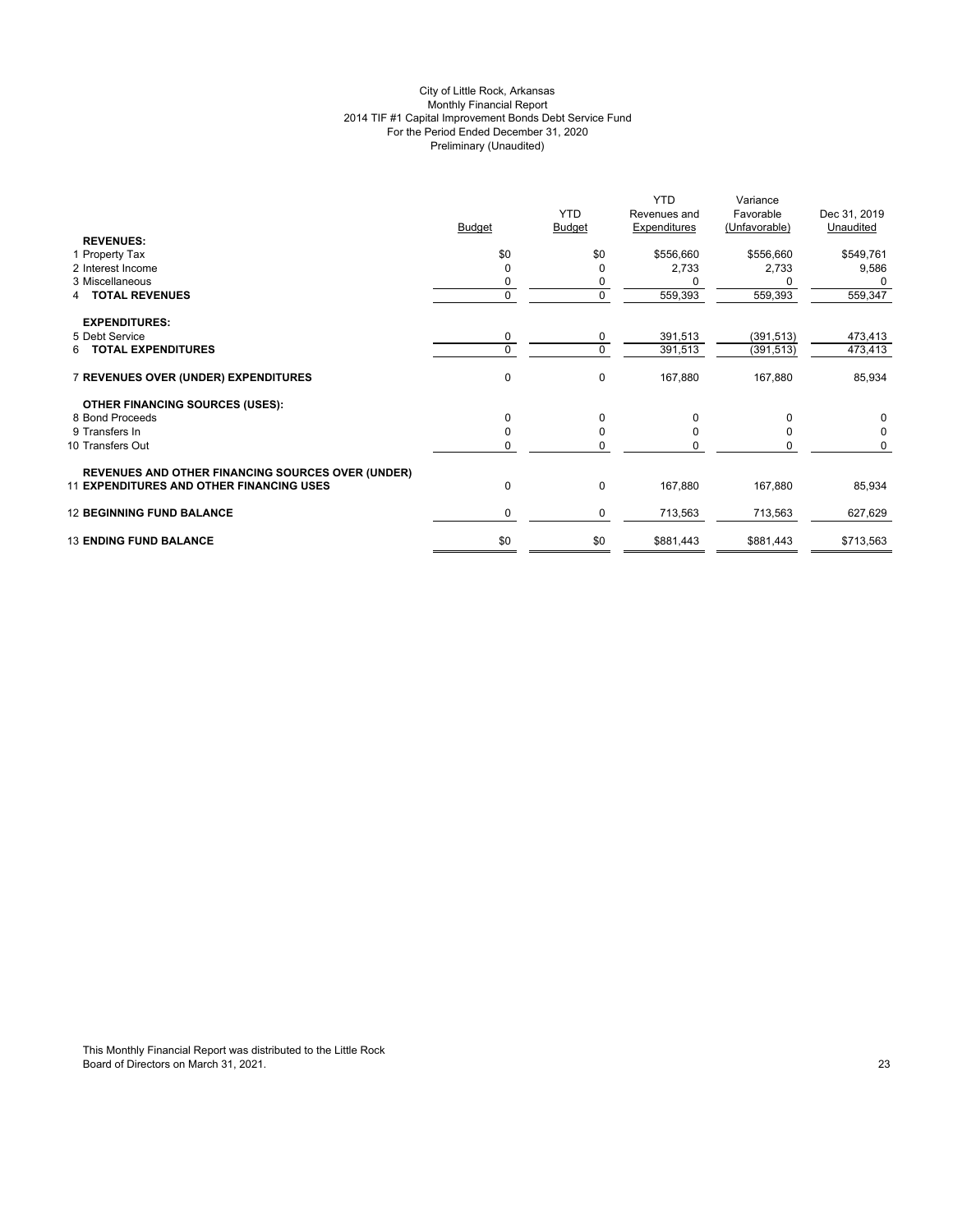#### City of Little Rock, Arkansas Monthly Financial Report 2017 Library Refunding Bond Fund For the Period Ended December 31, 2020 Preliminary (Unaudited)

|                                                          |               |               | <b>YTD</b>          | Variance      |              |
|----------------------------------------------------------|---------------|---------------|---------------------|---------------|--------------|
|                                                          |               | <b>YTD</b>    | Revenues and        | Favorable     | Dec 31, 2019 |
|                                                          | <b>Budget</b> | <b>Budget</b> | <b>Expenditures</b> | (Unfavorable) | Unaudited    |
| <b>REVENUES:</b>                                         |               |               |                     |               |              |
| 1 Property Tax                                           | \$0           | \$0           | \$3,915,180         | \$3,915,180   | \$3,917,919  |
| 2 Interest income                                        |               | 0             | 17,751              | 17,751        | 50,469       |
| 3 Miscellaneous                                          |               |               |                     |               |              |
| <b>TOTAL REVENUES</b>                                    | $\Omega$      | $\mathbf 0$   | 3,932,930           | 3,932,930     | 3,968,388    |
| <b>EXPENDITURES:</b>                                     |               |               |                     |               |              |
| 5 Issuance Cost                                          |               | 0             | $\Omega$            | $\Omega$      | (3,000)      |
| 6 Debt Service                                           |               | 0             | 3,857,888           | (3,857,888)   | 3,444,338    |
| <b>7 TOTAL EXPENDITURES</b>                              | $\Omega$      | $\mathbf 0$   | 3,857,888           | (3,857,888)   | 3,441,338    |
| 8 REVENUES OVER (UNDER) EXPENDITURES                     | $\mathbf 0$   | $\mathbf 0$   | 75,043              | 75,043        | 527,050      |
| <b>OTHER FINANCING SOURCES (USES):</b>                   |               |               |                     |               |              |
| 9 Transfer In                                            | $\mathbf 0$   | $\mathbf 0$   | $\Omega$            | 0             | $\Omega$     |
| 10 Transfers Out                                         |               | $\Omega$      |                     |               | $\Omega$     |
| <b>REVENUES AND OTHER FINANCING SOURCES OVER (UNDER)</b> |               |               |                     |               |              |
| <b>11 EXPENDITURES AND OTHER FINANCING USES</b>          | $\mathbf 0$   | $\mathbf 0$   | 75,043              | 75,043        | 527,050      |
| <b>12 BEGINNING FUND BALANCE</b>                         | 0             | 0             | 4,436,099           | 4,436,099     | 3,909,049    |
| <b>13 ENDING FUND BALANCE</b>                            | \$0           | \$0           | \$4,511,142         | \$4,511,142   | \$4,436,099  |
|                                                          |               |               |                     |               |              |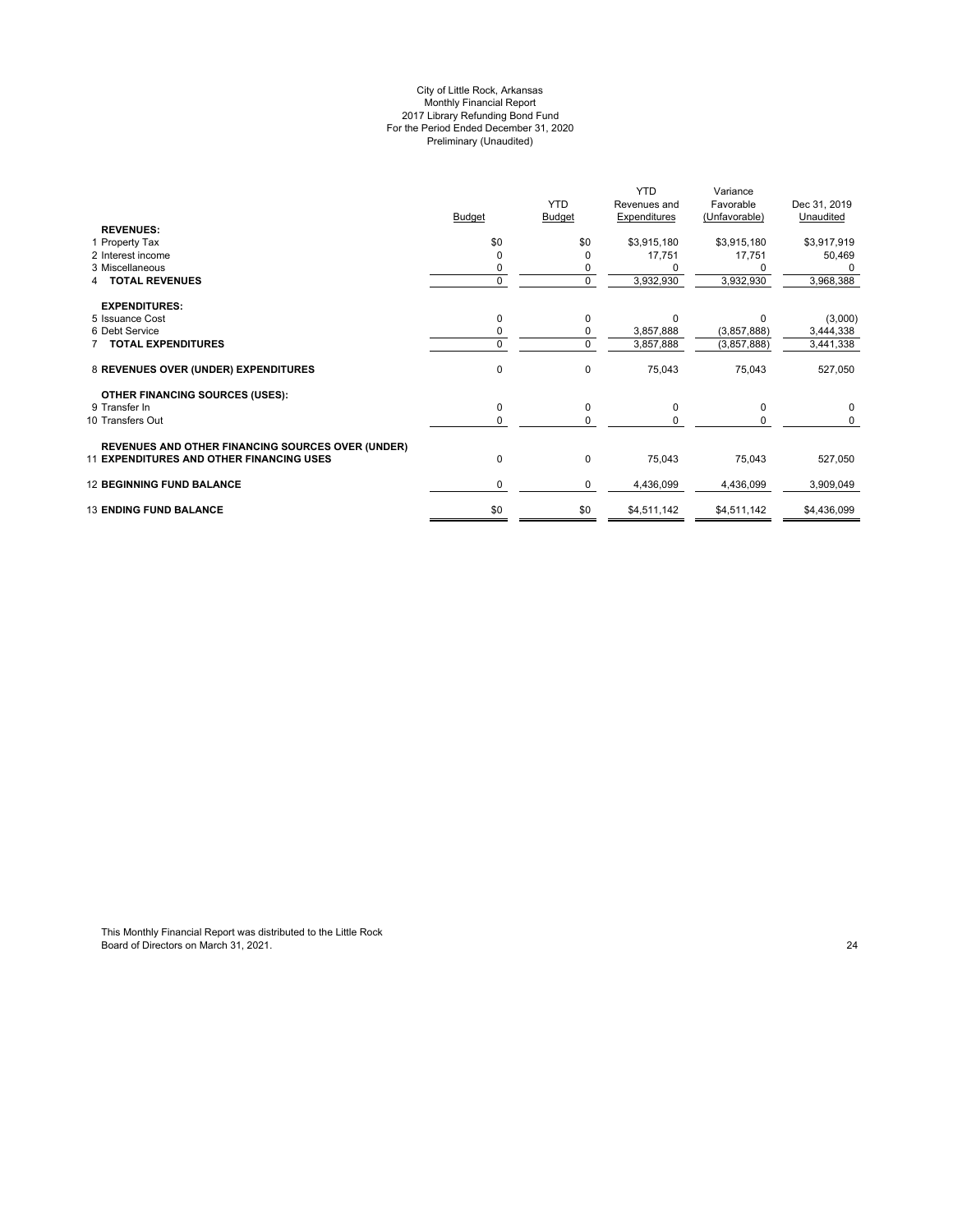# City of Little Rock, Arkansas Monthly Financial Report Hotel Tax Revenue For the Period Ended December 31, 2020 Preliminary (Unaudited)

|                                                          |               |               | <b>YTD</b>   | Variance      |              |
|----------------------------------------------------------|---------------|---------------|--------------|---------------|--------------|
|                                                          |               | <b>YTD</b>    | Revenues and | Favorable     | Dec 31, 2019 |
|                                                          | <b>Budget</b> | <b>Budget</b> | Expenditures | (Unfavorable) | Unaudited    |
| <b>REVENUES:</b>                                         |               |               |              |               |              |
| 1 Hotel Gross Receipts Tax                               | \$0           | \$0           | \$1,379,772  | \$1,379,772   | \$2,657,965  |
| 2 Interest Income                                        | $\Omega$      |               | 2,392        | 2,392         | 11,995       |
| 3 Miscellaneous                                          | 0             |               | 285,648      | 285,648       |              |
| <b>TOTAL REVENUES</b>                                    | $\Omega$      | $\Omega$      | 1,667,812    | 1,667,812     | 2,669,959    |
| <b>EXPENDITURES:</b>                                     |               |               |              |               |              |
| 5 Interest Expense                                       | 0             | 0             | 1,930,544    | (1,930,544)   | 1,338,731    |
| 6 TOTAL EXPENDITURES                                     | $\Omega$      | $\Omega$      | 1,930,544    | (1,930,544)   | 1,338,731    |
| 7 REVENUES OVER (UNDER) EXPENDITURES                     | 0             | 0             | (262, 732)   | (262, 732)    | 1,331,229    |
| <b>OTHER FINANCING SOURCES (USES):</b>                   |               |               |              |               |              |
| 8 Bond Proceeds                                          | $\Omega$      | 0             | $\Omega$     |               | (425,000)    |
| 9 Payment to Refunded Bond Escrow Agent                  |               |               |              |               | (3,400)      |
| 10 Transfers In                                          | $\Omega$      |               | O            |               |              |
| 11 Transfers Out                                         |               |               |              |               | (284, 910)   |
| <b>REVENUES AND OTHER FINANCING SOURCES OVER (UNDER)</b> |               |               |              |               |              |
| <b>11 EXPENDITURES AND OTHER FINANCING USES</b>          | $\mathbf 0$   | 0             | (262, 732)   | (262, 732)    | 617,919      |
| <b>12 BEGINNING FUND BALANCE</b>                         | 0             | 0             | 617,919      | 617,919       | 0            |
| <b>13 ENDING FUND BALANCE</b>                            | \$0           | \$0           | \$355,187    | \$355,187     | \$617,919    |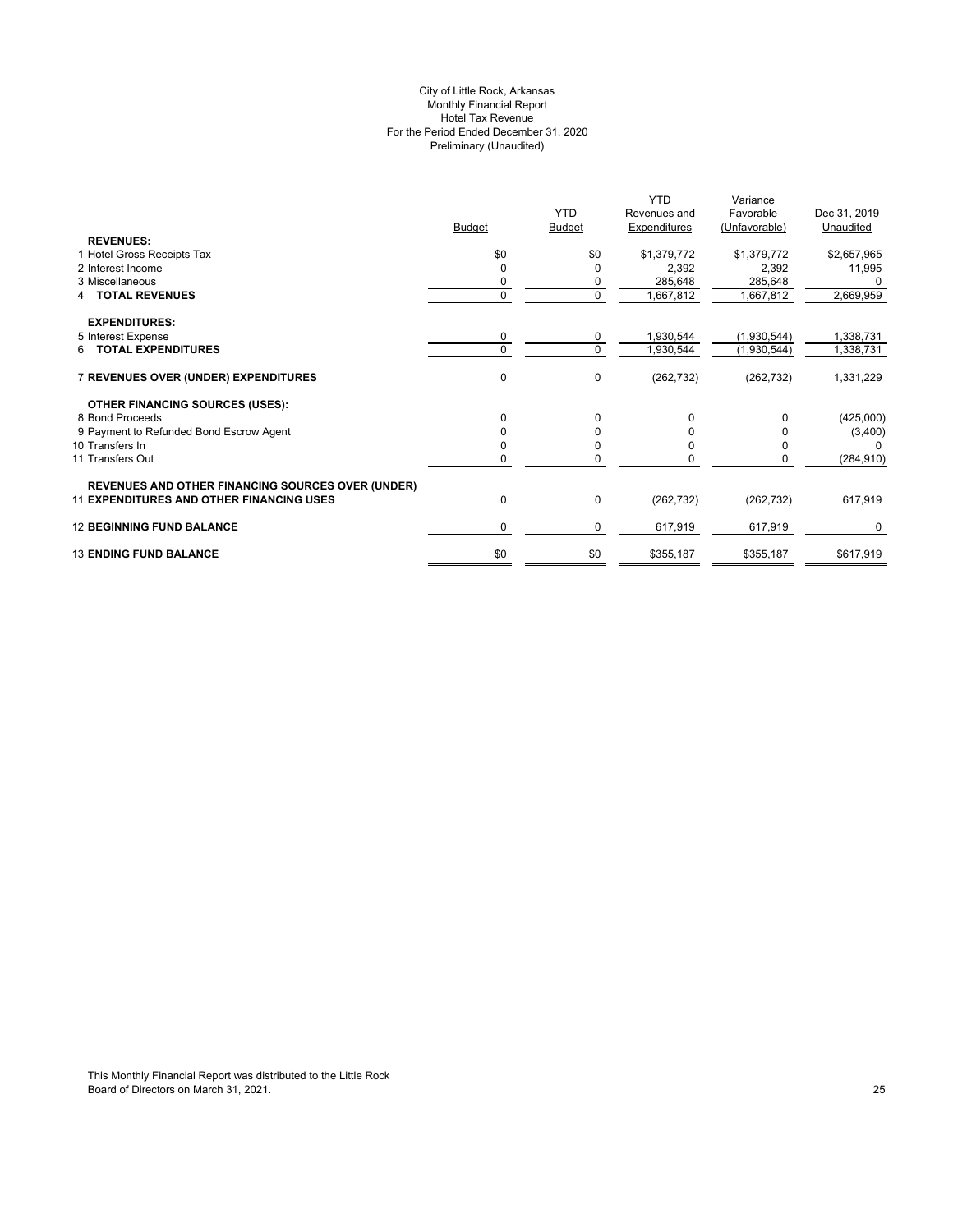# Preliminary (Unaudited) City of Little Rock, Arkansas Monthly Financial Report Fleet Services Fund For the Period Ended December 31, 2020

|                                                  |               |               | <b>YTD</b>   | Variance      |              |
|--------------------------------------------------|---------------|---------------|--------------|---------------|--------------|
|                                                  |               | <b>YTD</b>    | Revenues and | Favorable     | Dec 31, 2019 |
|                                                  | <b>Budget</b> | <b>Budget</b> | Expenditures | (Unfavorable) | Unaudited    |
| <b>OPERATING REVENUES:</b>                       |               |               |              |               |              |
| 1 Charges for services                           | \$13,822,291  | 13,822,291    | \$11,846,827 | (\$1,975,464) | \$13,222,713 |
| <b>TOTAL OPERATING REVENUES</b><br>$\mathcal{P}$ | 13,822,291    | 13,822,291    | 11,846,827   | (1,975,464)   | 13,222,713   |
| <b>OPERATING EXPENSES:</b>                       |               |               |              |               |              |
| 3 Personnel Services                             | 3,955,832     | 3,955,832     | 3,431,076    | 524.756       | 3,503,003    |
| 4 Supplies and materials                         | 4,788,914     | 4,788,914     | 3,508,349    | 1,280,565     | 4,524,878    |
| 5 Services and other expenses                    | 3,759,817     | 3,759,817     | 3,108,836    | 650,981       | 3,642,423    |
| 6 Repairs and maintenance                        | 973,365       | 973,365       | 768,029      | 205,336       | 651,022      |
| 7 Depreciation and amortization                  | 330,303       | 330,303       | 379,493      | (49, 190)     | 352,239      |
| <b>TOTAL OPERATING EXPENSES</b><br>8             | 13,808,231    | 13,808,231    | 11,195,783   | 2,612,448     | 12,673,566   |
| 9 OPERATING INCOME/(LOSS)                        | 14.060        | 14,060        | 651,044      | 636,984       | 549,148      |
| <b>NONOPERATING REVENUES/(EXPENSES):</b>         |               |               |              |               |              |
| 10 Investment income                             | 10,750        | 10,750        | 22,402       | 11,652        | 35,765       |
| 11 Gain (loss) on disposal of fixed assets       | 0             | 0             | 0            | 0             | (7,798)      |
| 12 Other, net                                    | 3,640         | 0             | 3,657        | 17            | 166,893      |
| 13 INCOME (LOSS) BEFORE OPERATING TRANSFERS      | 28,450        | 24,810        | 677,103      | 648,653       | 744,007      |
| <b>OPERATING TRANSFERS:</b>                      |               |               |              |               |              |
| 14 Operating transfers in                        | $\Omega$      | $\Omega$      | 0            | 0             | $\Omega$     |
| 15 Operating transfers out                       | (682, 450)    | (682, 450)    | (682, 715)   | (265)         | (750,000)    |
| 16 NET INCOME/(LOSS)                             | (654,000)     | (657, 640)    | (5,612)      | 648,388       | (5,993)      |
| <b>17 BEGINNING NET POSITION</b>                 | 5,622,697     | 5,622,697     | 5,622,697    | 0             | 5,628,689    |
| <b>18 ENDING NET POSITION</b>                    | \$4,968,697   | \$4,965,057   | \$5,617,085  | \$648.388     | \$5,622,696  |

|                     | Analysis of Net Position |  |  |
|---------------------|--------------------------|--|--|
| Cash                | \$3,019,839              |  |  |
| Receivable          | 6,331                    |  |  |
| Inventory           | 430,855                  |  |  |
| Capital Assets, net | 3,175,944                |  |  |
| <b>Other Assets</b> | 39,361                   |  |  |
| Deferred Outflows   | 54,001                   |  |  |
| Liabilities         | (950, 683)               |  |  |
| Deferred Inflows    | (158,563)                |  |  |
| <b>Net Position</b> | \$5,617,085              |  |  |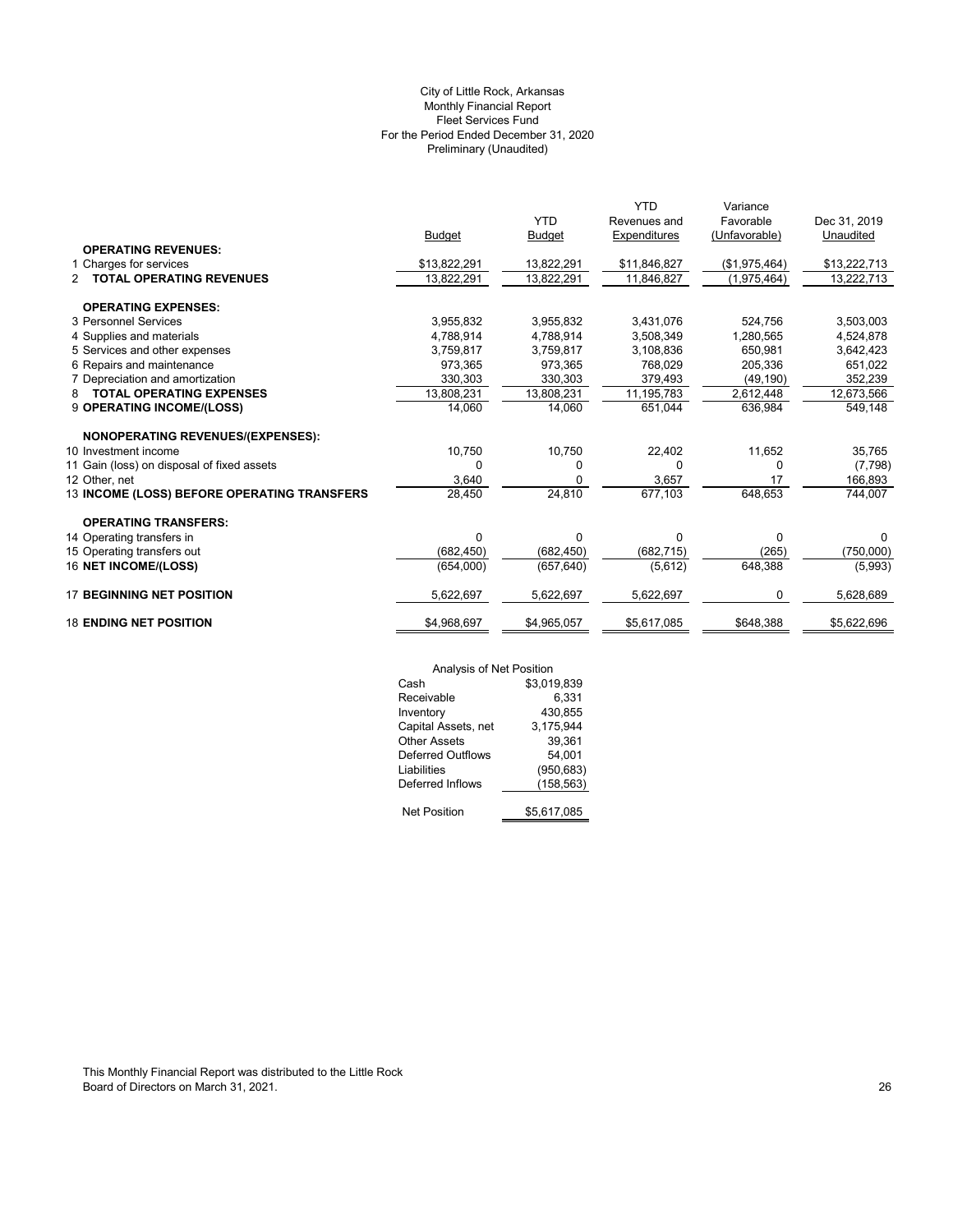# Preliminary (Unaudited) City of Little Rock, Arkansas Monthly Financial Report Vehicle Storage Facility Fund For the Period Ended December 31, 2020

|                                             |               |               | <b>YTD</b>   | Variance      |              |
|---------------------------------------------|---------------|---------------|--------------|---------------|--------------|
|                                             |               | <b>YTD</b>    | Revenues and | Favorable     | Dec 31, 2019 |
|                                             | <b>Budget</b> | <b>Budget</b> | Expenditures | (Unfavorable) | Unaudited    |
| <b>OPERATING REVENUES:</b>                  |               |               |              |               |              |
| 1 Licenses and permits                      | \$16,600      | \$16,600      | \$12,470     | ( \$4,130)    | \$16,155     |
| 2 Charges for services                      | 1.694.154     | 1,694,154     | 1,840,105    | 145,951       | 1,861,724    |
| 3 Other                                     | 0             | 0             | 0            | 0             | 0            |
| <b>TOTAL OPERATING REVENUES</b><br>4        | 1,710,754     | 1,710,754     | 1,852,575    | 141,821       | 1,877,879    |
| <b>OPERATING EXPENSES:</b>                  |               |               |              |               |              |
| 5 Personnel Services                        | 732,335       | 732,335       | 706,860      | 25,475        | 732,474      |
| 6 Supplies and materials                    | 54,573        | 54,573        | 42,464       | 12,109        | 45,297       |
| 7 Services and other expenses               | 678,755       | 678,755       | 649,575      | 29,180        | 715,064      |
| 8 Repairs and maintenance                   | 67,641        | 67,641        | 29,643       | 37,998        | 57,532       |
| 9 Depreciation and amortization             | 21,799        | 21,799        | 15,930       | 5,869         | 15,930       |
| 10 Refunds                                  | 0             | $\Omega$      | 2,362        | (2, 362)      | 23,274       |
| <b>TOTAL OPERATING EXPENSES</b><br>11       | 1,555,103     | 1,555,103     | 1,446,834    | 110,631       | 1,589,572    |
| 12 OPERATING INCOME/(LOSS)                  | 155,651       | 155,651       | 405,741      | 252,453       | 288,307      |
| <b>NONOPERATING REVENUES/(EXPENSES):</b>    |               |               |              |               |              |
| 13 Investment income                        | 800           | 800           | 1,912        | (1, 112)      | 1,124        |
| 14 Gain (loss) on disposal of fixed assets  | $\Omega$      | 0             | $\Omega$     | O             | <sup>0</sup> |
| 15 Other, net                               | 724           | 724           | 719          | 5             | $\Omega$     |
| 16 INCOME (LOSS) BEFORE OPERATING TRANSFERS | 157,175       | 157,175       | 408,372      | 251,345       | 289,431      |
| <b>OPERATING TRANSFERS:</b>                 |               |               |              |               |              |
| 17 Operating transfers in                   | 0             | $\Omega$      | 0            | 0             | 0            |
| 18 Operating transfers out                  | (6, 248)      | (6, 248)      | (6, 243)     |               | $\Omega$     |
| 19 NET INCOME/(LOSS)                        | 150,927       | 150,927       | 402,129      | 251,350       | 289,431      |
| <b>20 BEGINNING NET POSITION</b>            | (157, 298)    | (157, 298)    | (157, 298)   |               | (446, 731)   |
| <b>21 ENDING NET POSITION</b>               | (\$6,371)     | (\$6,371)     | \$244,832    | \$251,350     | (\$157,300)  |

| Analysis of Net Position |            |
|--------------------------|------------|
| Cash                     | \$444.112  |
| Receivable               | ŋ          |
| Inventory                | 0          |
| Capital Assets, net      | 46.589     |
| Other Assets             | ŋ          |
| <b>Deferred Outflows</b> | 9.000      |
| Liabilities              | (228, 443) |
| Deferred Inflows         | (26, 427)  |
|                          |            |
| <b>Net Position</b>      | \$244,832  |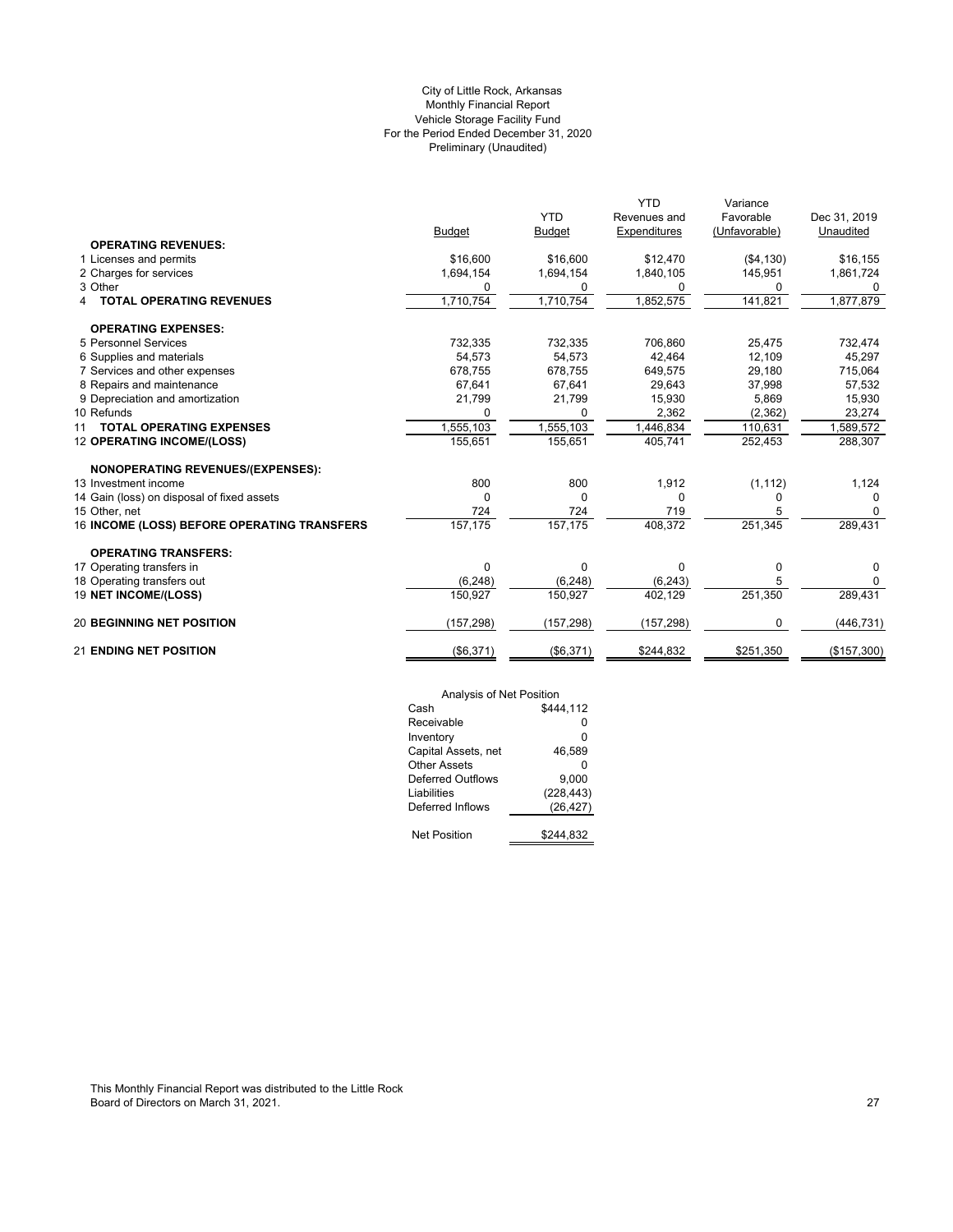# Preliminary (Unaudited) City of Little Rock, Arkansas Monthly Financial Report Waste Disposal Fund For the Period Ended December 31, 2020

|                                             |               |               | <b>YTD</b>          | Variance      |              |
|---------------------------------------------|---------------|---------------|---------------------|---------------|--------------|
|                                             |               | <b>YTD</b>    | Revenues and        | Favorable     | Dec 31, 2019 |
|                                             | <b>Budget</b> | <b>Budget</b> | <b>Expenditures</b> | (Unfavorable) | Unaudited    |
| <b>OPERATING REVENUES:</b>                  |               |               |                     |               |              |
| 1 Charges for services                      | \$22,487,705  | \$22,487,705  | \$22,713,281        | \$225,576     | \$18,909,436 |
| 2 Other                                     | 2,500         | 2,500         | 4,884               | 2,384         |              |
| 3 TOTAL OPERATING REVENUES                  | 22,490,205    | 22,490,205    | 22,718,164          | 227,959       | 18,909,436   |
| <b>OPERATING EXPENSES:</b>                  |               |               |                     |               |              |
| 4 Personnel Services                        | 7,435,164     | 7,435,164     | 7,559,831           | (124, 667)    | 6,236,844    |
| 5 Supplies and materials                    | 1,223,847     | 1,223,847     | 997,709             | 226,138       | 1,180,811    |
| 6 Services and other expenses               | 4,130,683     | 4,130,683     | 4,648,984           | (518, 301)    | 4,361,717    |
| 7 Repairs and maintenance                   | 4,612,257     | 4,612,257     | 3.926.407           | 685.850       | 4,096,300    |
| 8 Closure & Postclosure Costs               | 444,500       | 444,500       | 1,513,344           | (1,068,844)   | 352,839      |
| 9 Depreciation and amortization             | 3,809,522     | 3,809,522     | 3,630,024           | 179,498       | 2,906,191    |
| 10 TOTAL OPERATING EXPENSES                 | 21,655,973    | 21,655,973    | 22,276,300          | (620, 327)    | 19,134,702   |
| 11 OPERATING INCOME/(LOSS)                  | 834,232       | 834,232       | 441,865             | (392, 367)    | (225, 265)   |
| <b>NONOPERATING REVENUES/(EXPENSES):</b>    |               |               |                     |               |              |
| 12 Investment income                        | 123,580       | 123,580       | 108,307             | (15, 273)     | 381,209      |
| 13 Interest expense                         | (44, 783)     | (44, 783)     | (44, 772)           | 11            | (61, 306)    |
| 14 Gain (loss) on disposal of fixed assets  | $\Omega$      | 0             | $\Omega$            | $\Omega$      | 58,443       |
| 15 Other, net                               | 990,522       | 990,522       | 1.061.779           | 71,257        | 5,513        |
| 16 INCOME (LOSS) BEFORE OPERATING TRANSFERS | 1,903,551     | 1,903,551     | 1,567,178           | (336, 373)    | 158,593      |
| <b>OPERATING TRANSFERS:</b>                 |               |               |                     |               |              |
| 17 Operating transfers in                   | $\Omega$      | 0             | 0                   | $\mathbf 0$   | 0            |
| 18 Operating transfers out                  | (1,903,551)   | (1,903,551)   | (1,903,058)         | 494           | (1,784,335)  |
| 19 NET INCOME/(LOSS)                        | $\Omega$      | U             | (335, 879)          | (335, 879)    | (1,625,742)  |
| <b>20 BEGINNING NET POSITION</b>            | 24,732,266    | 24,732,266    | 24,732,266          | 0             | 26,358,008   |
| <b>21 ENDING NET POSITION</b>               | \$24,732,266  | \$24,732,266  | \$24,396,387        | (\$335,879)   | \$24,732,266 |

# Analysis of Net Position

| Alialysis UI NCLF USILIUII |              |
|----------------------------|--------------|
| Cash                       |              |
| Operating                  | \$5.605.755  |
| Debt Reserve               | 1,252,493    |
| Receivable                 | 3.793.328    |
| Inventory                  |              |
| Capital Assets, net        | 23,535,155   |
| Other Assets               | 176,436      |
| Deferred Outflows          | 72,001       |
| Liabilities                | (9,827,364)  |
| Deferred Inflows           | (211, 418)   |
|                            |              |
|                            |              |
| <b>Net Position</b>        | \$24.396.387 |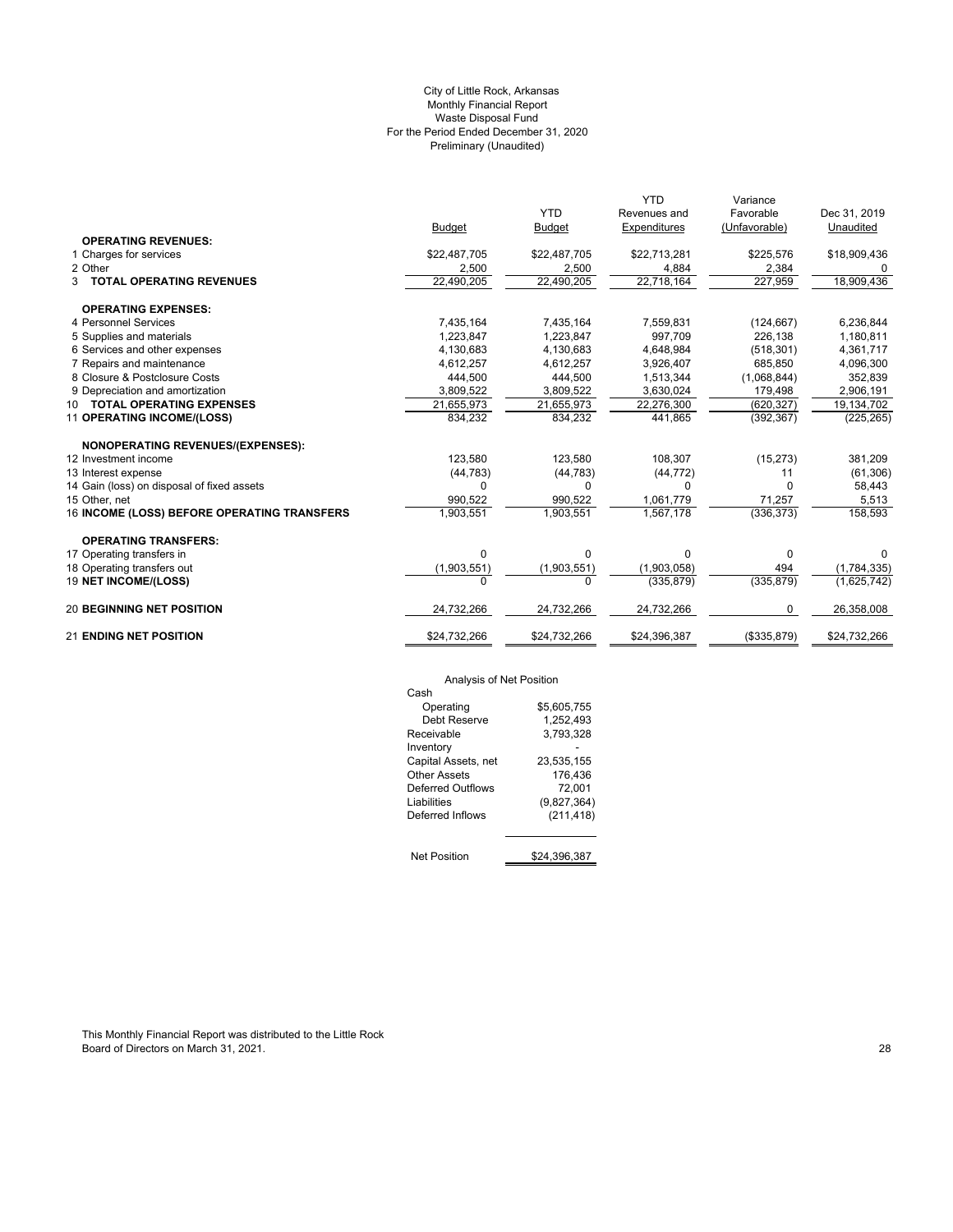# Preliminary (Unaudited) City of Little Rock, Arkansas Monthly Financial Report Rivermarket Garage Fund For the Period Ended December 31, 2020

|               | <b>YTD</b>    |              |               |              |
|---------------|---------------|--------------|---------------|--------------|
|               |               | Revenues and | Favorable     | Dec 31, 2019 |
| <b>Budget</b> | <b>Budget</b> | Expenditures | (Unfavorable) | Unaudited    |
|               |               |              |               |              |
| \$671,939     | \$671,939     | \$677,060    | \$5,121       | \$914,763    |
| 528,999       | 528,999       | 556,331      | 27,332        | 794,464      |
| 332,385       | 332,385       | 332,385      | $\Omega$      | 312,099      |
| 700.000       | 700.000       | 762.906      | 62,906        | 764,519      |
| 177,600       | 177,600       | 180,599      | 2,999         | 415,891      |
| $\Omega$      | 0             | $\Omega$     | 0             | $\Omega$     |
| 2,410,923     | 2,410,923     | 2,509,281    | 98,358        | 3,201,735    |
|               |               |              |               |              |
| 458,092       | 458,092       | 371,949      | 86,143        | 645,325      |
| 435,964       | 435,964       | 399,322      | 36,642        | 659,362      |
| $\Omega$      | 0             | 0            | 0             | $\Omega$     |
| 158,613       | 158,613       | 158,613      | (0)           | 209,348      |
| 269,096       | 269,096       | 247,732      | 21,364        | 254,853      |
| 1,321,765     | 1,321,765     | 1,177,616    | 144,149       | 1,768,888    |
| 1,089,158     | 1,089,158     | 1,331,664    | 242,506       | 1,432,847    |
|               |               |              |               |              |
| 27,250        | 27,250        | 24,296       | (2,954)       | 59,534       |
| (29, 289)     | (29, 289)     | (29, 326)    | (37)          | (29, 288)    |
| (317, 979)    | (317, 979)    | (314, 816)   | 3,163         | (348, 535)   |
| 0             | 0             | $\Omega$     | 0             | $\Omega$     |
| O             | 0             |              | 0             |              |
| 769,140       | 769,140       | 1,011,819    | 242,678       | 1,114,559    |
|               |               |              |               |              |
| 0             | 0             | $\mathbf 0$  | 0             | 0            |
| $\Omega$      | $\Omega$      |              | 0             | 0            |
| 769,140       | 769,140       | 1,011,819    | 242,678       | 1,114,559    |
| 2,920,597     | 2,920,597     | 2,920,597    | 0             | 1,806,038    |
| \$3,689,738   | \$3,689,738   | \$3,932,416  | \$242,678     | \$2,920,597  |
|               |               |              |               |              |

# Analysis of Net Position

| Cash                |             |
|---------------------|-------------|
| Operating           | \$2.561.167 |
| Debt Reserve        | 1,457,755   |
| Receivable          | 114.573     |
| Inventory           |             |
| Capital Assets, net | 5.675.101   |
| Other Assets        | 185.548     |
| Liabilities         | (6,061,728) |
|                     |             |
| Net Position        | \$3.932.416 |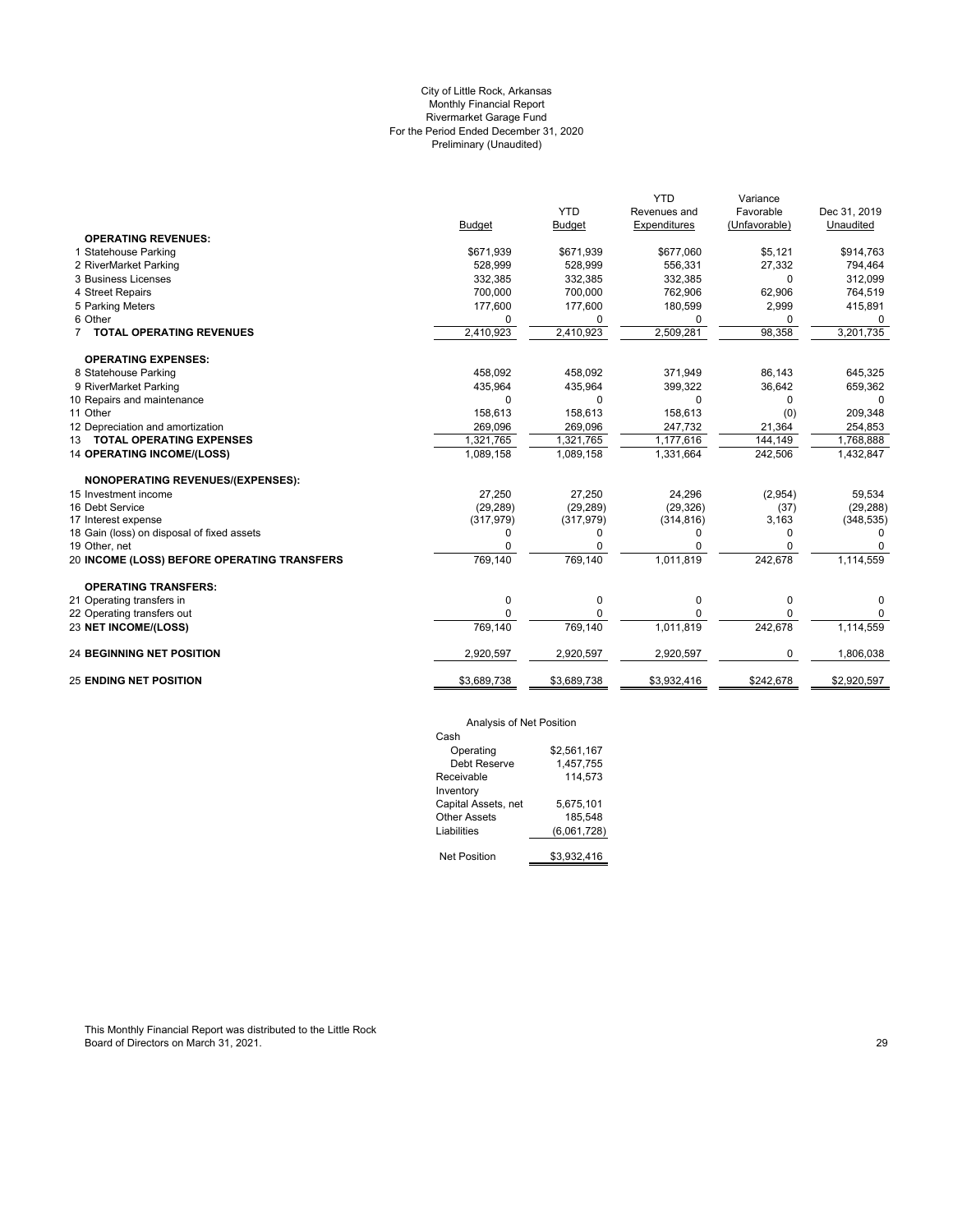#### Preliminary (Unaudited) City of Little Rock, Arkansas Monthly Financial Report Police Pension and Relief Fund For the Period Ended December 31, 2020

|                                                               | <b>Budget</b>  | <b>YTD</b><br>Budget | Revenues and<br>Expenditures | Favorable<br>(Unfavorable) | Dec 31, 2019<br>Unaudited |
|---------------------------------------------------------------|----------------|----------------------|------------------------------|----------------------------|---------------------------|
| <b>ADDITIONS:</b>                                             |                |                      |                              |                            |                           |
| Contributions:                                                |                |                      |                              |                            |                           |
| Employer                                                      | \$0            | \$0                  | \$0                          | \$0                        | \$0                       |
| Plan members                                                  |                |                      |                              |                            |                           |
| General property taxes                                        |                |                      |                              | n                          |                           |
| State insurance turnback and guarantee fund                   |                |                      |                              | ŋ                          | 0                         |
| Other                                                         | 0              | 0                    |                              | 0                          | 0                         |
| <b>Total Contributions</b>                                    | $\Omega$       | $\Omega$             | $\Omega$                     | $\Omega$                   | $\Omega$                  |
| Investment income (loss):                                     |                |                      |                              |                            |                           |
| Net increase (decrease) in fair value of investments          | O              | 0                    | (462,061)                    | (462,061)                  | (83, 365)                 |
| Realized gain (loss) on the sale of investments               |                | $\Omega$             |                              | 0                          | 0                         |
| Interest and dividends                                        |                | 0                    |                              | U                          | O                         |
|                                                               | $\Omega$       | $\Omega$             | (462,061)                    | (462,061)                  | (83, 365)                 |
| Less investment expense                                       | 0              | 0                    |                              | ŋ                          | 0                         |
| Net investment income (loss)                                  | $\Omega$       | $\mathbf 0$          | (462,061)                    | (462,061)                  | (83, 365)                 |
| <b>TOTAL ADDITIONS</b>                                        | $\overline{0}$ | $\overline{0}$       | (462,061)                    | (462,061)                  | (83, 365)                 |
| <b>DEDUCTIONS:</b>                                            |                |                      |                              |                            |                           |
| Benefits paid directly to participants                        | 0              | $\Omega$             | <sup>0</sup>                 | 0                          |                           |
| Administrative expenses                                       | $\Omega$       | $\Omega$             |                              | $\Omega$                   | 0                         |
| 17 INCOME (LOSS) BEFORE OPERATING TRANSFERS                   | $\Omega$       | $\Omega$             | (462,061)                    | $\mathbf 0$                | $\overline{0}$            |
| <b>OPERATING TRANSFERS:</b>                                   |                |                      |                              |                            |                           |
| 18 Operating transfers in                                     | $\Omega$       | $\Omega$             | U                            | 0                          | O                         |
| 19 Operating transfers out                                    |                | $\Omega$             |                              | 0                          | 98,831                    |
| <b>20 NET INCOME/(LOSS)</b>                                   | $\Omega$       | $\Omega$             | (462,061)                    | $\Omega$                   | (182, 196)                |
|                                                               |                |                      |                              |                            |                           |
| 21 NET POSITION HELD IN TRUST FOR PENSION BENEFITS, BEGINNING | $\Omega$       | 0                    | 1,196,503                    | 1,196,503                  | 1,378,699                 |
| 22 NET POSITION HELD IN TRUST FOR PENSION BENEFITS, ENDING    | \$0            | \$0                  | \$734,442                    | \$734,442                  | \$1,196,503               |

Note 1: Administration of the Police Pension and Relief Fund was transferred to LOPFI in December 2013.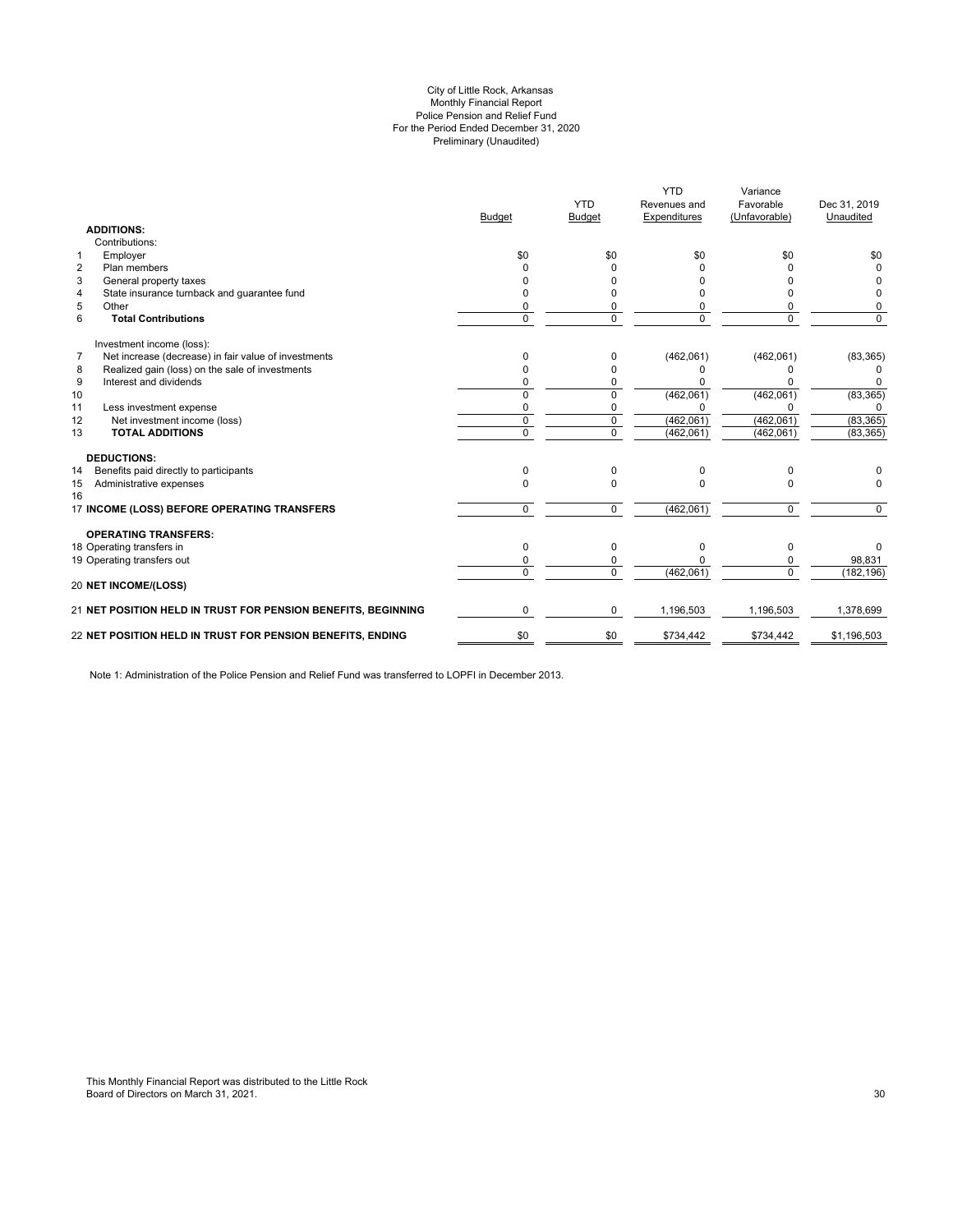#### Preliminary (Unaudited) City of Little Rock, Arkansas Monthly Financial Report Fire Relief and Pension Fund For the Period Ended December 31, 2020

|                |                                                               | <b>Budget</b>  | <b>YTD</b><br><b>Budget</b> | <b>YTD</b><br>Revenues and<br>Expenditures | Variance<br>Favorable<br>(Unfavorable) | Dec 31, 2019<br>Unaudited |
|----------------|---------------------------------------------------------------|----------------|-----------------------------|--------------------------------------------|----------------------------------------|---------------------------|
|                | <b>ADDITIONS:</b><br>Contributions:                           |                |                             |                                            |                                        |                           |
| $\mathbf{1}$   | Employer                                                      | \$0            | \$0                         | \$0                                        | \$0                                    | \$0                       |
| $\overline{2}$ | Plan members                                                  |                |                             |                                            |                                        | $\Omega$                  |
| 3              | General property taxes                                        |                |                             |                                            |                                        |                           |
| 4              | State insurance turnback and guarantee fund                   |                |                             |                                            |                                        |                           |
| 5              | Other                                                         |                |                             |                                            |                                        | 0                         |
| 6              | <b>Total Contributions</b>                                    | $\Omega$       | $\Omega$                    | $\Omega$                                   | $\Omega$                               | $\Omega$                  |
|                | Investment income (loss):                                     |                |                             |                                            |                                        |                           |
| 7              | Net increase (decrease) in fair value of investments          | n              | 0                           | (462,061)                                  | (462,061)                              | (83, 365)                 |
| 8              | Realized gain (loss) on the sale of investments               |                | $\Omega$                    | n                                          |                                        |                           |
| 9              | Interest and dividends                                        |                | 0                           |                                            |                                        | $\Omega$                  |
| 10             |                                                               | $\Omega$       | 0                           | (462,061)                                  | (462,061)                              | (83, 365)                 |
| 11             | Less investment expense                                       |                | 0                           | U                                          |                                        | <sup>0</sup>              |
| 12             | Net investment income (loss)                                  | $\mathbf 0$    | $\mathbf 0$                 | (462,061)                                  | (462,061)                              | (83, 365)                 |
| 13             | <b>TOTAL ADDITIONS</b>                                        | $\Omega$       | $\Omega$                    | (462,061)                                  | (462,061)                              | (83, 365)                 |
|                | <b>DEDUCTIONS:</b>                                            |                |                             |                                            |                                        |                           |
| 14             | Benefits paid directly to participants                        | $\Omega$       | 0                           | $\Omega$                                   | $\Omega$                               | 0                         |
| 15             | Administrative expenses                                       |                | 0                           |                                            |                                        | (126)                     |
| 16             |                                                               | $\Omega$       | 0                           | n                                          |                                        | (126)                     |
|                | 17 INCOME (LOSS) BEFORE OPERATING TRANSFERS                   | $\overline{0}$ | $\overline{0}$              | (462,061)                                  | (462,061)                              | (83, 239)                 |
|                | <b>OPERATING TRANSFERS:</b>                                   |                |                             |                                            |                                        |                           |
|                | 18 Operating transfers in                                     | n              | 0                           |                                            |                                        |                           |
|                | 19 Operating transfers out                                    |                | $\Omega$                    |                                            |                                        |                           |
|                | 20 Transfer of assets to LOPFI                                |                | 0                           |                                            |                                        | (330, 258)                |
|                | 21 NET INCOME/(LOSS)                                          | $\Omega$       | $\Omega$                    | (462,061)                                  | (462,061)                              | (413, 497)                |
|                | 22 NET POSITION HELD IN TRUST FOR PENSION BENEFITS, BEGINNING | 0              | 0                           | 1,207,730                                  | 1,207,730                              | 1,621,227                 |
|                | 23 NET POSITION HELD IN TRUST FOR PENSION BENEFITS, ENDING    | \$0            | \$0                         | \$745,669                                  | \$745,669                              | \$1,207,730               |
|                |                                                               |                |                             |                                            |                                        |                           |

Note 1: Administration of the Fire Relief and Pension Fund was transferred to LOPFI in December 2018.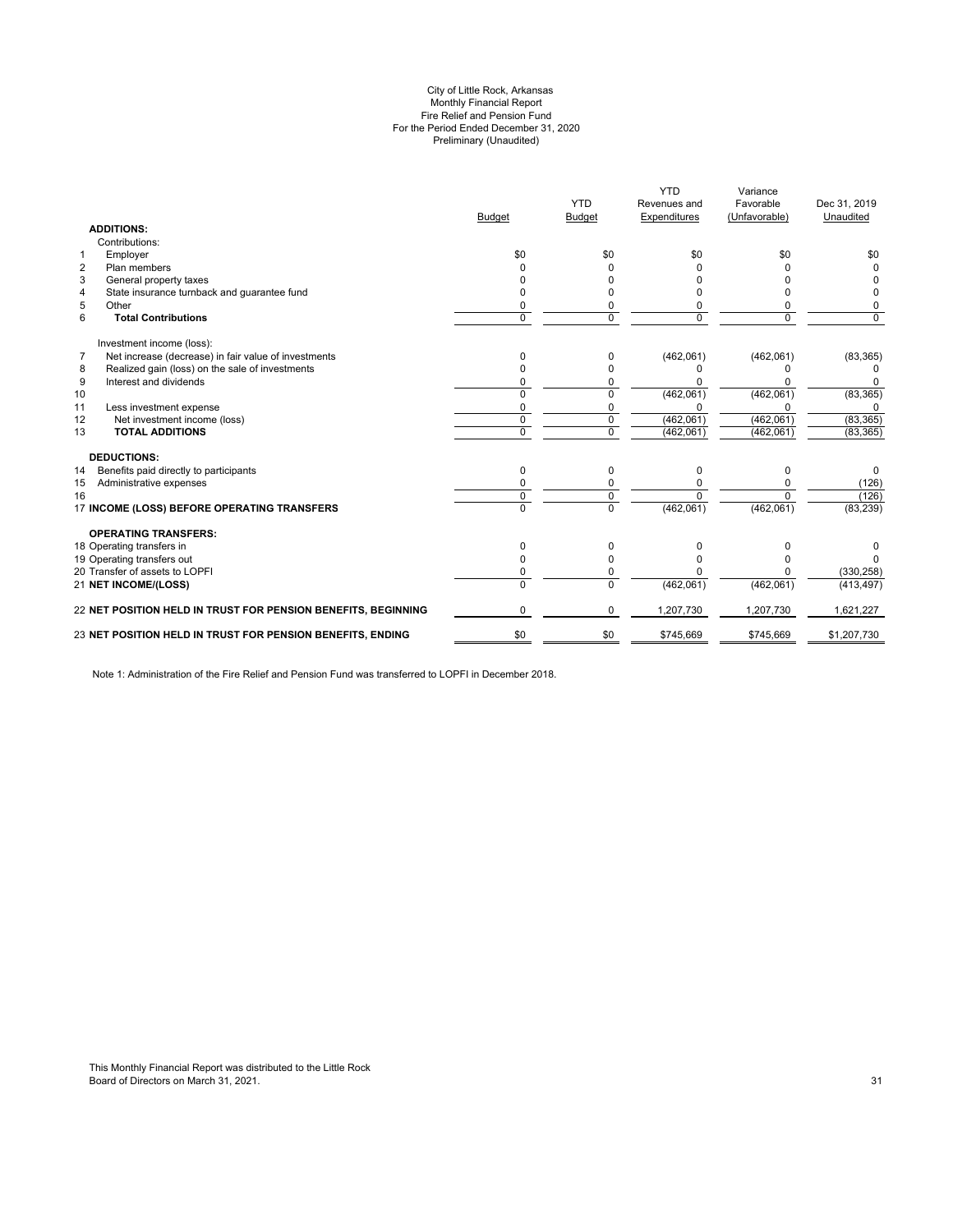#### Preliminary (Unaudited) For the Period Ended December 31, 2020 City of Little Rock, Arkansas Monthly Financial Report Non-Uniform Defined Benefit Fund

|                   |                                                               | <b>Budget</b> | <b>YTD</b><br><b>Budget</b> | <b>YTD</b><br>Revenues and<br>Expenditures | Variance<br>Favorable<br>(Unfavorable) | Dec 31, 2019<br>Unaudited |
|-------------------|---------------------------------------------------------------|---------------|-----------------------------|--------------------------------------------|----------------------------------------|---------------------------|
| <b>ADDITIONS:</b> |                                                               |               |                             |                                            |                                        |                           |
|                   | Contributions:                                                |               |                             |                                            |                                        |                           |
| 1                 | Employer                                                      | \$0           | \$0                         | \$476.368                                  | \$476.368                              | \$563,400                 |
| $\overline{2}$    | Plan members                                                  | O             | 0                           | 516.075                                    | 516.075                                | 607,774                   |
| 3                 | General property taxes                                        |               |                             |                                            |                                        |                           |
| $\overline{4}$    | State insurance turnback and quarantee fund                   |               |                             |                                            |                                        |                           |
| 5<br>Other        |                                                               | 0             |                             | 287                                        | 287                                    |                           |
| 6                 | <b>Total Contributions</b>                                    | $\Omega$      | $\Omega$                    | 992,730                                    | 992,730                                | 1,171,175                 |
|                   | Investment income (loss):                                     |               |                             |                                            |                                        |                           |
| $\overline{7}$    | Net increase (decrease) in fair value of investments          | <sup>0</sup>  | $\Omega$                    | 682.603                                    | 682,603                                | 1,037,175                 |
| 8                 | Realized gain (loss) on the sale of investments               | 0             | 0                           | (171, 158)                                 | (171, 158)                             | 356,954                   |
| 9                 | Interest and dividends                                        | ŋ             | 0                           | 227,881                                    | 227.881                                | 312.051                   |
| 10                |                                                               | U             | 0                           | 739,325                                    | 739,325                                | 1,706,180                 |
| 11                | Less investment expense                                       | ŋ             |                             | (15, 830)                                  | (15, 830)                              | (38, 455)                 |
| 12                | Net investment income (loss)                                  | $\Omega$      | $\mathbf 0$                 | 723,495                                    | 723,495                                | 1,667,725                 |
| 13                | <b>TOTAL ADDITIONS</b>                                        | $\Omega$      | $\Omega$                    | 1,716,225                                  | 1,716,225                              | 2,838,900                 |
|                   | <b>DEDUCTIONS:</b>                                            |               |                             |                                            |                                        |                           |
| 14                | Benefits paid directly to participants                        | $\Omega$      | 0                           | 1,748,929                                  | (1,748,929)                            | 1,661,821                 |
| 15                | Administrative expenses                                       | 0             | 0                           | 38,081                                     | (38,081)                               | 19,769                    |
| 16                | <b>TOTAL DEDUCTIONS</b>                                       | $\mathbf 0$   | $\mathbf 0$                 | 1,787,010                                  | (1,787,010)                            | 1,681,590                 |
|                   | 17 NET INCREASE (DECREASE)                                    | $\Omega$      | $\Omega$                    | (70, 785)                                  | (70, 785)                              | 1,157,309                 |
|                   | 18 NET POSITION HELD IN TRUST FOR PENSION BENEFITS, BEGINNING | $\Omega$      | $\Omega$                    | 12,472,209                                 | 12,472,209                             | 11,314,900                |
|                   | 19 NET POSITION HELD IN TRUST FOR PENSION BENEFITS, ENDING    | \$0           | \$0                         | \$12,401,424                               | \$12,401,424                           | \$12,472,209              |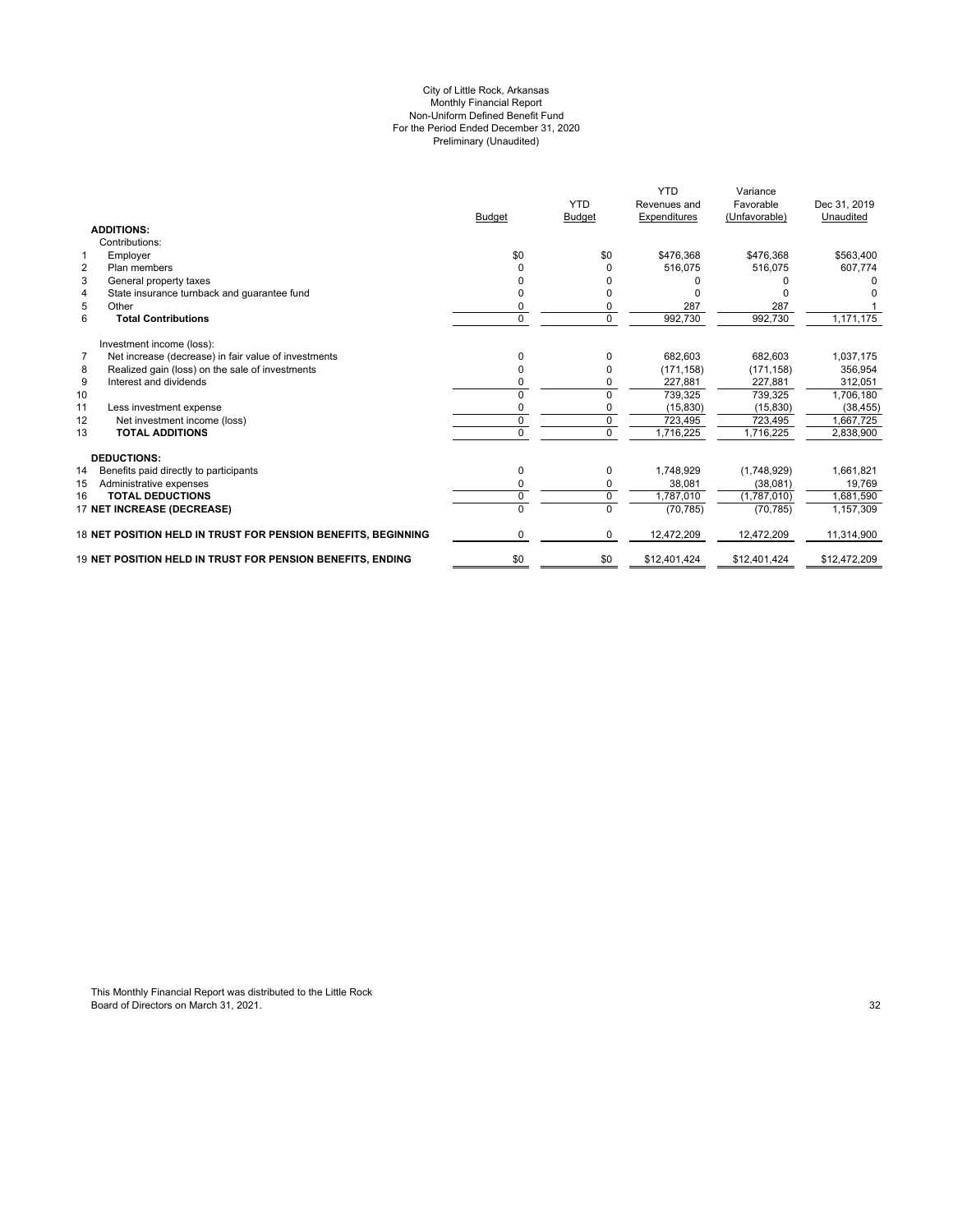#### City of Little Rock, Arkansas Preliminary (Unaudited) For the Period Ended December 31, 2020 Non-Uniform Defined Contribution Fund Monthly Financial Report

|                |                                                                   | <b>Budget</b> | <b>YTD</b><br><b>Budget</b> | <b>YTD</b><br>Revenues and<br>Expenditures | Variance<br>Favorable<br>(Unfavorable) | Dec 31, 2019<br>Unaudited |
|----------------|-------------------------------------------------------------------|---------------|-----------------------------|--------------------------------------------|----------------------------------------|---------------------------|
|                | <b>ADDITIONS:</b>                                                 |               |                             |                                            |                                        |                           |
|                | Contributions:                                                    |               |                             |                                            |                                        |                           |
|                | Employer                                                          | \$0           | \$0                         | \$46,501                                   | \$46.501                               | \$96,675                  |
| $\overline{2}$ | Plan members                                                      |               |                             | 25,639                                     | 25,639                                 | 44,751                    |
| 3              | General property taxes                                            |               |                             |                                            |                                        |                           |
| $\overline{4}$ | State insurance turnback and guarantee fund                       |               |                             |                                            |                                        |                           |
| 5              | Other                                                             | 0             |                             | 193                                        | 193                                    | 1.441                     |
| 6              | <b>Total Contributions</b>                                        | 0             | $\Omega$                    | 72,332                                     | 72,332                                 | 142,867                   |
|                | Investment income (loss):                                         |               |                             |                                            |                                        |                           |
| $\overline{7}$ | Net increase (decrease) in fair value of investments              | n             |                             | 465,028                                    | 465,028                                | 1,860,569                 |
| 8              | Realized gain (loss) on the sale of investments                   | 0             |                             | 517,342                                    | 517.342                                | 246.917                   |
| 9              | Interest and dividends                                            |               |                             | 235,032                                    | 235.032                                | 424.077                   |
| 10             |                                                                   | 0             | $\Omega$                    | 1,217,402                                  | 1,217,402                              | 2,531,563                 |
| 11             | Less investment expense                                           | 0             |                             | (23, 638)                                  | (23, 638)                              | (25, 690)                 |
| 12             | Net investment income (loss)                                      | 0             | 0                           | 1,193,764                                  | 1,193,764                              | 2,505,872                 |
| 13             | <b>TOTAL ADDITIONS</b>                                            | 0             | $\Omega$                    | 1,266,096                                  | 1,266,096                              | 2,648,740                 |
|                | <b>DEDUCTIONS:</b>                                                |               |                             |                                            |                                        |                           |
| 14             | Benefits paid directly to participants                            | 0             | 0                           | 3,396,597                                  | (3,396,597)                            | 2,869,939                 |
| 15             | Administrative expenses                                           | 0             | 0                           | 50,188                                     | (50, 188)                              | 59,039                    |
| 16             | <b>TOTAL DEDUCTIONS</b>                                           | 0             | $\Omega$                    | 3,446,785                                  | (3,446,785)                            | 2,928,978                 |
|                | 17 NET INCREASE (DECREASE)                                        | $\Omega$      | $\Omega$                    | (2, 180, 689)                              | (2, 180, 689)                          | (280, 238)                |
|                | 18 NET POSITION HELD IN TRUST FOR PENSION BENEFITS, BEGINNING     | 0             | 0                           | 15,773,186                                 | 15,773,186                             | 16.053.425                |
|                | <b>19 NET POSITION HELD IN TRUST FOR PENSION BENEFITS. ENDING</b> | \$0           | \$0                         | \$13,592,498                               | \$13,592,498                           | \$15,773,186              |

Note: The City implemented a new defined benefit plan for non-uniform employees in 2014. Employees were given the option to purchase prior service credit by rolling over assets from the Non-Uniform Defined Contribution Fund.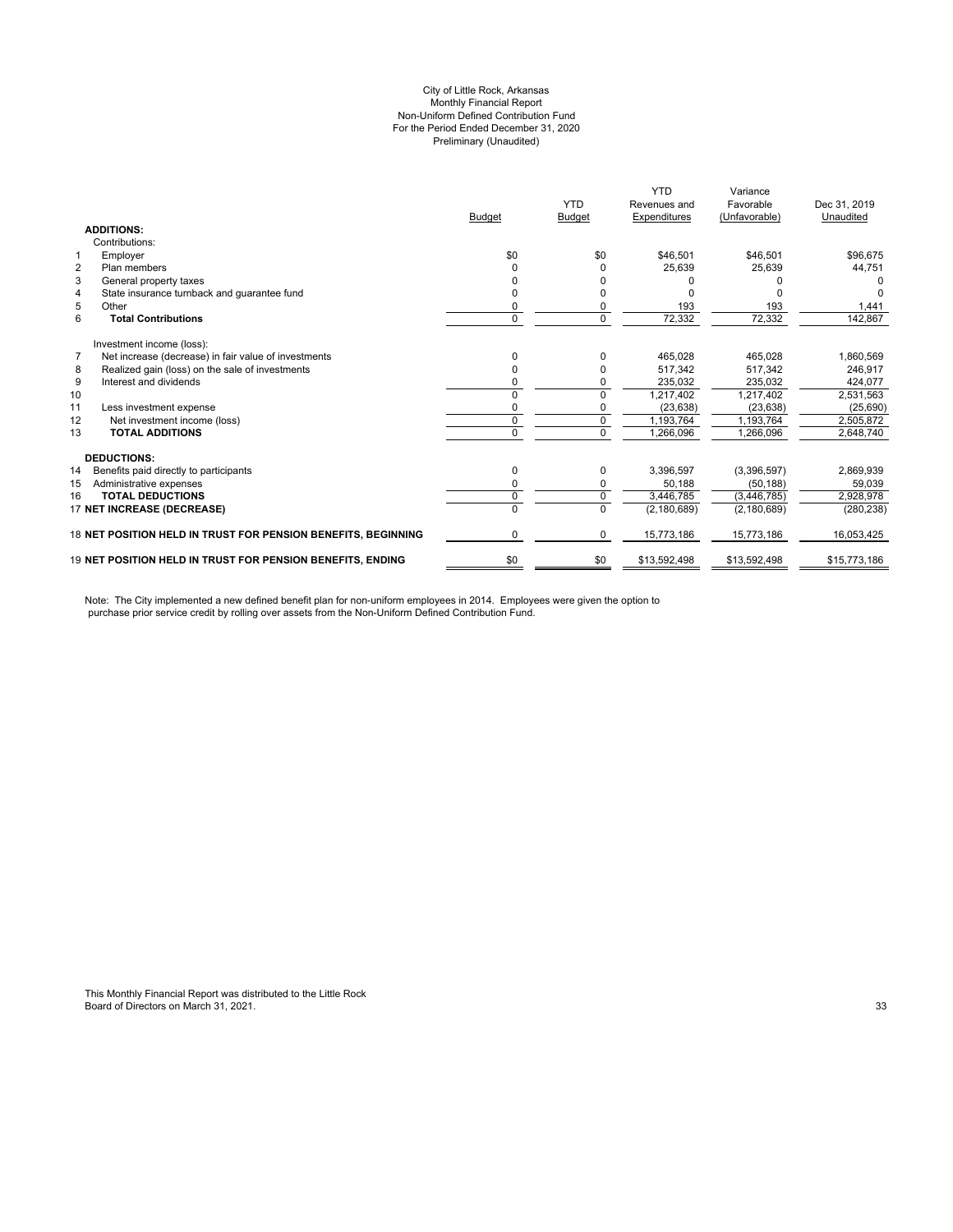#### Preliminary (Unaudited) City of Little Rock, Arkansas Monthly Financial Report 401 (a) Pension Fund For the Period Ended December 31, 2020

|                                                                        |               | <b>YTD</b>    | <b>YTD</b><br>Revenues and | Variance<br>Favorable | Dec 31, 2019 |
|------------------------------------------------------------------------|---------------|---------------|----------------------------|-----------------------|--------------|
|                                                                        | <b>Budget</b> | <b>Budget</b> | Expenditures               | (Unfavorable)         | Unaudited    |
| <b>ADDITIONS:</b>                                                      |               |               |                            |                       |              |
| Contributions:                                                         |               |               |                            |                       |              |
| $\mathbf{1}$<br>Employer                                               | \$0           | \$0           | \$240.781                  | \$240.781             | \$235,327    |
| $\overline{2}$<br>Plan members                                         | ი             | O             | 142,390                    | 142,390               | 174,318      |
| 3<br>General property taxes                                            |               |               |                            |                       |              |
| State insurance turnback and guarantee fund<br>$\overline{4}$          |               |               |                            |                       |              |
| 5<br>Other                                                             |               |               |                            |                       |              |
| 6<br><b>Total Contributions</b>                                        | 0             | $\Omega$      | 383,170                    | 383,170               | 409,645      |
| Investment income (loss):                                              |               |               |                            |                       |              |
| $\overline{7}$<br>Net increase (decrease) in fair value of investments | n             | 0             | 1,502,043                  | 1,502,043             | 1,527,437    |
| Realized gain (loss) on the sale of investments<br>8                   |               |               |                            |                       |              |
| 9<br>Interest and dividends                                            |               |               |                            |                       | 0            |
| 10                                                                     |               |               | 1,502,043                  | 1,502,043             | 1,527,437    |
| 11<br>Less investment expense                                          |               |               |                            |                       |              |
| 12<br>Net investment income (loss)                                     | U             | $\Omega$      | 1,502,043                  | 1,502,043             | 1,527,437    |
| 13<br><b>TOTAL ADDITIONS</b>                                           | n             | $\Omega$      | 1,885,214                  | 1,885,214             | 1,937,082    |
| <b>DEDUCTIONS:</b>                                                     |               |               |                            |                       |              |
| 14<br>Benefits paid directly to participants                           | 0             | 0             | 362.707                    | (362, 707)            | 415,818      |
| 15<br>Administrative expenses                                          | ი             | 0             | 213                        | (213)                 | 163          |
| <b>TOTAL DEDUCTIONS</b><br>16                                          | 0             | 0             | 362,919                    | (362, 919)            | 415,980      |
| 17 NET INCREASE (DECREASE)                                             |               | $\Omega$      | 1,522,294                  | 1,522,294             | 1,521,102    |
| 18 NET POSITION HELD IN TRUST FOR PENSION BENEFITS, BEGINNING          | 0             | 0             | 8,047,446                  | 8,047,446             | 6,526,344    |
| <b>19 NET POSITION HELD IN TRUST FOR PENSION BENEFITS. ENDING</b>      | \$0           | \$0           | \$9,569,740                | \$9,569,740           | \$8,047,446  |

Note: The City implemented a new defined benefit plan for non-uniform employees in 2014. Employees were given the option to purchase prior service credit by rolling over assets from the 401 (a) Pension Fund.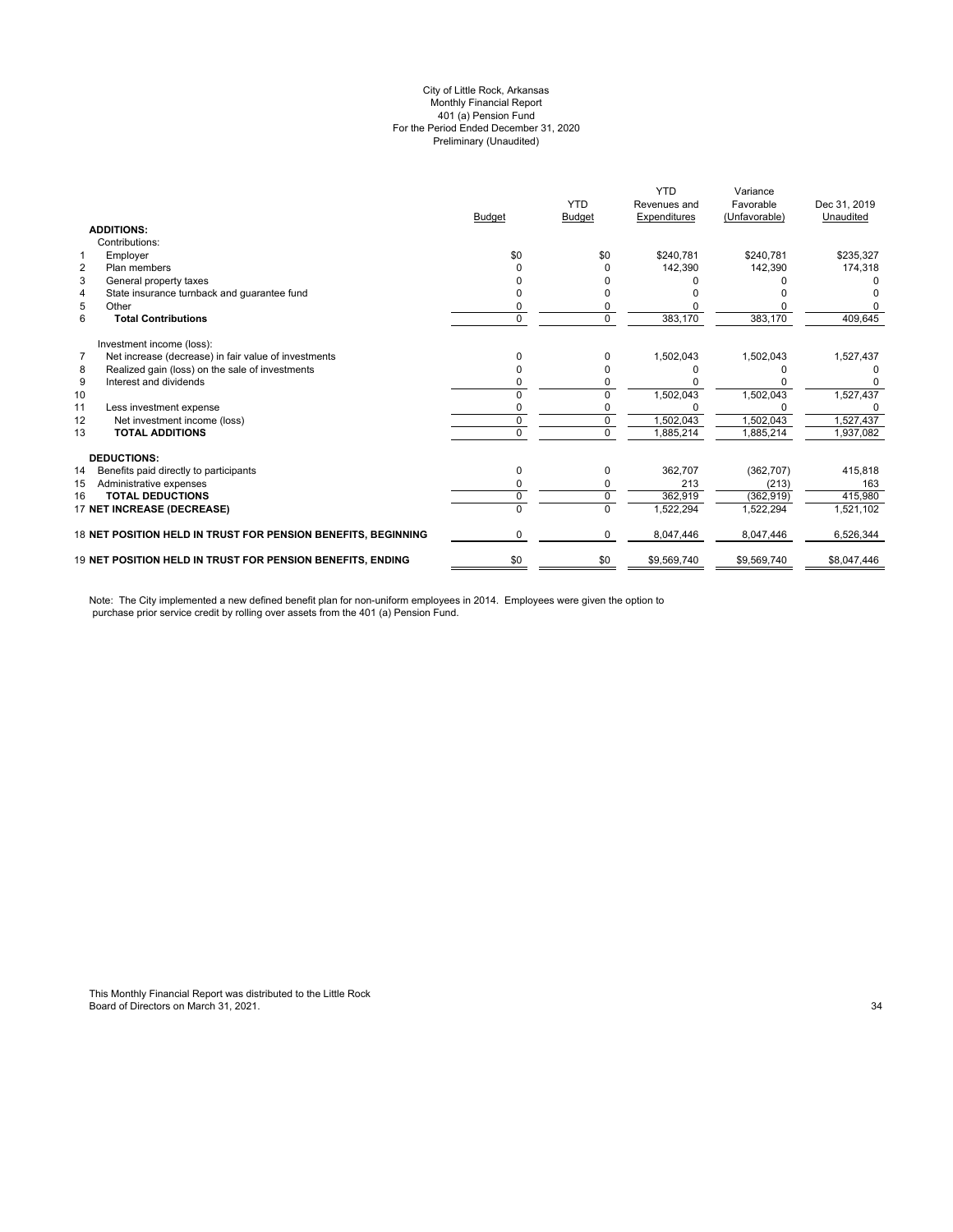#### City of Little Rock, Arkansas Monthly Financial Report 2014 Defined Benefit Plan For the Period Ended December 31, 2020 Preliminary (Unaudited)

|                |                                                               |               |                | <b>YTD</b>   | Variance      |              |
|----------------|---------------------------------------------------------------|---------------|----------------|--------------|---------------|--------------|
|                |                                                               |               | <b>YTD</b>     | Revenues and | Favorable     | Dec 31, 2019 |
|                |                                                               | <b>Budget</b> | <b>Budget</b>  | Expenditures | (Unfavorable) | Unaudited    |
|                | <b>ADDITIONS:</b>                                             |               |                |              |               |              |
|                | Contributions:                                                |               |                |              |               |              |
| $\mathbf{1}$   | Employer                                                      | \$0           | \$0            | \$4,123,820  | \$4,123,820   | \$4,137,168  |
| $\overline{2}$ | Plan members                                                  |               | O              | 2,034,277    | 2,034,277     | 2,038,394    |
| 3              | <b>Participant Directed Transfer</b>                          |               |                | 315,412      | 315,412       | 56,548       |
| $\overline{4}$ | General property taxes                                        |               |                |              |               |              |
| 5              | State insurance turnback and quarantee fund                   |               |                |              |               |              |
| 6              | Other                                                         | 0             |                |              |               |              |
| $\overline{7}$ | <b>Total Contributions</b>                                    | $\Omega$      | $\Omega$       | 6,473,509    | 6,473,509     | 6,232,110    |
|                | Investment income (loss):                                     |               |                |              |               |              |
| 8              | Net increase (decrease) in fair value of investments          | 0             | 0              | 6,782,335    | 6,782,335     | 8,211,023    |
| 9              | Realized gain (loss) on the sale of investments               |               | 0              | (1,692,563)  | (1,692,563)   | (922, 074)   |
| 10             | Interest and dividends                                        | 0             | O              | 1.403.430    | 1.403.430     | 1,682,796    |
| 11             |                                                               | O             | $\Omega$       | 6,493,202    | 6,493,202     | 8,971,745    |
| 12             | Less investment expense                                       | 0             |                | (288, 189)   | (288, 189)    | (258, 370)   |
| 13             | Net investment income (loss)                                  | $\Omega$      | $\Omega$       | 6,205,013    | 6,205,013     | 8,713,375    |
| 14             | <b>TOTAL ADDITIONS</b>                                        | 0             | $\mathbf 0$    | 12,678,521   | 12,678,521    | 14,945,485   |
|                | <b>DEDUCTIONS:</b>                                            |               |                |              |               |              |
| 15             | Benefits paid directly to participants                        | 0             | 0              | 1,730,064    | (1,730,064)   | 1,138,045    |
| 16             | Administrative expenses                                       | 0             | 0              | 109,893      | (109, 893)    | 104,599      |
| 17             | <b>TOTAL DEDUCTIONS</b>                                       | 0             | $\overline{0}$ | 1.839.957    | (1,839,957)   | 1,242,644    |
|                | 18 NET INCREASE (DECREASE)                                    | 0             | $\Omega$       | 10.838.564   | 10,838,564    | 13,702,841   |
|                | 19 NET POSITION HELD IN TRUST FOR PENSION BENEFITS, BEGINNING | 0             | 0              | 69,856,901   | 69,856,901    | 56,154,060   |
|                | 20 NET POSITION HELD IN TRUST FOR PENSION BENEFITS, ENDING    | \$0           | \$0            | \$80,695,465 | \$80,695,465  | \$69,856,901 |

Note: The City implemented a new defined benefit plan for non-uniform employees in 2014. Employees were given the option to purchase prior service credit by rolling over assets from the Non-Uniform Defined Contribution Fund, the 401(a) Pension Fund, and other available sources.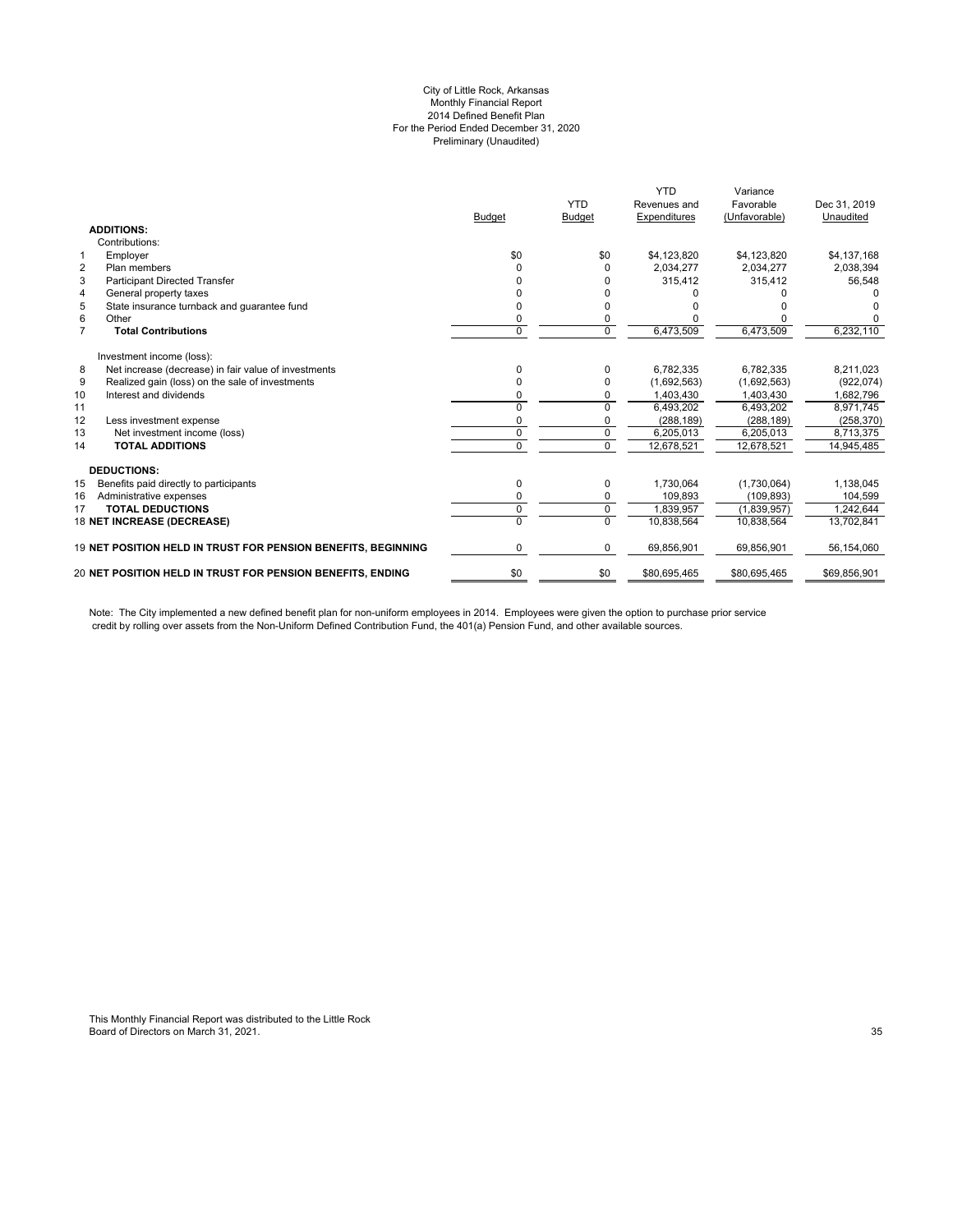#### City of Little Rock, Arkansas Monthly Financial Report Health Management Trust Fund For the Period Ended December 31, 2020 Preliminary (Unaudited)

|                                                                        |               |               | <b>YTD</b>   | Variance      |              |
|------------------------------------------------------------------------|---------------|---------------|--------------|---------------|--------------|
|                                                                        |               | <b>YTD</b>    | Revenues and | Favorable     | Dec 31, 2019 |
|                                                                        | <b>Budget</b> | <b>Budget</b> | Expenditures | (Unfavorable) | Unaudited    |
| <b>ADDITIONS:</b>                                                      |               |               |              |               |              |
| Contributions:                                                         |               |               |              |               |              |
| Employer<br>$\mathbf{1}$                                               | \$0           | \$0           | \$1,155,175  | \$1,155,175   | \$1,893,956  |
| $\overline{2}$<br>Plan members                                         |               |               |              |               |              |
| 3<br>General property taxes                                            |               |               |              |               |              |
| State insurance turnback and quarantee fund<br>4                       |               |               |              |               |              |
| 5<br>Other                                                             | 0             |               |              |               |              |
| 6<br><b>Total Contributions</b>                                        | 0             | $\Omega$      | 1,155,175    | 1,155,175     | 1,893,956    |
| Investment income (loss):                                              |               |               |              |               |              |
| $\overline{7}$<br>Net increase (decrease) in fair value of investments | <sup>0</sup>  | o             | 829,867      | 829,867       | 756,448      |
| Realized gain (loss) on the sale of investments<br>8                   | 0             |               | 0            | $\Omega$      | (82, 473)    |
| 9<br>Interest and dividends                                            | ŋ             | O             | 131,864      | 131,864       | 127,242      |
| 10                                                                     | 0             | U             | 961.731      | 961,731       | 801,217      |
| 11<br>Less investment expense                                          | ŋ             |               |              |               | (49, 019)    |
| 12<br>Net investment income (loss)                                     | $\Omega$      | $\Omega$      | 961,731      | 961,731       | 752,198      |
| 13<br><b>TOTAL ADDITIONS</b>                                           | $\Omega$      | $\Omega$      | 2,116,906    | 2,116,906     | 2,646,154    |
| <b>DEDUCTIONS:</b>                                                     |               |               |              |               |              |
| 14<br>Benefits paid directly to participants                           | 0             | $\Omega$      | $\Omega$     | $\Omega$      | 766,956      |
| Administrative expenses<br>15                                          | 0             | $\Omega$      | 64,066       | (64,066)      | $\Omega$     |
| <b>TOTAL DEDUCTIONS</b><br>16                                          | 0             | $\Omega$      | 64.066       | (64,066)      | 766,956      |
| 17 NET INCREASE (DECREASE)                                             |               |               | 2,052,840    | 2,052,840     | 1,879,198    |
| 18 NET POSITION HELD IN TRUST FOR PENSION BENEFITS, BEGINNING          | 0             | $\Omega$      | 6,354,377    | 6,354,377     | 4,475,179    |
| <b>19 NET POSITION HELD IN TRUST FOR PENSION BENEFITS. ENDING</b>      | \$0           | \$0           | \$8,407,217  | \$8,407,217   | \$6,354,377  |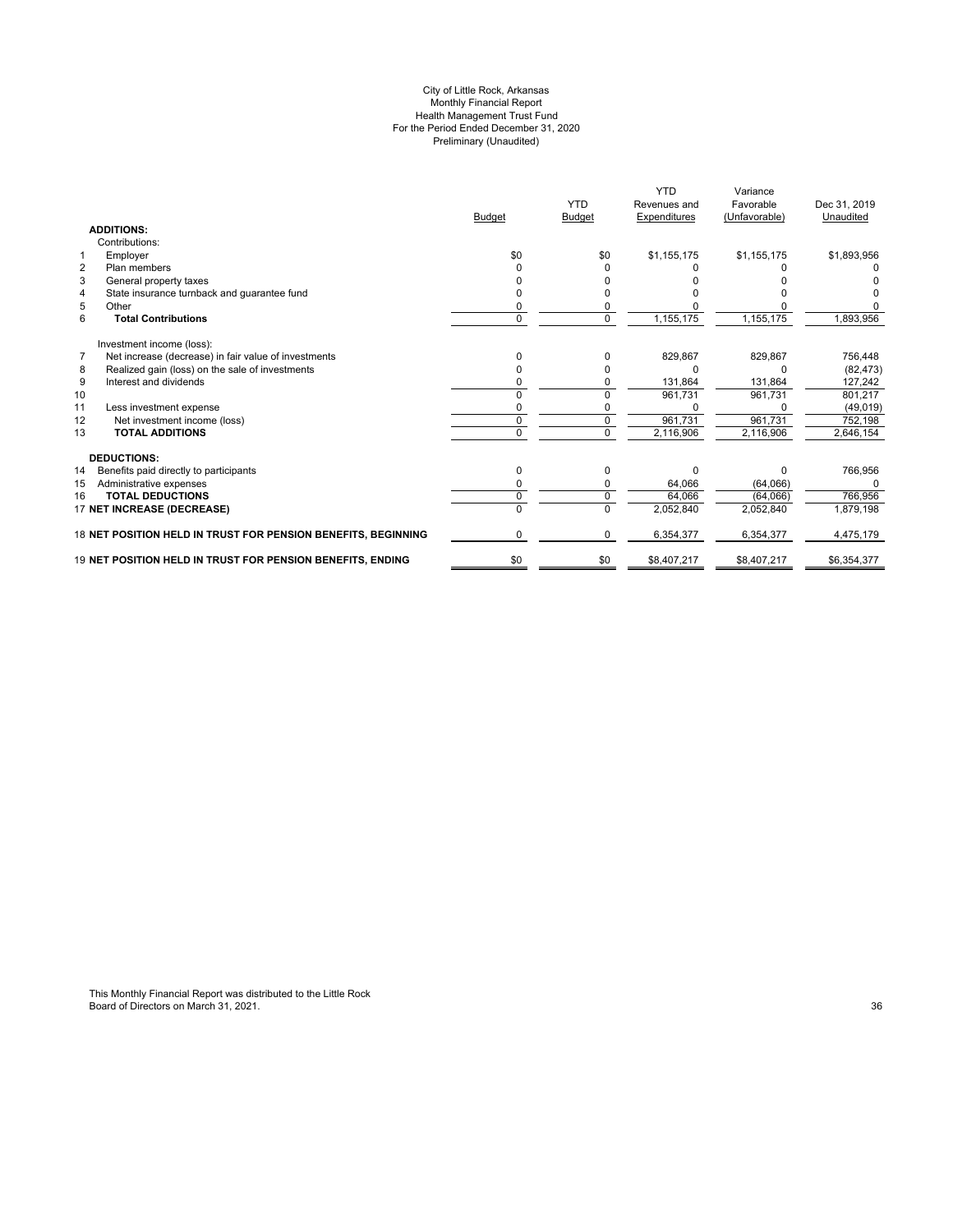# Accounts Payable, Bonds Payable and Other Payables For the Period Ended December 31, 2020

|                                                     | Accounts    | Wages and Benefits | Other       | Deferred     | Deferred  | Revenue Bonds | <b>Total Payables</b>  |                            |
|-----------------------------------------------------|-------------|--------------------|-------------|--------------|-----------|---------------|------------------------|----------------------------|
| Fund                                                | Payable     | Payable            | Payables    | Revenues     | Inflows   | Payable       | Total                  | Encumbrances               |
| 100 General                                         | \$1,455,573 | \$8,981,284        | \$1,205,477 | \$41,161,276 |           |               | \$52,803,610           | $\Omega$                   |
| 108 General - Special Projects                      | 1,190,184   |                    |             | 544,918      |           |               | 1,735,101              | 0                          |
| 110 Seized Money                                    | 14,748      |                    | 394,021     |              |           |               | 408,769                | $\Omega$                   |
| 140 Franchise Fee Collection                        |             |                    |             |              |           |               | $\Omega$               | $\Omega$                   |
| 200 Street                                          | 71,986      |                    |             | 6,853,751    |           |               | 6,925,737              | $\mathbf 0$                |
| 205 Street - Special Projects                       | 717,160     |                    |             |              |           |               | 717,160                | $\mathbf 0$                |
| 210 Special Projects                                | 102,522     |                    |             | 36,456       |           |               | 138,978                | $\Omega$                   |
| 220 911                                             |             |                    |             |              |           |               | $\Omega$               | $\mathbf 0$                |
| 230 CDBG                                            | 29,966      |                    |             |              |           |               | 29,966                 | $\mathbf 0$                |
| 240 HIPP                                            | 21,971      |                    |             |              |           |               | 21,971                 | $\mathbf 0$                |
| 250 NHSP                                            | 11,956      |                    |             |              |           |               | 11,956                 | $\mathbf 0$                |
| 270 Grants                                          | 472,173     |                    |             | 1,006,316    |           |               | 1,478,489              | $\mathbf 0$                |
| 310 Issuance and Reserve Fund                       |             |                    |             |              |           |               |                        | $\mathbf 0$                |
| 323 2012 Library Improvement Bonds                  |             |                    |             |              |           |               | $\Omega$               | $\mathbf 0$                |
| 324 2015 Library Improvement Bonds                  |             |                    |             |              |           |               | $\Omega$               | $\mathbf 0$                |
| 325 Short Term Financing Capital Improvements       |             |                    |             |              |           |               |                        | $\mathbf 0$                |
| 326 2012-2021 Capital Project Fund                  | 134,029     |                    |             |              |           |               | 134,029                | $\mathbf 0$                |
| 330 2013 Capital Improvement Bond                   |             |                    |             |              |           |               |                        | $\pmb{0}$                  |
| 331 2018 Capital Improvement Bond                   | 1,220,115   |                    |             |              |           |               | 1,220,115              | $\mathbf 0$                |
| 351 TIF #1 2014 Capital Improvement Bond            |             |                    |             |              |           |               |                        | $\mathbf 0$                |
| 352 TIF - Port Authority                            |             |                    |             | 158,797      |           |               | 158,797                | $\mathbf 0$                |
| 370 2018 Hotel Gross Receipts Tax                   |             |                    |             |              |           |               | n                      | $\mathbf 0$                |
| 505 2009 Parks & Rec Debt Service Fund              |             |                    |             |              |           |               | $\Omega$               | $\pmb{0}$                  |
| 506 2007 Infrastructure Debt Service                |             |                    |             |              |           |               | $\Omega$               | $\mathbf 0$                |
| 509 2002 CIP Jr. Lien Bonds                         |             |                    |             |              |           |               | $\Omega$               | $\mathbf 0$                |
| 523 2012 Library Improvement Bonds Debt Service     |             |                    |             |              |           |               |                        | $\mathbf 0$                |
| 524 2015 Library Improvement Bonds Debt Service     |             |                    |             | 4,298,344    |           |               | 4,298,344              | $\mathbf 0$<br>$\mathbf 0$ |
| 530 2013 Improvement Bonds Debt Service Fund        |             |                    |             | 14,310,831   |           |               | 14,310,831<br>$\Omega$ | $\mathbf 0$                |
| 540 2017 Capital Improvement Refunding Revenue Bond |             |                    |             |              |           |               |                        |                            |
| 551 TIF #1 2014 Cap Improvement Bond Debt Service   |             |                    |             | 979.933      |           |               | 979.933                | $\mathbf 0$                |
| 560 2017 Library Refunding Bond Fund                |             |                    |             | 4,298,344    |           |               | 4,298,344              | $\mathbf 0$                |
| 570 2018 Hotel Gross Receipts Tax Debt Service      |             |                    |             |              |           |               |                        | $\mathbf 0$                |
| 600 Fleet                                           | 380,968     | 569,715            |             |              | 158,563   |               | 1,109,246              | $\pmb{0}$                  |
| 601 Vehicle Storage Facility                        | 24,667      | 122,504            |             | 81,272       | 26,427    |               | 254,870                | $\mathbf 0$                |
| 603 Waste Disposal                                  | 676,143     | 899,986            | 7,621,236   |              | 211,418   | 630,000       | 10,038,783             | $\pmb{0}$<br>$\mathbf 0$   |
| 612 Rivermarket Garage Fund                         |             |                    | 149,524     | 252,204      |           | 5,660,000     | 6,061,728              |                            |
| 800 Police Pension                                  |             |                    |             |              |           |               | $\Omega$               | $\mathbf 0$                |
| 801 Fire Pension                                    |             |                    |             |              |           |               | $\Omega$               | $\mathbf 0$                |
| 803 Non-Uniform Defined Benefit                     | 56,913      |                    |             |              |           |               | 56,913                 | $\mathbf 0$                |
| 804 Non-Uniform Defined Contribution                |             |                    |             |              |           |               | $\Omega$               | $\mathbf 0$                |
| 805 401 (a) Pensions                                |             |                    |             |              |           |               | $\Omega$               | $\mathbf 0$                |
| 806 Health Management Trust Fund                    |             |                    |             |              |           |               | $\Omega$               | $\mathbf 0$                |
| 807 2014 DB Plan                                    | 7,000       |                    |             |              |           |               | 7,000                  | $\mathbf 0$                |
| 940 Accounts Payable Clearing Fund                  | 66,450      |                    |             |              |           |               | 66,450                 | 0                          |
| Totals                                              | \$6,654,524 | \$10,573,489       | \$9,370,257 | \$73,982,440 | \$396,408 | \$6,290,000   | \$107,267,118          | \$0                        |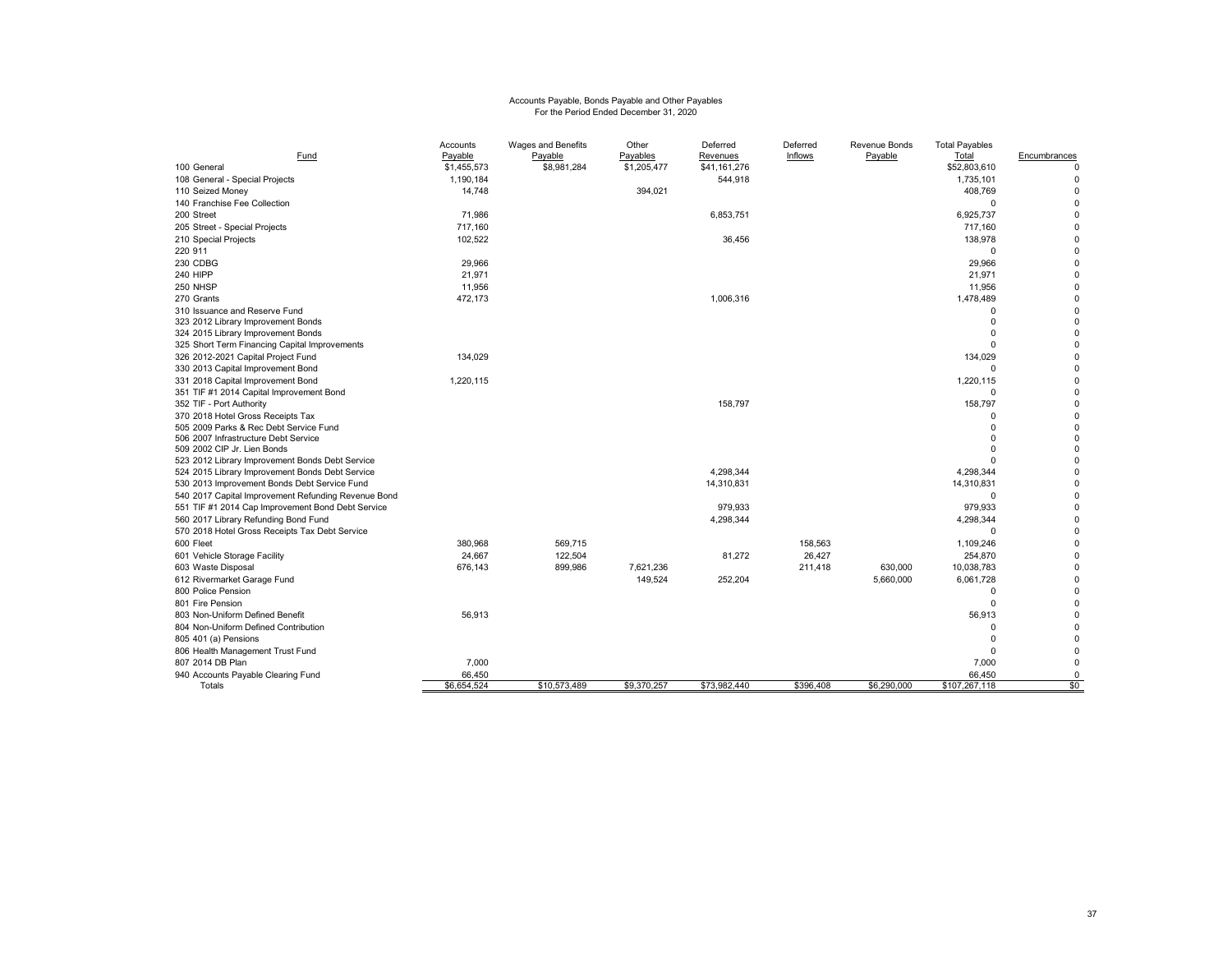# **SUMMARY OF BOND INDEBTEDNESS For the Period Ended December 31, 2020**

| <b>GENERAL OBLIGATION DEBT</b>                                        | <b>TRUSTEE</b>                                 | <b>ORIGINAL</b><br><b>AMOUNT</b> | <b>MATURITY</b><br><b>DATE</b> | <b>INTEREST</b><br><b>RATE</b> | <b>PRINCIPAL</b><br><b>BALANCE AT</b><br>12/31/2019 | <b>BONDS</b><br><b>ISSUED</b><br>2020 | <b>PRINCIPAL</b><br><b>PAID IN</b><br>2020 | <b>BONDS</b><br><b>RETIRED</b><br>2020 | <b>PRINCIPAL</b><br><b>BALANCE AT</b><br>12/31/2020 | <b>INTEREST</b><br><b>PAID IN</b><br>2020 |
|-----------------------------------------------------------------------|------------------------------------------------|----------------------------------|--------------------------------|--------------------------------|-----------------------------------------------------|---------------------------------------|--------------------------------------------|----------------------------------------|-----------------------------------------------------|-------------------------------------------|
| 2013 Limited Tax Capital Improvement                                  | First Security Bank (Paying Agent & Registrar) | \$58,105,000                     | 4/1/2033                       | 1.00% - 5.00%                  | \$4,290,000                                         | \$0                                   | \$2,190,000                                | \$775,000                              | \$1,325,000                                         | \$140,375                                 |
| 2014 Tax Increment Improvement Bonds (Redevelopment Dist Regions Bank |                                                | 2.615.000                        | 3/1/2036                       | 6.00%                          | 2,295,000                                           |                                       | $\Omega$                                   | 260,000                                | 2,035,000                                           | 129,900                                   |
| 2015 Library Construction and Refunding Bonds                         | Regions Bank (Paying Agent & Registrar)        | 36,620,000                       | 3/1/2038                       | 2.05% - 4.00%                  | 29,290,000                                          |                                       | 1,285,000                                  | 1,695,000                              | 26,310,000                                          | 862,356                                   |
| 2017 Library Construction and Refunding Bonds                         | Regions Bank (Paying Agent & Registrar)        | 15,925,000                       | 3/1/2027                       | 1.50% - 5.00%                  | 12.690.000                                          |                                       | 1.570.000                                  | 1,920,000                              | 9,200,000                                           | 366,388                                   |
| 2018 Limited Tax Capital Improvement                                  | First Security Bank (Paying Agent & Registrar) | 43,475,000                       | 4/1/2028                       | 2.375% - 5.00%                 | 35,070,000                                          |                                       | 2,275,000                                  | 6,260,000                              | 26,535,000                                          | 1,086,213                                 |
| <b>REVENUE BONDS</b>                                                  |                                                |                                  |                                |                                |                                                     |                                       |                                            |                                        |                                                     |                                           |
| 2003 Capital Improvement and Refunding-Parking Projects               | U.S. Bank                                      | 11,855,000                       | 7/1/2028                       | 1.50% - 5.30%                  | 6,220,000                                           |                                       | 560,000                                    |                                        | 5,660,000                                           | 328,448                                   |
| 2007 Waste Disposal Revenue Bond                                      | Citizens Bank                                  | 3,400,000                        | 5/1/2022                       | 5.30% - 5.87%                  | 920,000                                             |                                       | 290,000                                    |                                        | 630,000                                             | 44,563                                    |
| 2017 Capital Improvement and Refunding Revenue Bonds                  | <b>First Security Bank</b>                     | 17,875,000                       | 10/1/2033                      | 2.00% - 5.00%                  | 16,075,000                                          |                                       | 895,000                                    |                                        | 15,180,000                                          | 609,750                                   |
| 2018 Hotel Gross Receipts Tax Bonds (Arts Center Bonds)               | First Security Bank (Paying Agent & Registrar) | 32,570,000                       | 12/1/2048                      | $3.00\% - 5.00\%$              | 32,145,000                                          |                                       | 555,000                                    |                                        | 31,590,000                                          | 1,372,144                                 |
| <b>TEMPORARY NOTE</b>                                                 |                                                |                                  |                                |                                |                                                     |                                       |                                            |                                        |                                                     |                                           |
| 2015 Temporary Note                                                   | <b>First Security Bank</b>                     | 5.910.000                        | 6/24/2020                      | 1.81%                          | 1.224.721                                           |                                       | 1.224.721                                  |                                        | $\Omega$                                            | 22,167                                    |
| 2016 1st Temporary Note                                               | Banc of America Public Capital Corp.           | 4,525,000                        | 6/10/2021                      | 1.54%                          | 1,851,312                                           |                                       | 918,578                                    |                                        | 932.734                                             | 28,529                                    |
| 2016 2nd Temporary Note                                               | Relyance Bank                                  | 4,603,000                        | 12/22/2021                     | 1.85%                          | 1,891,969                                           |                                       | 937,312                                    |                                        | 954.657                                             | 35,004                                    |
| 2017 Temporary Note                                                   | Signature Public Funding                       | 5,250,000                        | 8/8/2022                       | 1.81%                          | 3,206,263                                           |                                       | 1,049,536                                  |                                        | 2,156,727                                           | 58,192                                    |
| 2019 Temporary Note                                                   | Centennial Bank                                | 5,650,000                        | 8/24/2024                      | 2.25%                          | 5,650,000                                           |                                       | 1,080,020                                  |                                        | 4,569,980                                           | 127.473                                   |
| <b>Grand Total</b>                                                    |                                                | \$248,378,000                    |                                |                                | \$152,819,265                                       | \$0                                   | \$14,830,167                               | \$10,910,000                           | \$127,079,098                                       | \$5,211,502                               |